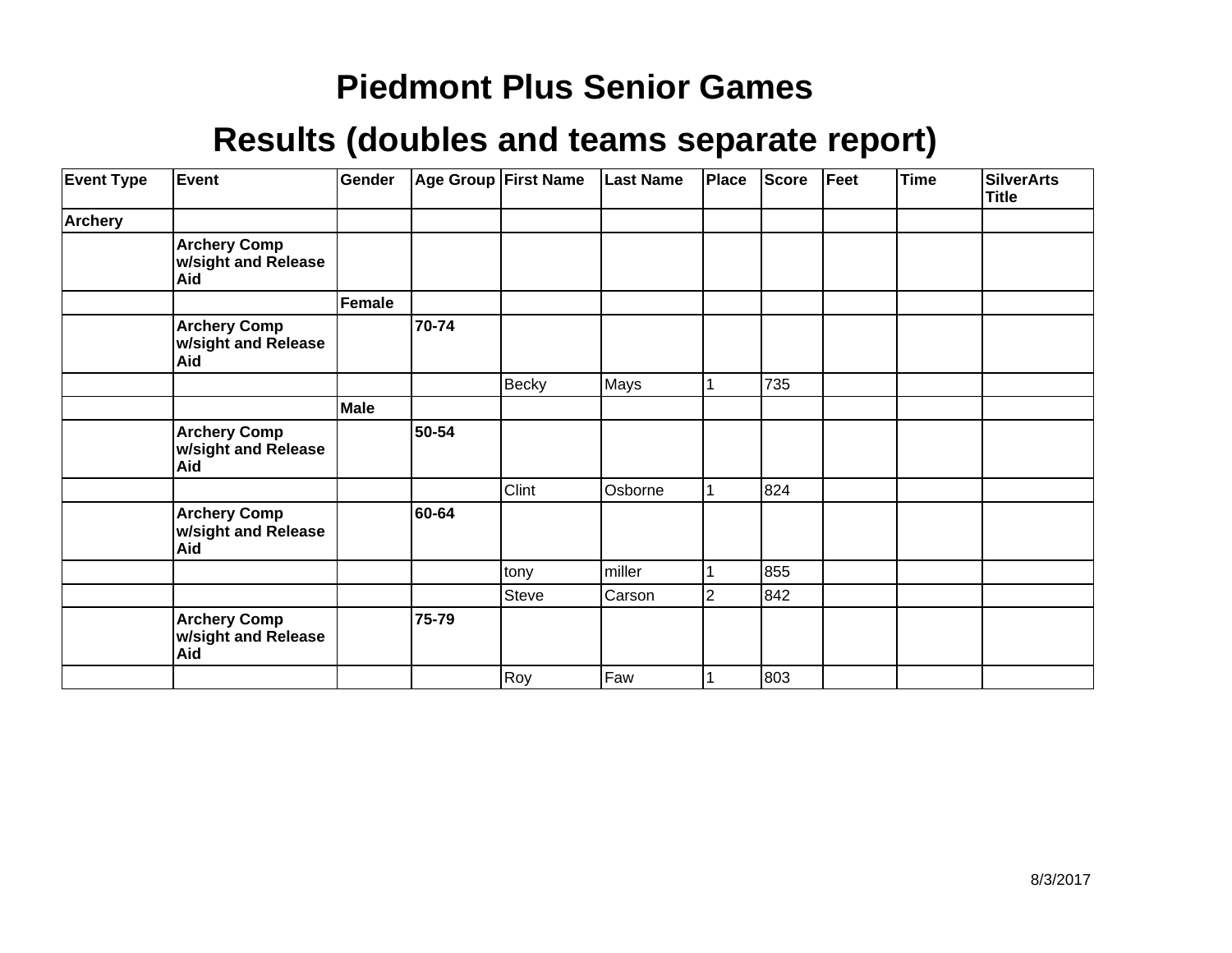| <b>Event Type</b>                    | Event                      | Gender      |       | Age Group First Name | <b>Last Name</b> | Place          | <b>Score</b>   | Feet | <b>Time</b> | <b>SilverArts</b><br><b>Title</b> |
|--------------------------------------|----------------------------|-------------|-------|----------------------|------------------|----------------|----------------|------|-------------|-----------------------------------|
| <b>Basketball</b><br><b>Shooting</b> |                            |             |       |                      |                  |                |                |      |             |                                   |
|                                      | <b>Basketball Shooting</b> |             |       |                      |                  |                |                |      |             |                                   |
|                                      |                            | Female      |       |                      |                  |                |                |      |             |                                   |
|                                      | <b>Basketball Shooting</b> |             | 50-54 |                      |                  |                |                |      |             |                                   |
|                                      |                            |             |       | Sherie               | Carico           |                | $\overline{2}$ |      |             |                                   |
|                                      |                            |             |       | Cindy                | Day              | $\overline{2}$ |                |      |             |                                   |
|                                      | <b>Basketball Shooting</b> |             | 55-59 |                      |                  |                |                |      |             |                                   |
|                                      |                            |             |       | Pamela               | Farabee          |                | 3              |      |             |                                   |
|                                      |                            |             |       | Senada               | Thomas           | $\overline{2}$ |                |      |             |                                   |
|                                      | <b>Basketball Shooting</b> |             | 65-69 |                      |                  |                |                |      |             |                                   |
|                                      |                            |             |       | MARGIE               | <b>WORTHY</b>    |                | $\overline{2}$ |      |             |                                   |
|                                      |                            |             |       | <b>Bettie</b>        | Steelman         | $\overline{2}$ |                |      |             |                                   |
|                                      | <b>Basketball Shooting</b> |             | 75-79 |                      |                  |                |                |      |             |                                   |
|                                      |                            |             |       | Marie                | Alley            |                | $\overline{2}$ |      |             |                                   |
|                                      |                            |             |       | Mittie               | Glymph-<br>Cooke | $\overline{2}$ |                |      |             |                                   |
|                                      | <b>Basketball Shooting</b> |             | 85-89 |                      |                  |                |                |      |             |                                   |
|                                      |                            |             |       | Lela                 | Hauser           |                | $\overline{2}$ |      |             |                                   |
|                                      |                            | <b>Male</b> |       |                      |                  |                |                |      |             |                                   |
|                                      | <b>Basketball Shooting</b> |             | 50-54 |                      |                  |                |                |      |             |                                   |
|                                      |                            |             |       | Michael              | Phelps           |                | $\overline{2}$ |      |             |                                   |
|                                      |                            |             |       | William              | <b>Brown</b>     | 2              |                |      |             |                                   |
|                                      | <b>Basketball Shooting</b> |             | 55-59 |                      |                  |                |                |      |             |                                   |
|                                      |                            |             |       | William              | Stephens **      |                | 3              |      |             |                                   |
|                                      |                            |             |       | Tomas                | Tabili           | 2              | $\overline{2}$ |      |             |                                   |
|                                      |                            |             |       | <b>JAY</b>           | <b>FARABEE</b>   | 3              |                |      |             |                                   |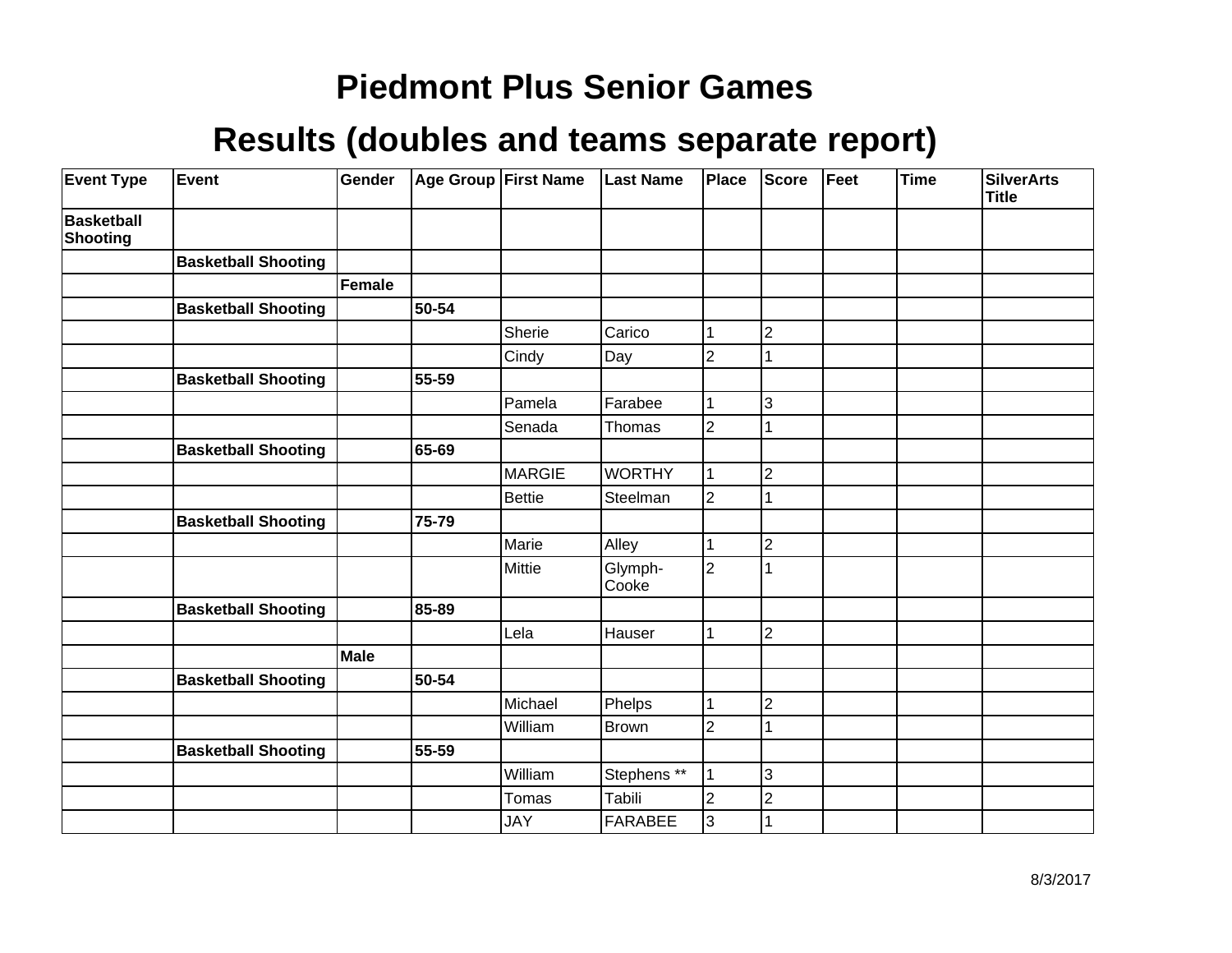| <b>Event Type</b> | Event                      | Gender        |       | Age Group First Name | <b>Last Name</b> | Place          | <b>Score</b>   | Feet | <b>Time</b> | <b>SilverArts</b><br><b>Title</b> |
|-------------------|----------------------------|---------------|-------|----------------------|------------------|----------------|----------------|------|-------------|-----------------------------------|
|                   | <b>Basketball Shooting</b> |               | 60-64 |                      |                  |                |                |      |             |                                   |
|                   |                            |               |       | Robert               | Little           |                | 3              |      |             |                                   |
|                   |                            |               |       | Robin                | Lipford          | $\overline{2}$ | $\overline{2}$ |      |             |                                   |
|                   |                            |               |       | Mark                 | Fulmer           | 3              |                |      |             |                                   |
|                   | <b>Basketball Shooting</b> |               | 65-69 |                      |                  |                |                |      |             |                                   |
|                   |                            |               |       | Gerald               | Lowery **        |                | $\overline{c}$ |      |             |                                   |
|                   |                            |               |       | Ronald               | Hunter           | $\overline{2}$ |                |      |             |                                   |
|                   | <b>Basketball Shooting</b> |               | 70-74 |                      |                  |                |                |      |             |                                   |
|                   |                            |               |       | Tim                  | Kute             |                | 3              |      |             |                                   |
|                   |                            |               |       | Leon                 | Haynes           | $\overline{2}$ | $\overline{2}$ |      |             |                                   |
|                   |                            |               |       | Albert               | Noda             | 3              |                |      |             |                                   |
|                   | <b>Basketball Shooting</b> |               | 75-79 |                      |                  |                |                |      |             |                                   |
|                   |                            |               |       | Frederick            | Marchant         |                | $\overline{c}$ |      |             |                                   |
|                   |                            |               |       | Raymond              | Roberts          | $\overline{2}$ |                |      |             |                                   |
|                   | <b>Basketball Shooting</b> |               | 80-84 |                      |                  |                |                |      |             |                                   |
|                   |                            |               |       | Stuart               | Cooke            |                | 3              |      |             |                                   |
|                   |                            |               |       | William              | Pfefferkorn      | $\overline{2}$ | $\overline{2}$ |      |             |                                   |
|                   |                            |               |       | Bobby                | Key              | 3              |                |      |             |                                   |
|                   | <b>Basketball Shooting</b> |               | 85-89 |                      |                  |                |                |      |             |                                   |
|                   |                            |               |       | Fred                 | Hauser           |                |                |      |             |                                   |
| <b>Billiards</b>  |                            |               |       |                      |                  |                |                |      |             |                                   |
|                   | <b>Billiards</b>           |               |       |                      |                  |                |                |      |             |                                   |
|                   |                            | <b>Female</b> |       |                      |                  |                |                |      |             |                                   |
|                   | <b>Billiards</b>           |               | 50-54 |                      |                  |                |                |      |             |                                   |
|                   |                            |               |       | Sherie               | Carico           |                |                |      |             |                                   |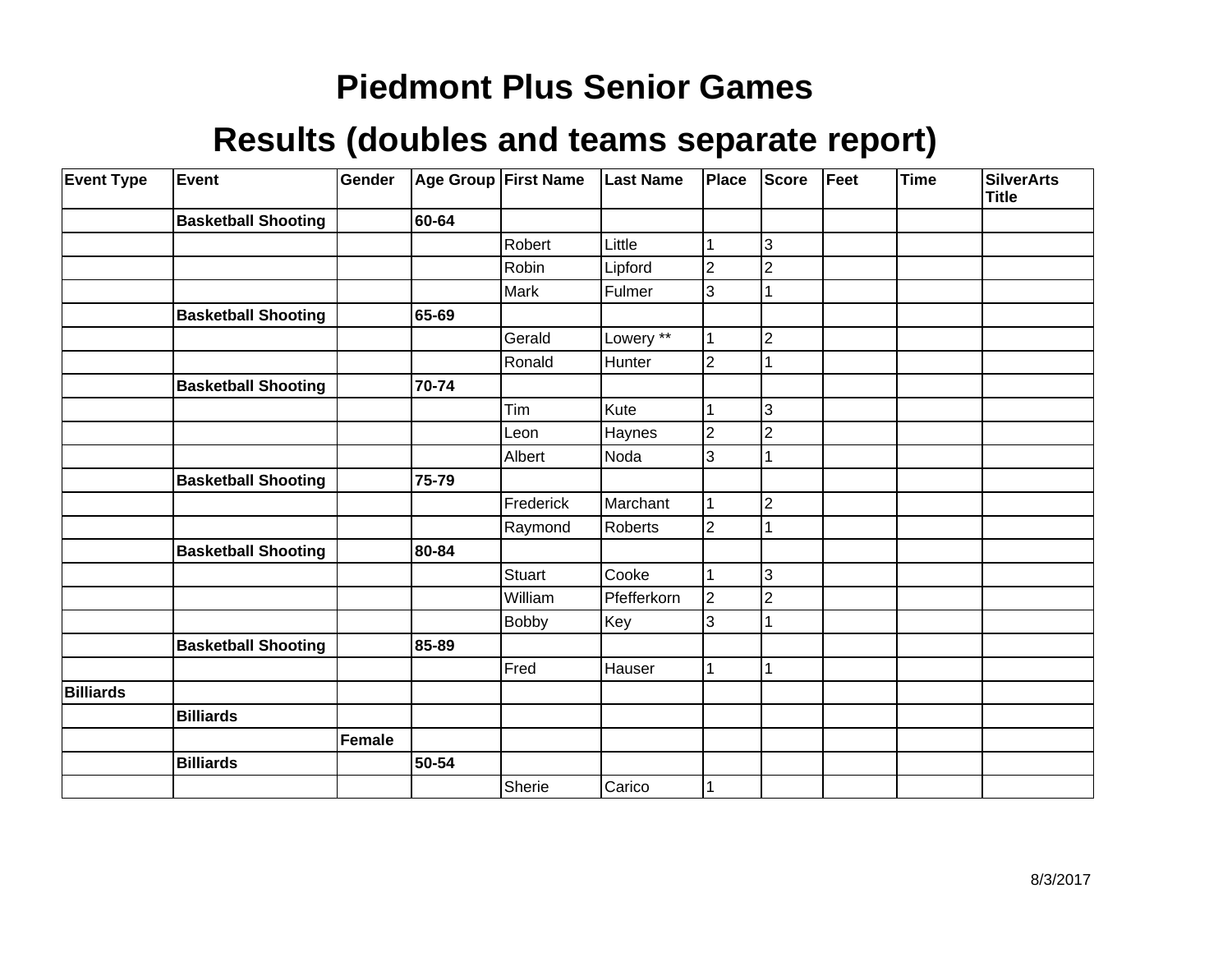| <b>Event Type</b> | Event            | Gender      |       | Age Group First Name | <b>Last Name</b> | Place          | <b>Score</b> | Feet | Time | <b>SilverArts</b><br><b>Title</b> |
|-------------------|------------------|-------------|-------|----------------------|------------------|----------------|--------------|------|------|-----------------------------------|
|                   | <b>Billiards</b> |             | 60-64 |                      |                  |                |              |      |      |                                   |
|                   |                  |             |       | Gwendolyn            | <b>Brogsdale</b> | $\mathbf 1$    |              |      |      |                                   |
|                   |                  | <b>Male</b> |       |                      |                  |                |              |      |      |                                   |
|                   | <b>Billiards</b> |             | 55-59 |                      |                  |                |              |      |      |                                   |
|                   |                  |             |       | <b>SAMUEL</b>        | <b>WATKINS</b>   | 1              |              |      |      |                                   |
|                   | <b>Billiards</b> |             | 60-64 |                      |                  |                |              |      |      |                                   |
|                   |                  |             |       | Steve                | Carson           | 1              |              |      |      |                                   |
|                   |                  |             |       | melvin               | littles          | $\overline{2}$ |              |      |      |                                   |
|                   | <b>Billiards</b> |             | 65-69 |                      |                  |                |              |      |      |                                   |
|                   |                  |             |       | Ronald               | Nations          | $\mathbf{1}$   |              |      |      |                                   |
|                   |                  |             |       | John                 | Storrier         | $\overline{c}$ |              |      |      |                                   |
|                   | <b>Billiards</b> |             | 70-74 |                      |                  |                |              |      |      |                                   |
|                   |                  |             |       | David                | Combs            | 1              |              |      |      |                                   |
|                   |                  |             |       | William              | Pulliam          | $\overline{2}$ |              |      |      |                                   |
|                   |                  |             |       | Tim                  | Kute             | 3              |              |      |      |                                   |
|                   | <b>Billiards</b> |             | 75-79 |                      |                  |                |              |      |      |                                   |
|                   |                  |             |       | Wesley (Ray) Jenkins |                  | $\mathbf 1$    |              |      |      |                                   |
|                   | <b>Billiards</b> |             | 80-84 |                      |                  |                |              |      |      |                                   |
|                   |                  |             |       | Terrance             | Radkin           | 1              |              |      |      |                                   |
|                   |                  |             |       | David                | Riffe            | $\overline{2}$ |              |      |      |                                   |
|                   |                  |             |       | <b>Bobby</b>         | Key              | 3              |              |      |      |                                   |
|                   | <b>Billiards</b> |             | 85-89 |                      |                  |                |              |      |      |                                   |
|                   |                  |             |       | Vance                | Vanhoy           | $\mathbf{1}$   |              |      |      |                                   |
|                   | <b>Billiards</b> |             | 90-94 |                      |                  |                |              |      |      |                                   |
|                   |                  |             |       | Jeff                 | Smith            | 1              |              |      |      |                                   |
|                   |                  |             |       | Samuel               | Zachary          | $\overline{2}$ |              |      |      |                                   |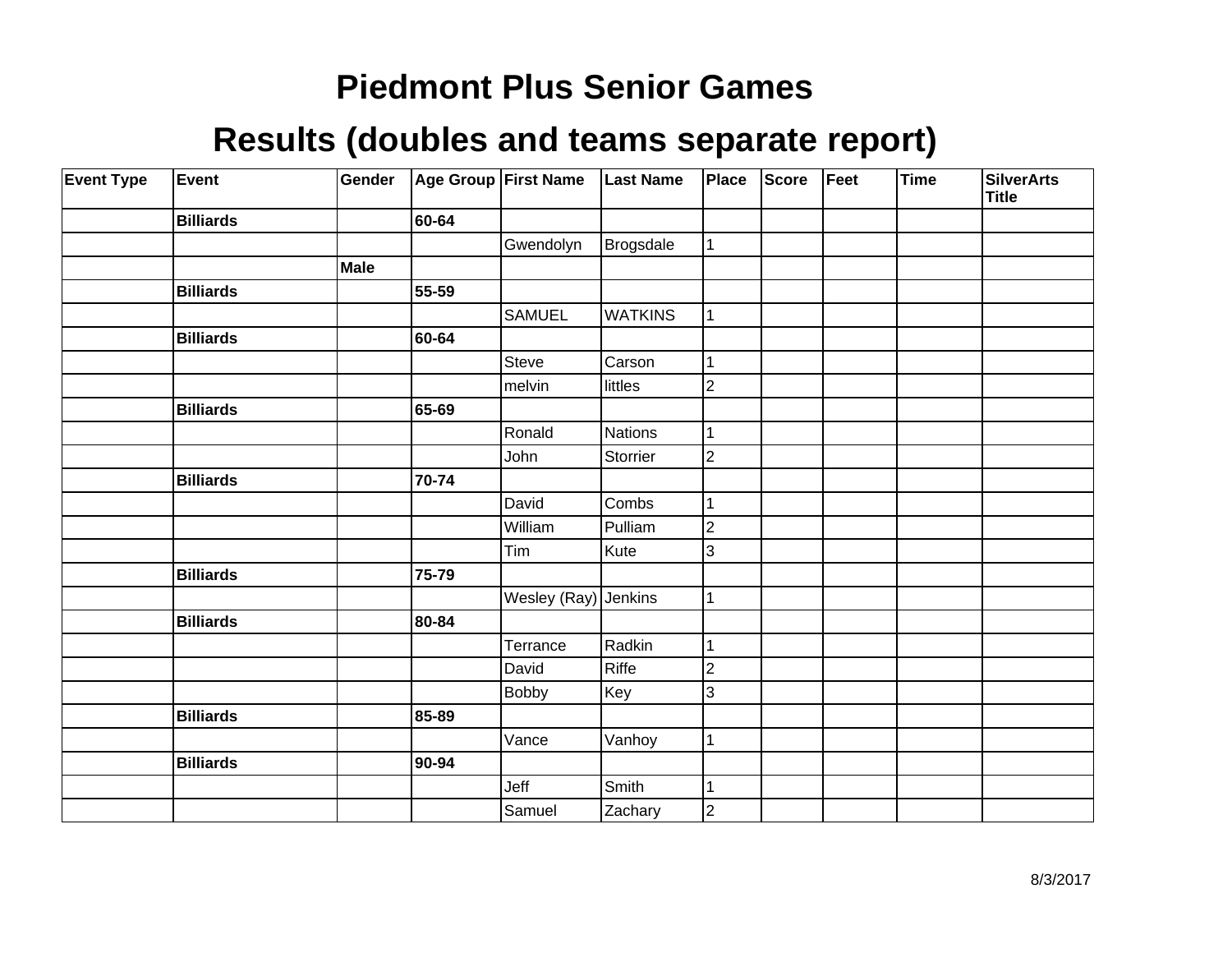| <b>Event Type</b> | Event        | Gender        |       | Age Group First Name | <b>Last Name</b>     | Place          | Score | Feet | Time | <b>SilverArts</b><br>Title |
|-------------------|--------------|---------------|-------|----------------------|----------------------|----------------|-------|------|------|----------------------------|
| <b>Bocce</b>      |              |               |       |                      |                      |                |       |      |      |                            |
|                   | <b>Bocce</b> |               |       |                      |                      |                |       |      |      |                            |
|                   |              | <b>Female</b> |       |                      |                      |                |       |      |      |                            |
|                   | <b>Bocce</b> |               | 50-54 |                      |                      |                |       |      |      |                            |
|                   |              |               |       | Sherie               | Carico               | 1              |       |      |      |                            |
|                   | <b>Bocce</b> |               | 60-64 |                      |                      |                |       |      |      |                            |
|                   |              |               |       | Gwendolyn            | Brogsdale            | 1              |       |      |      |                            |
|                   |              |               |       | Cynthia              | Waddell              | $\overline{a}$ |       |      |      |                            |
|                   | <b>Bocce</b> |               | 65-69 |                      |                      |                |       |      |      |                            |
|                   |              |               |       | Helen                | Klieinlein           | $\mathbf 1$    |       |      |      |                            |
|                   |              |               |       | Tina                 | Bogunia              | $\overline{2}$ |       |      |      |                            |
|                   | <b>Bocce</b> |               | 70-74 |                      |                      |                |       |      |      |                            |
|                   |              |               |       | Margaret<br>(Becky)  | McKenzie             | $\mathbf{1}$   |       |      |      |                            |
|                   |              |               |       | Joyce                | Fowler<br>Richardson | $\overline{2}$ |       |      |      |                            |
|                   |              |               |       | <b>Brenda</b>        | Hales                | 3              |       |      |      |                            |
|                   | Bocce        |               | 75-79 |                      |                      |                |       |      |      |                            |
|                   |              |               |       | Frances              | King                 | 1              |       |      |      |                            |
|                   |              |               |       | Marie                | Alley                | $\overline{c}$ |       |      |      |                            |
|                   |              |               |       | <b>Staples</b>       | Kute                 | 3              |       |      |      |                            |
|                   | <b>Bocce</b> |               | 80-84 |                      |                      |                |       |      |      |                            |
|                   |              |               |       | Roberta              | Grantham             | 1              |       |      |      |                            |
|                   |              |               |       | Yvonne               | Terry                | $\overline{2}$ |       |      |      |                            |
|                   | <b>Bocce</b> |               | 85-89 |                      |                      |                |       |      |      |                            |
|                   |              |               |       | Lela                 | Hauser               | $\mathbf 1$    |       |      |      |                            |
|                   |              |               |       | Mo]                  | Roberts              | $\overline{2}$ |       |      |      |                            |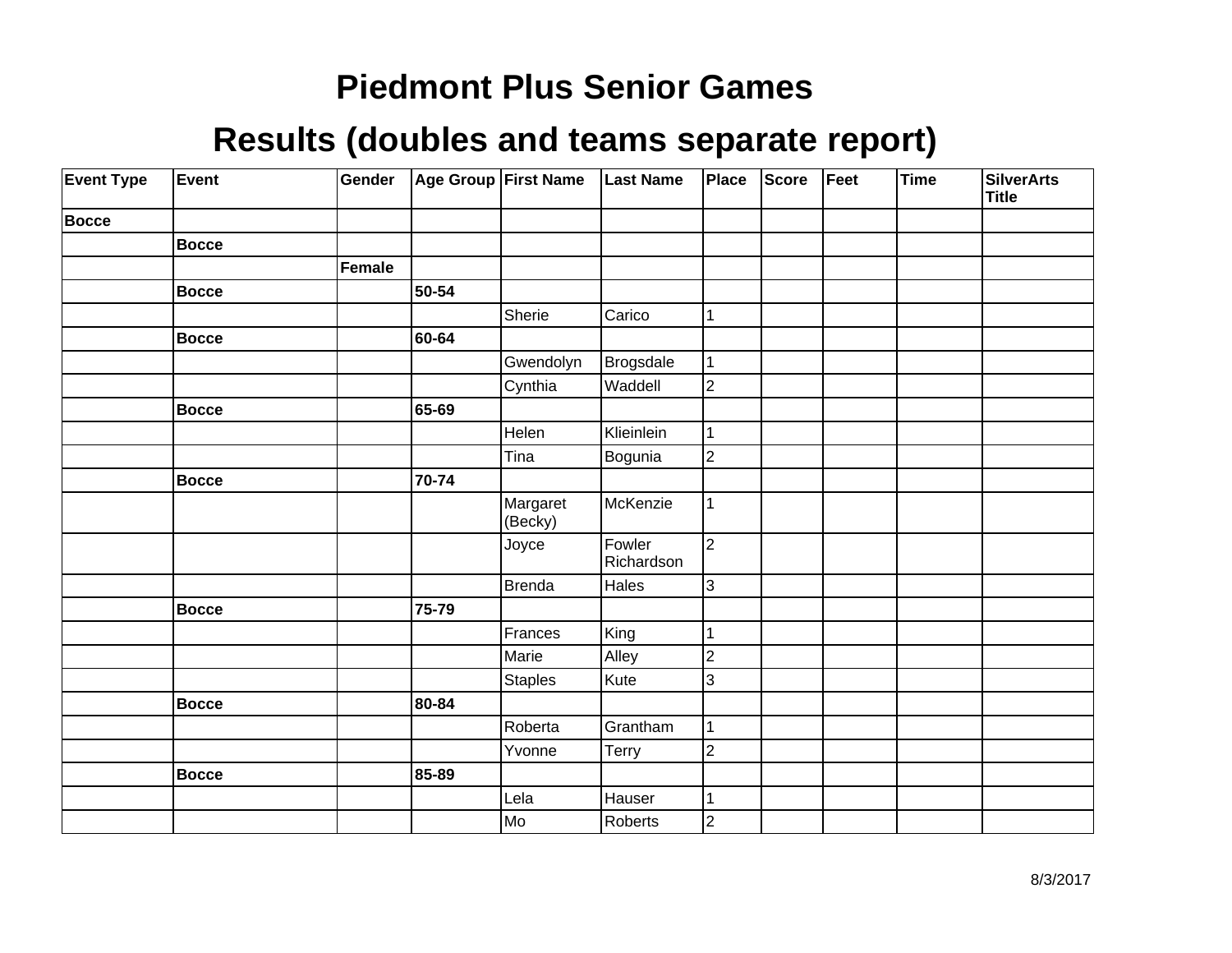| <b>Event Type</b> | Event        | Gender      | Age Group First Name |                    | <b>Last Name</b> | Place                   | Score | Feet | <b>Time</b> | <b>SilverArts</b><br><b>Title</b> |
|-------------------|--------------|-------------|----------------------|--------------------|------------------|-------------------------|-------|------|-------------|-----------------------------------|
|                   | <b>Bocce</b> |             | 90-94                |                    |                  |                         |       |      |             |                                   |
|                   |              |             |                      | Clara              | <b>Ellis</b>     | 1                       |       |      |             |                                   |
|                   |              | <b>Male</b> |                      |                    |                  |                         |       |      |             |                                   |
|                   | <b>Bocce</b> |             | 55-59                |                    |                  |                         |       |      |             |                                   |
|                   |              |             |                      | Tomas              | Tabili           |                         |       |      |             |                                   |
|                   |              |             |                      | SAMUEL             | <b>WATKINS</b>   | $\overline{2}$          |       |      |             |                                   |
|                   | <b>Bocce</b> |             | 60-64                |                    |                  |                         |       |      |             |                                   |
|                   |              |             |                      | Clarence           | Robinson         |                         |       |      |             |                                   |
|                   | <b>Bocce</b> |             | 65-69                |                    |                  |                         |       |      |             |                                   |
|                   |              |             |                      | John               | Storrier         |                         |       |      |             |                                   |
|                   |              |             |                      | Ronald             | Nations          | $\overline{c}$          |       |      |             |                                   |
|                   |              |             |                      | Ronald             | Kleinlein        | 3                       |       |      |             |                                   |
|                   | <b>Bocce</b> |             | 70-74                |                    |                  |                         |       |      |             |                                   |
|                   |              |             |                      | John               | Sangimino        |                         |       |      |             |                                   |
|                   |              |             |                      | Tim                | Kute             | $\overline{\mathbf{c}}$ |       |      |             |                                   |
|                   |              |             |                      | Charles<br>(Barry) | Edgerton         | $\overline{3}$          |       |      |             |                                   |
|                   | <b>Bocce</b> |             | 75-79                |                    |                  |                         |       |      |             |                                   |
|                   |              |             |                      | Floyd              | Cox              |                         |       |      |             |                                   |
|                   |              |             |                      | Wesley (Ray)       | Jenkins          | $\overline{2}$          |       |      |             |                                   |
|                   |              |             |                      | Frederick          | Marchant         | 3                       |       |      |             |                                   |
|                   | <b>Bocce</b> |             | 80-84                |                    |                  |                         |       |      |             |                                   |
|                   |              |             |                      | <b>Bobby</b>       | Key              | 1                       |       |      |             |                                   |
|                   |              |             |                      | John               | Greco            | 2                       |       |      |             |                                   |
|                   |              |             |                      | Giuseppe           | Dilembo          | 3                       |       |      |             |                                   |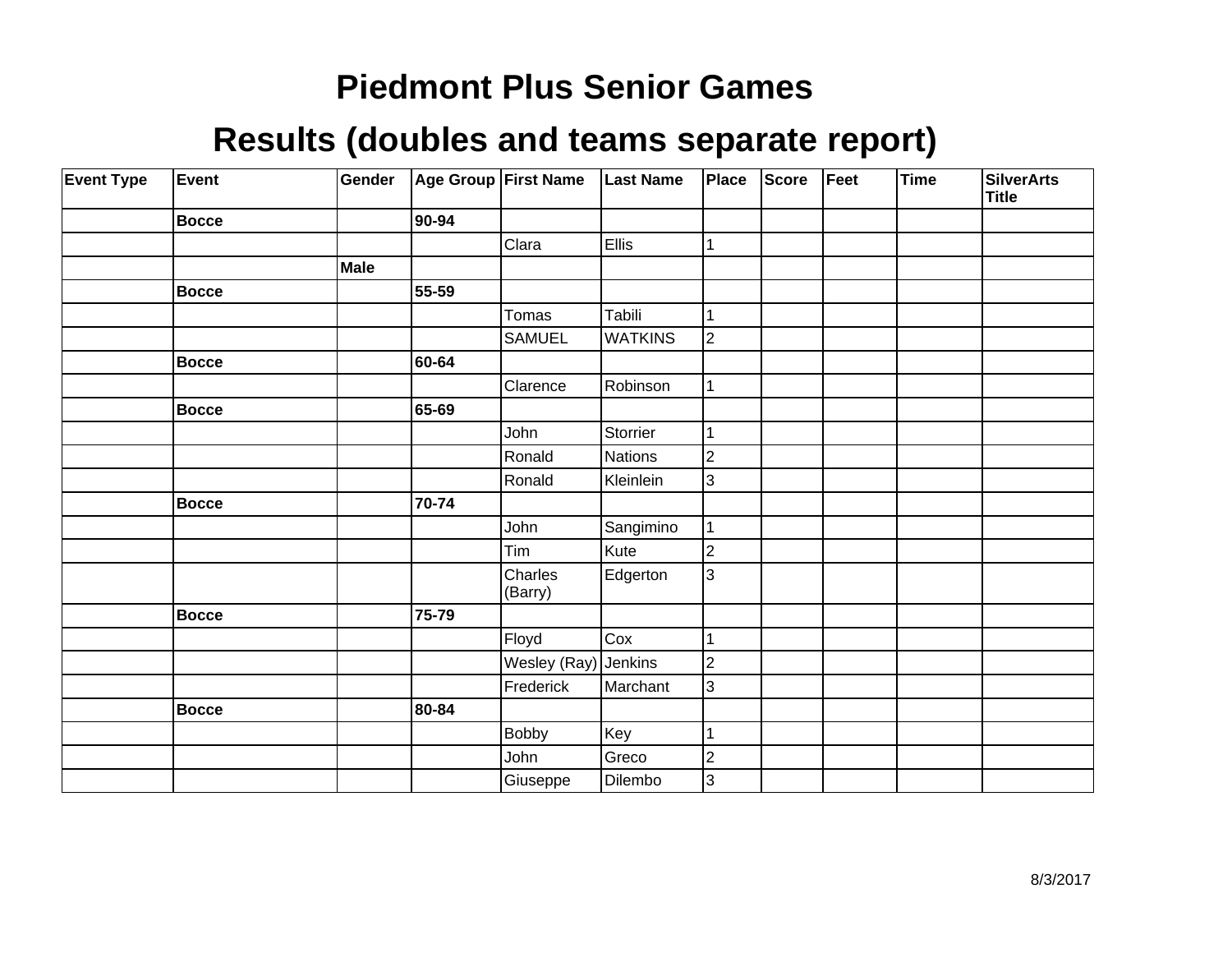| <b>Event Type</b> | Event                  | Gender |       | Age Group First Name | <b>Last Name</b> | Place          | <b>Score</b> | Feet | <b>Time</b> | <b>SilverArts</b><br><b>Title</b> |
|-------------------|------------------------|--------|-------|----------------------|------------------|----------------|--------------|------|-------------|-----------------------------------|
|                   | <b>Bocce</b>           |        | 85-89 |                      |                  |                |              |      |             |                                   |
|                   |                        |        |       | Fred                 | Hauser           | 1              |              |      |             |                                   |
|                   |                        |        |       | Joe                  | Dovi             | 2              |              |      |             |                                   |
|                   | <b>Bocce</b>           |        | 90-94 |                      |                  |                |              |      |             |                                   |
|                   |                        |        |       | Jeff                 | Smith            | 1              |              |      |             |                                   |
| <b>Bowling</b>    |                        |        |       |                      |                  |                |              |      |             |                                   |
|                   | <b>Bowling Singles</b> |        |       |                      |                  |                |              |      |             |                                   |
|                   |                        | Female |       |                      |                  |                |              |      |             |                                   |
|                   | <b>Bowling Singles</b> |        | 50-54 |                      |                  |                |              |      |             |                                   |
|                   |                        |        |       | Cindy                | Day              | 1              | 212          |      |             |                                   |
|                   | <b>Bowling Singles</b> |        | 60-64 |                      |                  |                |              |      |             |                                   |
|                   |                        |        |       | Lynn                 | Hogan            | 1              | 393          |      |             |                                   |
|                   | <b>Bowling Singles</b> |        | 65-69 |                      |                  |                |              |      |             |                                   |
|                   |                        |        |       | <b>Breanetta</b>     | Mason            |                | 499          |      |             |                                   |
|                   |                        |        |       | Ellen                | Hodges           | $\overline{2}$ | 487          |      |             |                                   |
|                   |                        |        |       | Patricia             | Eaton            | 3              | 421          |      |             |                                   |
|                   | <b>Bowling Singles</b> |        | 70-74 |                      |                  |                |              |      |             |                                   |
|                   |                        |        |       | Irma                 | Jackson          |                | 463          |      |             |                                   |
|                   |                        |        |       | <b>Brenda</b>        | Hales            | $\overline{2}$ | 307          |      |             |                                   |
|                   | <b>Bowling Singles</b> |        | 75-79 |                      |                  |                |              |      |             |                                   |
|                   |                        |        |       | Donetta              | Allen            |                | 482          |      |             |                                   |
|                   |                        |        |       | Marie                | Alley            | $\overline{2}$ | 377          |      |             |                                   |
|                   | <b>Bowling Singles</b> |        | 80-84 |                      |                  |                |              |      |             |                                   |
|                   |                        |        |       | Willie               | Joins            |                | 483          |      |             |                                   |
|                   |                        |        |       | Juanita              | Archie           | $\overline{2}$ | 354          |      |             |                                   |
|                   |                        |        |       | Miriam               | <b>Burnett</b>   | 3              | 318          |      |             |                                   |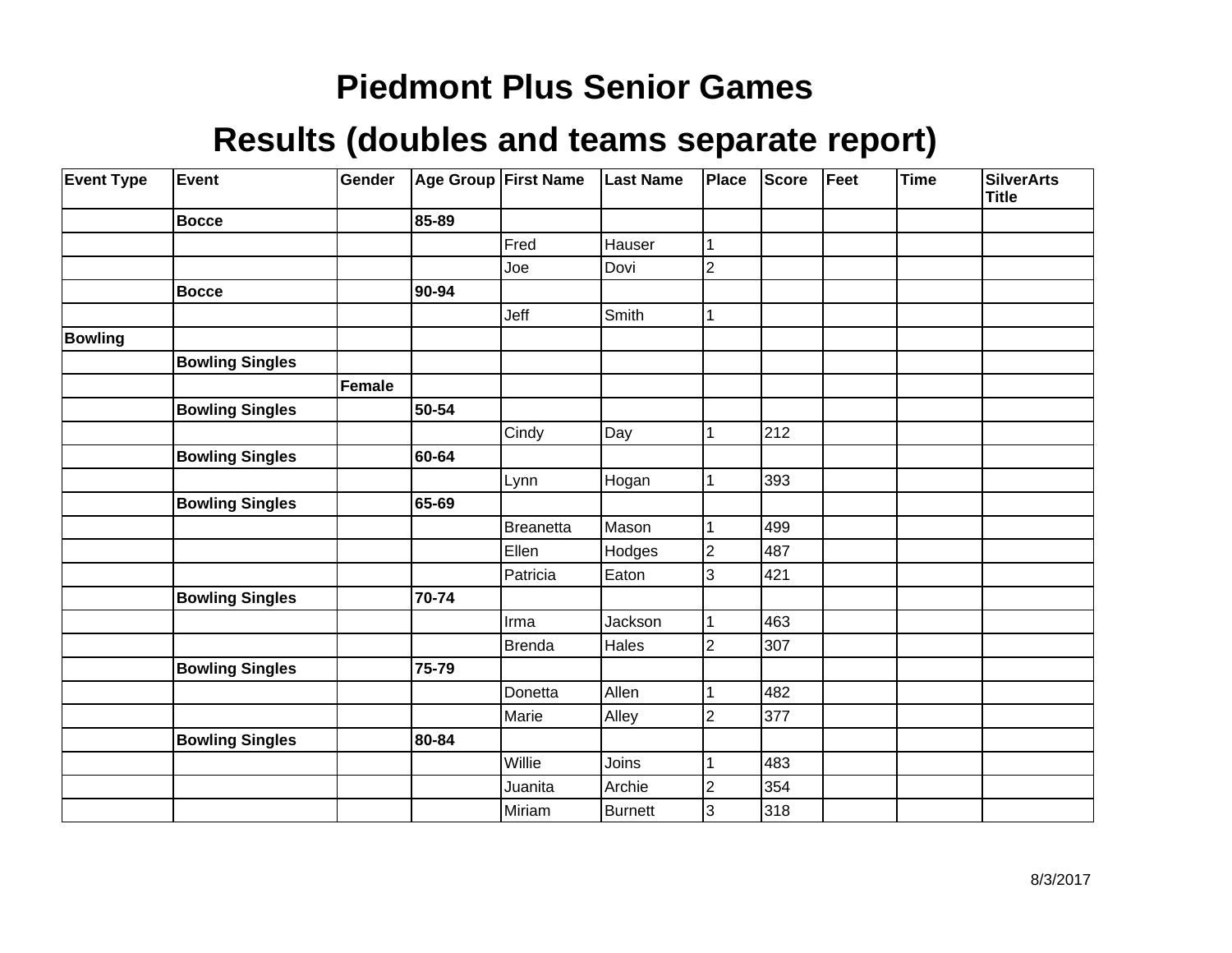| <b>Event Type</b> | <b>Event</b>           | Gender |       | Age Group First Name | <b>Last Name</b> | Place          | Score | Feet | <b>Time</b> | <b>SilverArts</b><br><b>Title</b> |
|-------------------|------------------------|--------|-------|----------------------|------------------|----------------|-------|------|-------------|-----------------------------------|
|                   | <b>Bowling Singles</b> |        | 85-89 |                      |                  |                |       |      |             |                                   |
|                   |                        |        |       | Mo                   | Roberts          | 1              | 288   |      |             |                                   |
|                   | <b>Bowling Singles</b> |        | 90-94 |                      |                  |                |       |      |             |                                   |
|                   |                        |        |       | Sarah                | Brooks           | 1              | 172   |      |             |                                   |
|                   |                        | Male   |       |                      |                  |                |       |      |             |                                   |
|                   | <b>Bowling Singles</b> |        | 50-54 |                      |                  |                |       |      |             |                                   |
|                   |                        |        |       | William              | <b>Brown</b>     |                | 727   |      |             |                                   |
|                   |                        |        |       | Michael              | Phelps           | $\overline{2}$ | 562   |      |             |                                   |
|                   |                        |        |       | <b>Brien</b>         | Cook             | 3              | 305   |      |             |                                   |
|                   | <b>Bowling Singles</b> |        | 60-64 |                      |                  |                |       |      |             |                                   |
|                   |                        |        |       | Johnnie              | Holley           |                | 578   |      |             |                                   |
|                   |                        |        |       | Arthur               | Brown            | $\overline{2}$ | 332   |      |             |                                   |
|                   |                        |        |       | <b>Ricky</b>         | <b>Morris</b>    | 3              | 214   |      |             |                                   |
|                   | <b>Bowling Singles</b> |        | 65-69 |                      |                  |                |       |      |             |                                   |
|                   |                        |        |       | Ronald               | Kleinlein        |                | 424   |      |             |                                   |
|                   |                        |        |       | Ronald               | Nations          | $\overline{2}$ | 257   |      |             |                                   |
|                   |                        |        |       | Ronald               | Hunter           | 3              | 248   |      |             |                                   |
|                   | <b>Bowling Singles</b> |        | 70-74 |                      |                  |                |       |      |             |                                   |
|                   |                        |        |       | Tom                  | Cartwright       | 1              | 499   |      |             |                                   |
|                   |                        |        |       | Joseph               | Volk             | 2              | 486   |      |             |                                   |
|                   | <b>Bowling Singles</b> |        | 75-79 |                      |                  |                |       |      |             |                                   |
|                   |                        |        |       | Larry                | Wilson           |                | 510   |      |             |                                   |
|                   |                        |        |       | Ismael               | Ruiz             | 2              | 457   |      |             |                                   |
|                   |                        |        |       | Wesley (Ray)         | Jenkins          | 3              | 443   |      |             |                                   |
|                   | <b>Bowling Singles</b> |        | 80-84 |                      |                  |                |       |      |             |                                   |
|                   |                        |        |       | Johnny               | Correll          |                | 430   |      |             |                                   |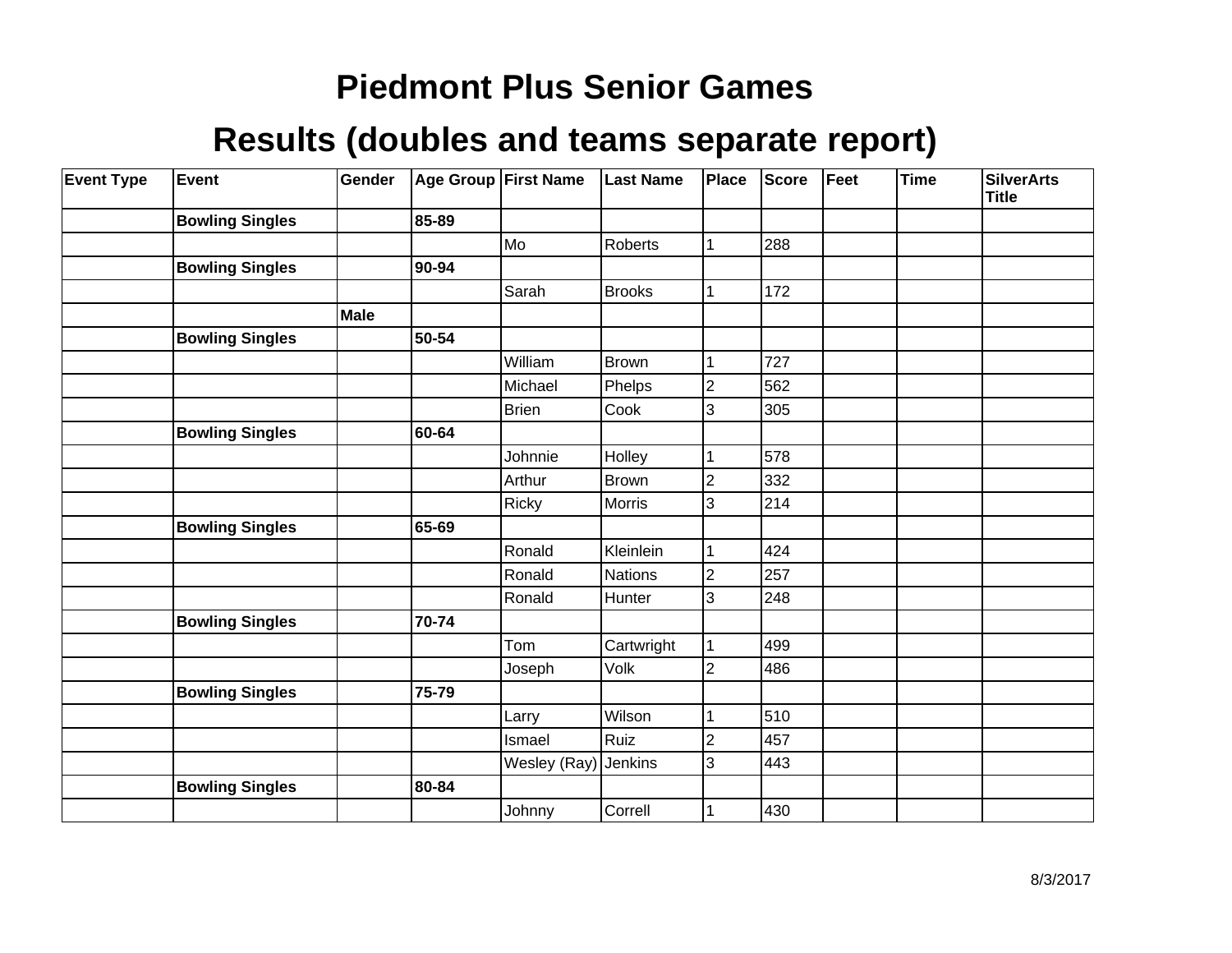| <b>Event Type</b> | <b>Event</b>                       | Gender |       | Age Group First Name | <b>Last Name</b> | <b>Place</b>   | <b>Score</b> | Feet | <b>Time</b> | <b>SilverArts</b><br><b>Title</b> |
|-------------------|------------------------------------|--------|-------|----------------------|------------------|----------------|--------------|------|-------------|-----------------------------------|
|                   | <b>Bowling Singles</b>             |        | 85-89 |                      |                  |                |              |      |             |                                   |
|                   |                                    |        |       | Robert               | Dalton           |                | 531          |      |             |                                   |
|                   |                                    |        |       | James                | Forcum           | $\overline{2}$ | 433          |      |             |                                   |
|                   | <b>Bowling Singles</b>             |        | 90-94 |                      |                  |                |              |      |             |                                   |
|                   |                                    |        |       | Jeff                 | Smith            |                | 351          |      |             |                                   |
| Cheerleading      |                                    |        |       |                      |                  |                |              |      |             |                                   |
|                   | <b>Cheerleaders Large</b><br>Group |        |       |                      |                  |                |              |      |             |                                   |
|                   |                                    | Female |       |                      |                  |                |              |      |             |                                   |
|                   | <b>Cheerleaders Large</b><br>Group |        | 55-59 |                      |                  |                |              |      |             |                                   |
|                   |                                    |        |       | <b>ROBIN</b>         | <b>SHAMEL</b>    |                |              |      |             | no music                          |
|                   | <b>Cheerleaders Large</b><br>Group |        | 70-74 |                      |                  |                |              |      |             |                                   |
|                   |                                    |        |       | Jane                 | Bodenhamer       |                |              |      |             |                                   |
|                   |                                    |        |       | Judy                 | Revels           |                |              |      |             |                                   |
|                   |                                    |        |       | Joyce                | Difaro           |                |              |      |             |                                   |
|                   |                                    |        |       | Chrystal             | Crosby           |                |              |      |             |                                   |
|                   | <b>Cheerleaders Large</b><br>Group |        | 75-79 |                      |                  |                |              |      |             |                                   |
|                   |                                    |        |       | Nancy                | Cox              |                |              |      |             |                                   |
|                   |                                    |        |       | Faye                 | Ray              |                |              |      |             |                                   |
|                   | <b>Cheerleaders Large</b><br>Group |        | 80-84 |                      |                  |                |              |      |             |                                   |
|                   |                                    |        |       | <b>Barbara</b>       | Benge            |                |              |      |             |                                   |
|                   |                                    |        |       | Roberta              | Grantham         |                |              |      |             |                                   |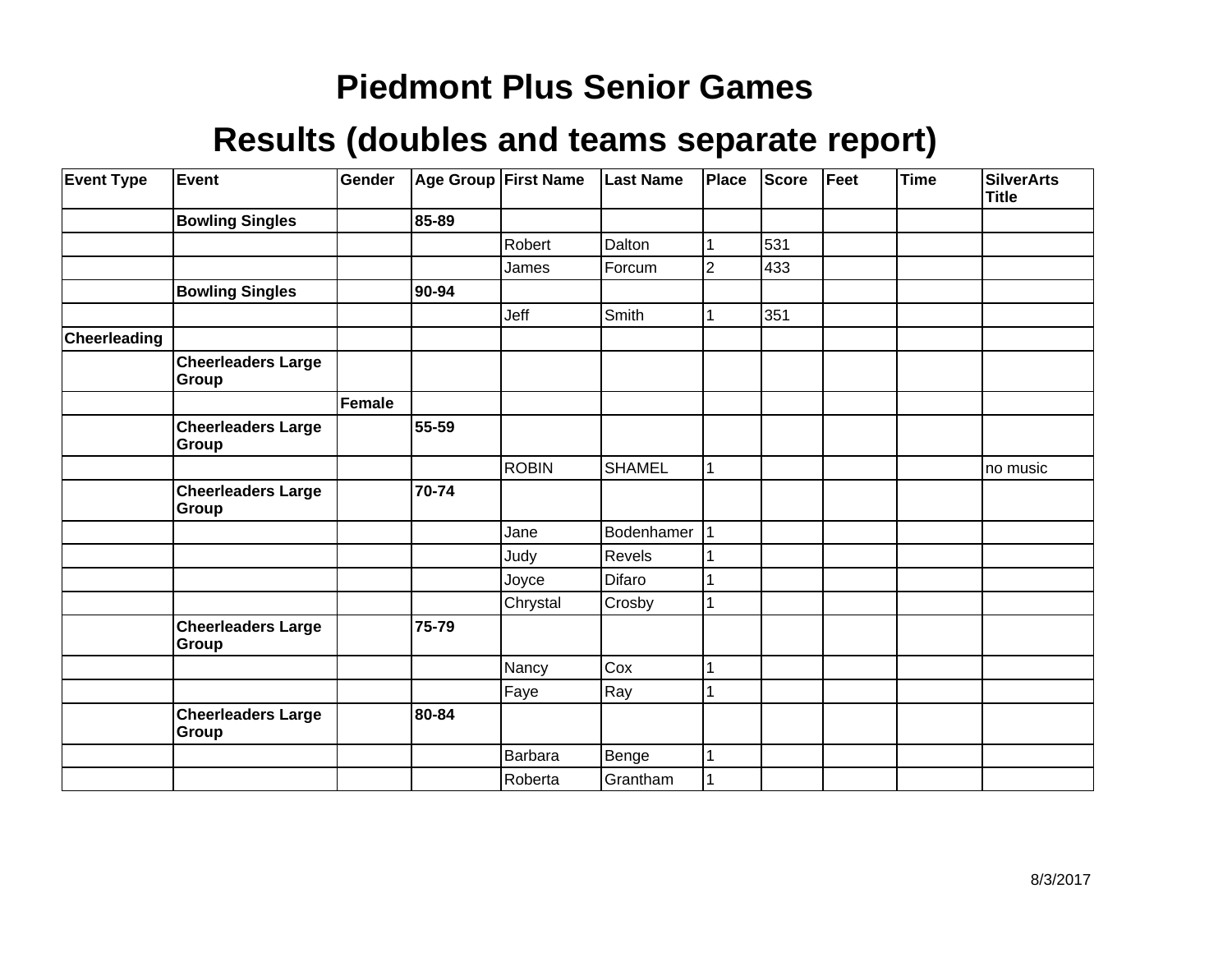| <b>Event Type</b> | <b>Event</b>                       | Gender |       | Age Group First Name | <b>Last Name</b> | Place          | <b>Score</b> | Feet | Time | <b>SilverArts</b><br><b>Title</b> |
|-------------------|------------------------------------|--------|-------|----------------------|------------------|----------------|--------------|------|------|-----------------------------------|
|                   | <b>Cheerleaders Large</b><br>Group |        | 85-89 |                      |                  |                |              |      |      |                                   |
|                   |                                    |        |       | Hortense             | Hall             |                |              |      |      |                                   |
| Cornhole          |                                    |        |       |                      |                  |                |              |      |      |                                   |
|                   | <b>Cornhole</b>                    |        |       |                      |                  |                |              |      |      |                                   |
|                   |                                    | Female |       |                      |                  |                |              |      |      |                                   |
|                   | <b>Cornhole</b>                    |        | 50-54 |                      |                  |                |              |      |      |                                   |
|                   |                                    |        |       | Sherie               | Carico           |                |              |      |      |                                   |
|                   |                                    |        |       | Cindy                | Day              | $\overline{2}$ |              |      |      |                                   |
|                   | <b>Cornhole</b>                    |        | 55-59 |                      |                  |                |              |      |      |                                   |
|                   |                                    |        |       | <b>Bonita</b>        | Parrish **       |                |              |      |      |                                   |
|                   | <b>Cornhole</b>                    |        | 60-64 |                      |                  |                |              |      |      |                                   |
|                   |                                    |        |       | Gwendolyn            | <b>Brogsdale</b> |                |              |      |      |                                   |
|                   |                                    |        |       | Patricia             | Johnson          | 3              |              |      |      |                                   |
|                   | <b>Cornhole</b>                    |        | 65-69 |                      |                  |                |              |      |      |                                   |
|                   |                                    |        |       | Tina                 | Bogunia          |                |              |      |      |                                   |
|                   |                                    |        |       | Helen                | Klieinlein       | 2              |              |      |      |                                   |
|                   |                                    |        |       | MARGIE               | <b>WORTHY</b>    | 3              |              |      |      |                                   |
|                   | <b>Cornhole</b>                    |        | 70-74 |                      |                  |                |              |      |      |                                   |
|                   |                                    |        |       | Brenda               | Hales            |                |              |      |      |                                   |
|                   |                                    |        |       | Margaret<br>(Becky)  | McKenzie         | $\overline{2}$ |              |      |      |                                   |
|                   |                                    |        |       | Judy                 | Revels           | 3              |              |      |      |                                   |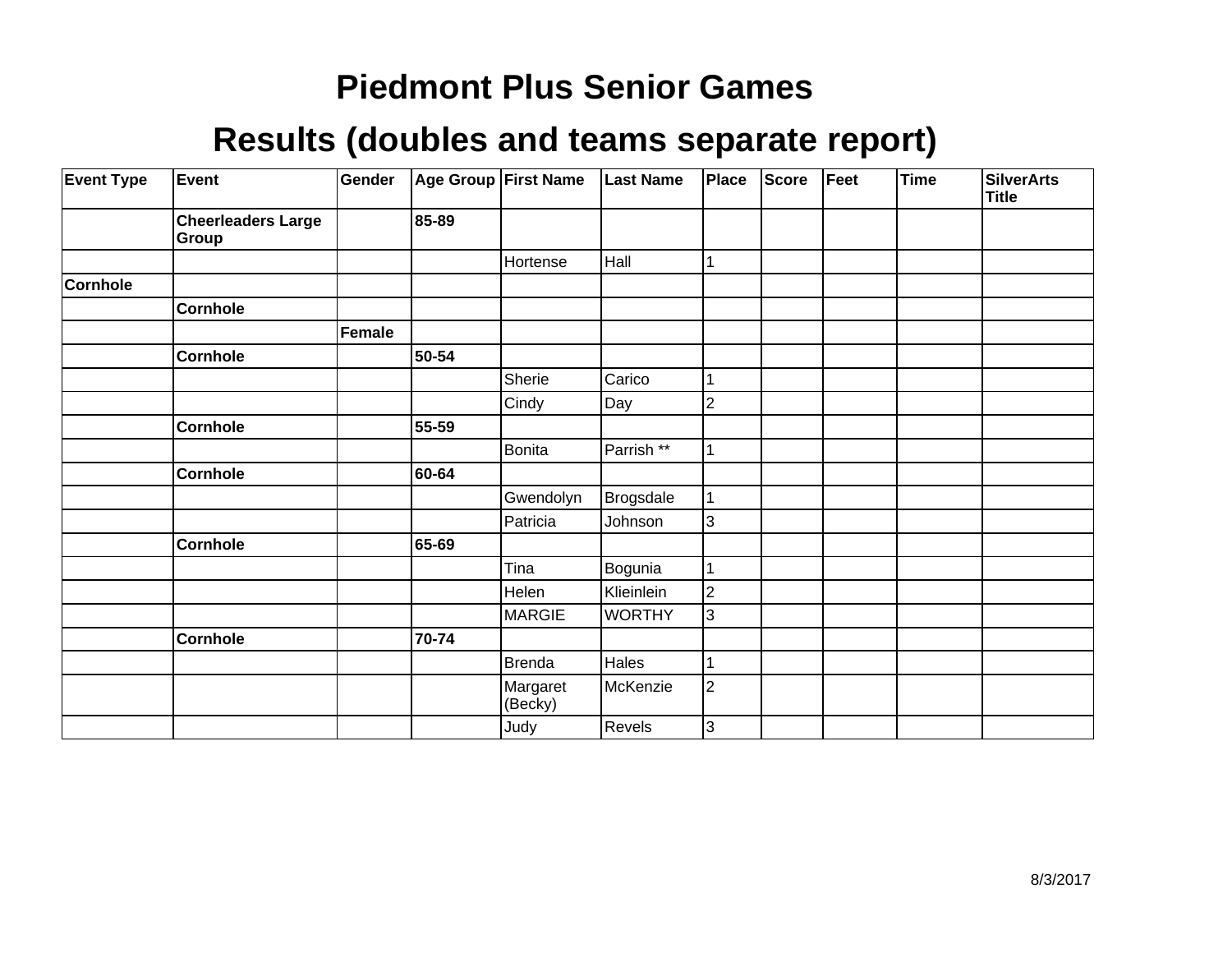| <b>Event Type</b> | <b>Event</b>    | Gender |       | Age Group First Name | <b>Last Name</b> | Place                   | <b>Score</b> | Feet | Time | <b>SilverArts</b><br>Title |
|-------------------|-----------------|--------|-------|----------------------|------------------|-------------------------|--------------|------|------|----------------------------|
|                   | <b>Cornhole</b> |        | 75-79 |                      |                  |                         |              |      |      |                            |
|                   |                 |        |       | Marie                | Alley            |                         |              |      |      |                            |
|                   |                 |        |       | Frances              | King             | $\overline{2}$          |              |      |      |                            |
|                   |                 |        |       | Mittie               | Glymph-<br>Cooke | 3                       |              |      |      |                            |
|                   | <b>Cornhole</b> |        | 80-84 |                      |                  |                         |              |      |      |                            |
|                   |                 |        |       | Roberta              | Grantham         |                         |              |      |      |                            |
|                   |                 |        |       | Yvonne               | Terry            | $\overline{\mathbf{c}}$ |              |      |      |                            |
|                   |                 |        |       | Barbara              | Benge            | 3                       |              |      |      |                            |
|                   | <b>Cornhole</b> |        | 85-89 |                      |                  |                         |              |      |      |                            |
|                   |                 |        |       | Mo                   | Roberts          |                         |              |      |      |                            |
|                   |                 |        |       | Lela                 | Hauser           | $\overline{2}$          |              |      |      |                            |
|                   |                 |        |       | Hortense             | Hall             | 3                       |              |      |      |                            |
|                   | <b>Cornhole</b> |        | 90-94 |                      |                  |                         |              |      |      |                            |
|                   |                 |        |       | Sarah                | <b>Brooks</b>    |                         |              |      |      |                            |
|                   |                 |        |       | Marie                | Matthews         | $\mathbf 2$             |              |      |      |                            |
|                   |                 | Male   |       |                      |                  |                         |              |      |      |                            |
|                   | <b>Cornhole</b> |        | 50-54 |                      |                  |                         |              |      |      |                            |
|                   |                 |        |       | William              | <b>Brown</b>     |                         |              |      |      |                            |
|                   |                 |        |       | George               | Chamis           | $\overline{2}$          |              |      |      |                            |
|                   | <b>Cornhole</b> |        | 55-59 |                      |                  |                         |              |      |      |                            |
|                   |                 |        |       | <b>Rick</b>          | Kearns           |                         |              |      |      |                            |
|                   |                 |        |       | Kenneth              | Partridge        | $\overline{2}$          |              |      |      |                            |
|                   |                 |        |       | David                | Cservenko        | 3                       |              |      |      |                            |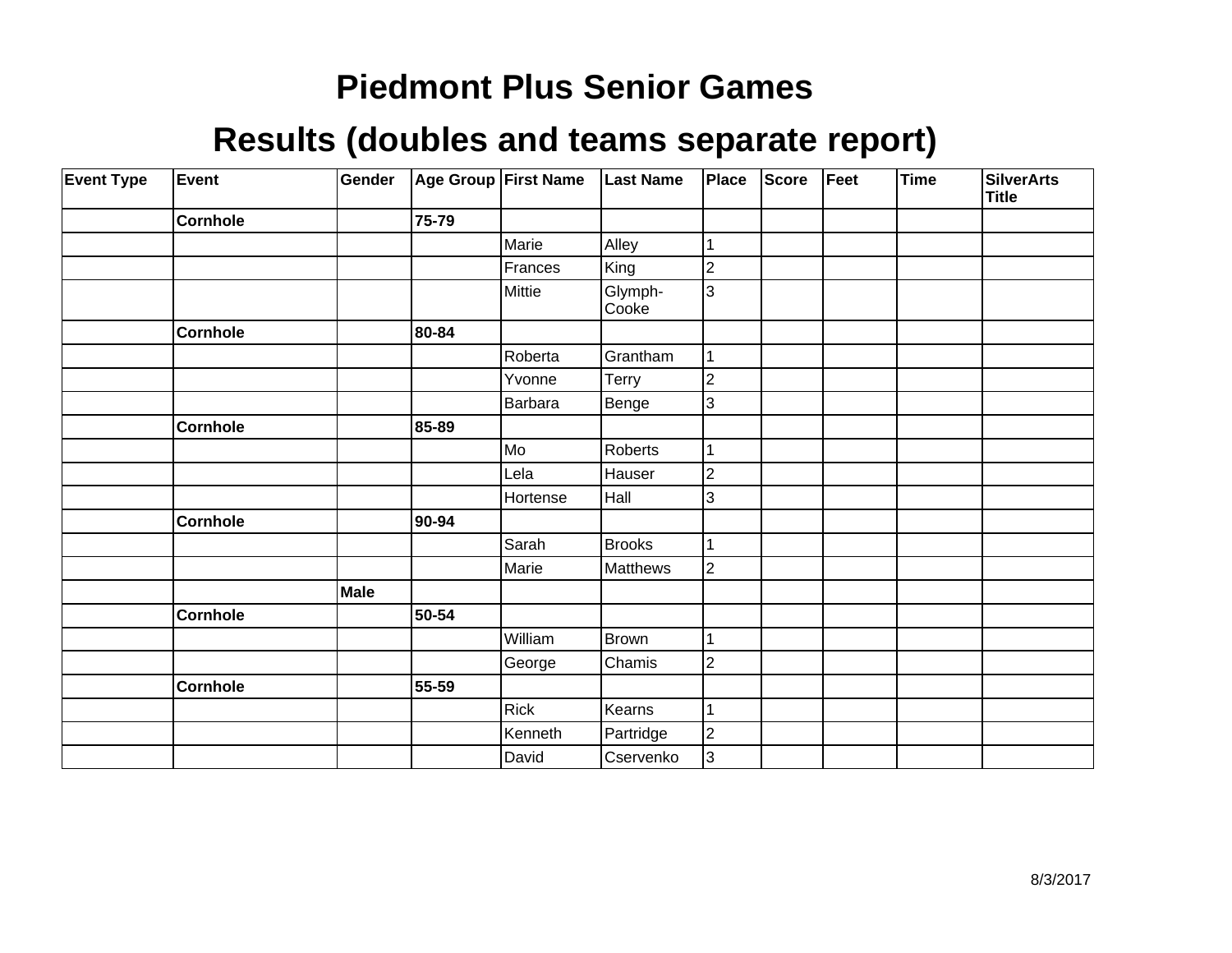| <b>Event Type</b> | <b>Event</b>    | Gender |       | Age Group First Name | <b>Last Name</b> | Place                   | <b>Score</b> | Feet | Time | <b>SilverArts</b><br><b>Title</b> |
|-------------------|-----------------|--------|-------|----------------------|------------------|-------------------------|--------------|------|------|-----------------------------------|
|                   | <b>Cornhole</b> |        | 60-64 |                      |                  |                         |              |      |      |                                   |
|                   |                 |        |       | Jack                 | Moore            |                         |              |      |      |                                   |
|                   |                 |        |       | Robin                | Lipford          | $\overline{2}$          |              |      |      |                                   |
|                   |                 |        |       | Ricky                | Morris           | 3                       |              |      |      |                                   |
|                   | <b>Cornhole</b> |        | 65-69 |                      |                  |                         |              |      |      |                                   |
|                   |                 |        |       | Ronald               | Kleinlein        |                         |              |      |      |                                   |
|                   |                 |        |       | MC                   | Davis            | $\overline{2}$          |              |      |      |                                   |
|                   | <b>Cornhole</b> |        | 70-74 |                      |                  |                         |              |      |      |                                   |
|                   |                 |        |       | Leon                 | Haynes           |                         |              |      |      |                                   |
|                   |                 |        |       | Joseph               | Volk             | 2                       |              |      |      |                                   |
|                   |                 |        |       | Charles              | Edgerton         | 3                       |              |      |      |                                   |
|                   | <b>Cornhole</b> |        | 75-79 |                      |                  |                         |              |      |      |                                   |
|                   |                 |        |       | Wesley (Ray)         | Jenkins          |                         |              |      |      |                                   |
|                   |                 |        |       | Raymond              | Roberts          | 2                       |              |      |      |                                   |
|                   |                 |        |       | Troy                 | King             | 3                       |              |      |      |                                   |
|                   | <b>Cornhole</b> |        | 80-84 |                      |                  |                         |              |      |      |                                   |
|                   |                 |        |       | <b>Bobby</b>         | Key              |                         |              |      |      |                                   |
|                   |                 |        |       | Dale                 | Mankamyer        | $\overline{\mathbf{c}}$ |              |      |      |                                   |
|                   |                 |        |       | Harvey               | Staples          | 3                       |              |      |      |                                   |
|                   | <b>Cornhole</b> |        | 85-89 |                      |                  |                         |              |      |      |                                   |
|                   |                 |        |       | Fred                 | Hauser           |                         |              |      |      |                                   |
|                   | <b>Cornhole</b> |        | 90-94 |                      |                  |                         |              |      |      |                                   |
|                   |                 |        |       | Jeff                 | Smith            |                         |              |      |      |                                   |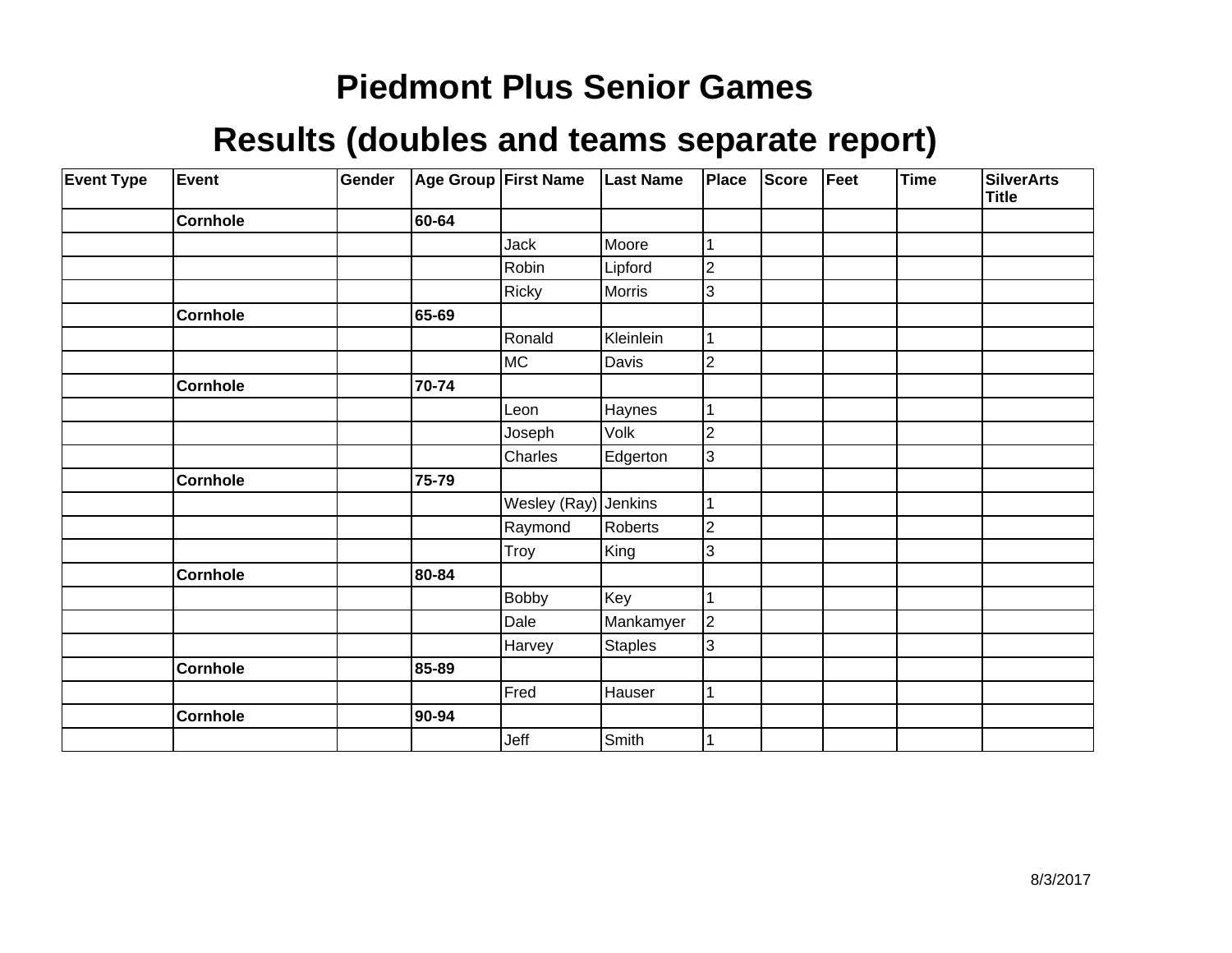| <b>Event Type</b> | Event          | Gender        |       | Age Group First Name | <b>Last Name</b> | Place          | Score | Feet | Time | <b>SilverArts</b><br><b>Title</b> |
|-------------------|----------------|---------------|-------|----------------------|------------------|----------------|-------|------|------|-----------------------------------|
| <b>Croquet</b>    |                |               |       |                      |                  |                |       |      |      |                                   |
|                   | <b>Croquet</b> |               |       |                      |                  |                |       |      |      |                                   |
|                   |                | <b>Female</b> |       |                      |                  |                |       |      |      |                                   |
|                   | Croquet        |               | 50-54 |                      |                  |                |       |      |      |                                   |
|                   |                |               |       | Sherie               | Carico           | 1              |       |      |      |                                   |
|                   | <b>Croquet</b> |               | 55-59 |                      |                  |                |       |      |      |                                   |
|                   |                |               |       | Barb                 | <b>Blink</b>     | 1              |       |      |      |                                   |
|                   | <b>Croquet</b> |               | 70-74 |                      |                  |                |       |      |      |                                   |
|                   |                |               |       | Winborne             | Chandler         | $\mathbf 1$    |       |      |      |                                   |
|                   |                |               |       | Margaret<br>(Becky)  | McKenzie         | $\overline{2}$ |       |      |      |                                   |
|                   |                |               |       | <b>Brenda</b>        | Hales            | 3              |       |      |      |                                   |
|                   | <b>Croquet</b> |               | 75-79 |                      |                  |                |       |      |      |                                   |
|                   |                |               |       | <b>Staples</b>       | Kute             | 1              |       |      |      |                                   |
|                   |                |               |       | Marie                | Alley            | $\overline{c}$ |       |      |      |                                   |
|                   |                |               |       | Elisabeth            | Vinson           | 3              |       |      |      |                                   |
|                   | Croquet        |               | 80-84 |                      |                  |                |       |      |      |                                   |
|                   |                |               |       | Emily                | Lambeth          | 1              |       |      |      |                                   |
|                   |                |               |       | Yvonne               | Terry            | $\overline{2}$ |       |      |      |                                   |
|                   | <b>Croquet</b> |               | 85-89 |                      |                  |                |       |      |      |                                   |
|                   |                |               |       | Lela                 | Hauser           | 1              |       |      |      |                                   |
|                   | <b>Croquet</b> |               | 95-99 |                      |                  |                |       |      |      |                                   |
|                   |                |               |       | <b>Betty</b>         | Richardson       | 1              |       |      |      |                                   |
|                   |                | Male          |       |                      |                  |                |       |      |      |                                   |
|                   | <b>Croquet</b> |               | 55-59 |                      |                  |                |       |      |      |                                   |
|                   |                |               |       | <b>SAMUEL</b>        | <b>WATKINS</b>   | 1              |       |      |      |                                   |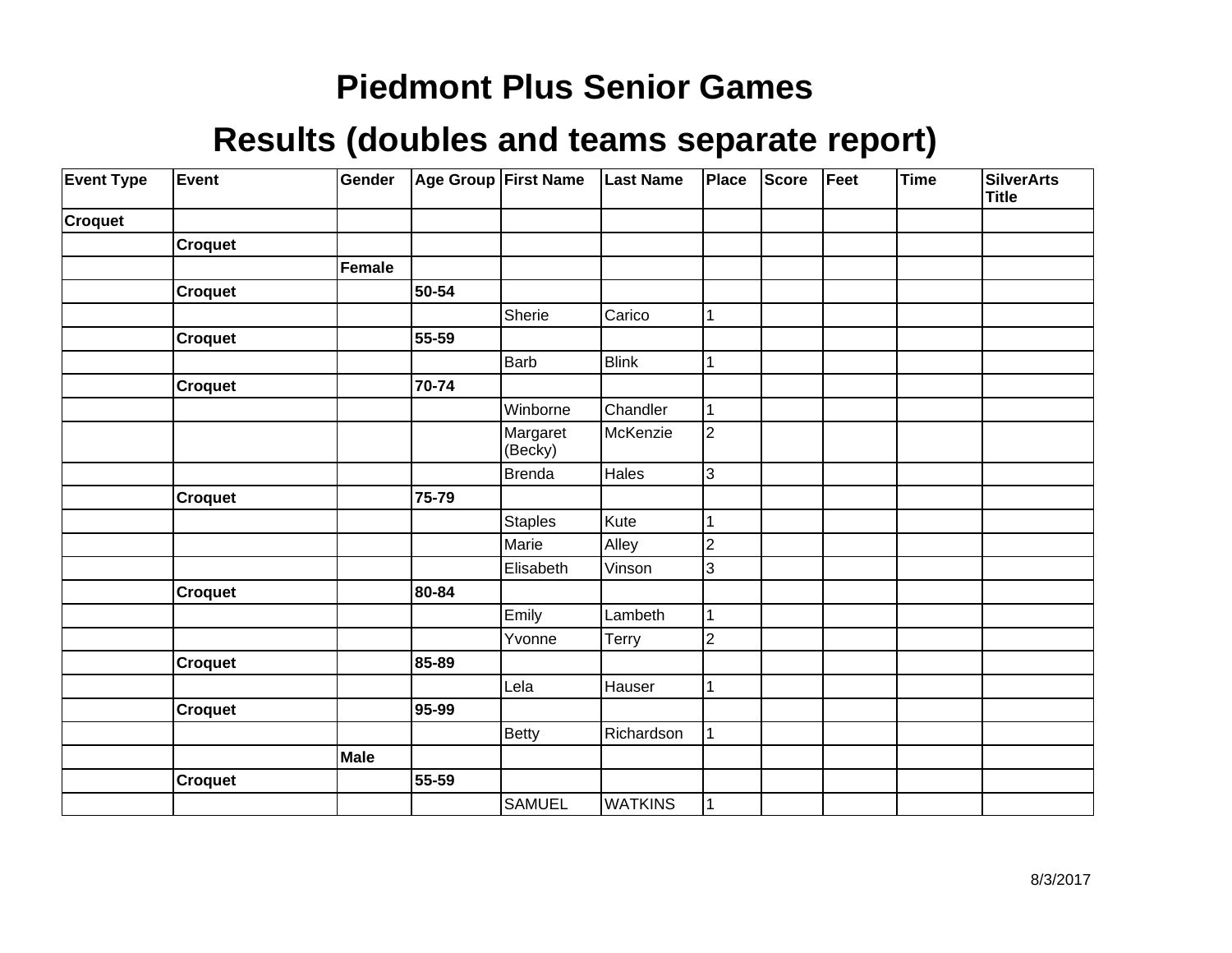| <b>Event Type</b> | Event                   | Gender |       | Age Group First Name | <b>Last Name</b> | Place          | <b>Score</b> | Feet | <b>Time</b> | <b>SilverArts</b><br><b>Title</b> |
|-------------------|-------------------------|--------|-------|----------------------|------------------|----------------|--------------|------|-------------|-----------------------------------|
|                   | Croquet                 |        | 60-64 |                      |                  |                |              |      |             |                                   |
|                   |                         |        |       | <b>Jack</b>          | Moore            | 1              |              |      |             |                                   |
|                   |                         |        |       | Lee                  | Senter**         | $\overline{2}$ |              |      |             |                                   |
|                   | <b>Croquet</b>          |        | 65-69 |                      |                  |                |              |      |             |                                   |
|                   |                         |        |       | Ronald               | Nations          | 1              |              |      |             |                                   |
|                   | <b>Croquet</b>          |        | 70-74 |                      |                  |                |              |      |             |                                   |
|                   |                         |        |       | Chan                 | Chandler         | 1              |              |      |             |                                   |
|                   |                         |        |       | Charles<br>(Barry)   | Edgerton         | $\overline{2}$ |              |      |             |                                   |
|                   | <b>Croquet</b>          |        | 75-79 |                      |                  |                |              |      |             |                                   |
|                   |                         |        |       | Ronald               | Vinson           |                |              |      |             |                                   |
|                   |                         |        |       | Wesley (Ray)         | Jenkins          | $\overline{c}$ |              |      |             |                                   |
|                   |                         |        |       | Richard              | West             | 3              |              |      |             |                                   |
|                   | <b>Croquet</b>          |        | 80-84 |                      |                  |                |              |      |             |                                   |
|                   |                         |        |       | Wade                 | Lefler           |                |              |      |             |                                   |
|                   |                         |        |       | <b>Bobby</b>         | Key              | $\overline{c}$ |              |      |             |                                   |
|                   | <b>Croquet</b>          |        | 85-89 |                      |                  |                |              |      |             |                                   |
|                   |                         |        |       | Charles              | Duckett          | 1              |              |      |             |                                   |
|                   |                         |        |       | Fred                 | Hauser           | $\overline{2}$ |              |      |             |                                   |
|                   | Croquet                 |        | 90-94 |                      |                  |                |              |      |             |                                   |
|                   |                         |        |       | Jeff                 | Smith            | 1              |              |      |             |                                   |
| <b>Cycling</b>    |                         |        |       |                      |                  |                |              |      |             |                                   |
|                   | Cycling - 1 Mile        |        |       |                      |                  |                |              |      |             |                                   |
|                   |                         | Female |       |                      |                  |                |              |      |             |                                   |
|                   | <b>Cycling - 1 Mile</b> |        | 50-54 |                      |                  |                |              |      |             |                                   |
|                   |                         |        |       | Lennetta             | Bartley          | 1              |              |      | 00:03:15    |                                   |
|                   |                         |        |       | Debby                | Knott            | $\overline{2}$ |              |      | 00:03:27    |                                   |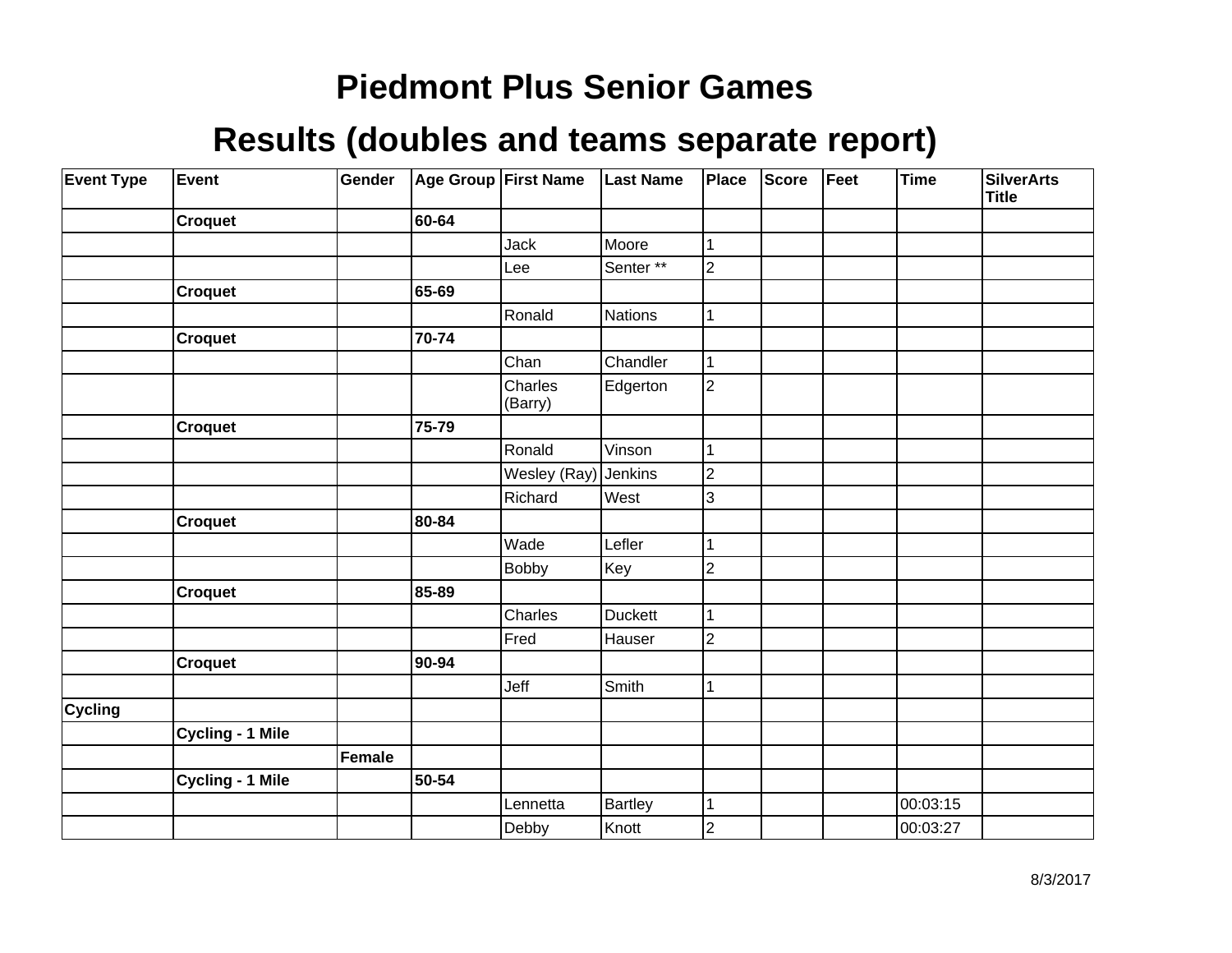| <b>Event Type</b> | Event                   | Gender      |       | Age Group First Name | <b>Last Name</b> | Place          | <b>Score</b> | Feet | <b>Time</b> | <b>SilverArts</b><br><b>Title</b> |
|-------------------|-------------------------|-------------|-------|----------------------|------------------|----------------|--------------|------|-------------|-----------------------------------|
|                   | <b>Cycling - 1 Mile</b> |             | 55-59 |                      |                  |                |              |      |             |                                   |
|                   |                         |             |       | Laura                | Hull             | 1              |              |      | 00:02:45    |                                   |
|                   | Cycling - 1 Mile        |             | 60-64 |                      |                  |                |              |      |             |                                   |
|                   |                         |             |       | Deborah              | Doub             | 1              |              |      | 00:02:36    |                                   |
|                   | Cycling - 1 Mile        |             | 70-74 |                      |                  |                |              |      |             |                                   |
|                   |                         |             |       | Margaret<br>(Becky)  | McKenzie         | 1              |              |      | 00:04:14    |                                   |
|                   |                         | <b>Male</b> |       |                      |                  |                |              |      |             |                                   |
|                   | <b>Cycling - 1 Mile</b> |             | 65-69 |                      |                  |                |              |      |             |                                   |
|                   |                         |             |       | James                | Farthing         | 1              |              |      | 00:02:26    |                                   |
|                   |                         |             |       | James                | Kauffman         | $\overline{2}$ |              |      | 00:02:49    |                                   |
|                   |                         |             |       | John                 | Danforth         | 3              |              |      | 00:03:05    |                                   |
|                   | Cycling - 1 Mile        |             | 70-74 |                      |                  |                |              |      |             |                                   |
|                   |                         |             |       | Charles              | Skinner          | 1              |              |      | 00:03:02    |                                   |
|                   |                         |             |       | Robert               | Klar             | 2              |              |      | 00:03:23    |                                   |
|                   | Cycling - 1 Mile        |             | 75-79 |                      |                  |                |              |      |             |                                   |
|                   |                         |             |       | Greg                 | Bean             |                |              |      | 00:03:25    |                                   |
|                   |                         |             |       | Jim                  | Rangle **        | $\overline{2}$ |              |      | 00:03:42    |                                   |
|                   |                         |             |       | John                 | McKenzie         | 3              |              |      | 00:05:35    |                                   |
|                   | Cycling - 10K           |             |       |                      |                  |                |              |      |             |                                   |
|                   |                         | Female      |       |                      |                  |                |              |      |             |                                   |
|                   | Cycling - 10K           |             | 50-54 |                      |                  |                |              |      |             |                                   |
|                   |                         |             |       | Debby                | Knott            |                |              |      | 00:23:56    |                                   |
|                   |                         |             |       | Lennetta             | Bartley          | $\overline{2}$ |              |      | 00:24:08    |                                   |
|                   | Cycling - 10K           |             | 55-59 |                      |                  |                |              |      |             |                                   |
|                   |                         |             |       | Laura                | Hull             |                |              |      | 00:18:25    |                                   |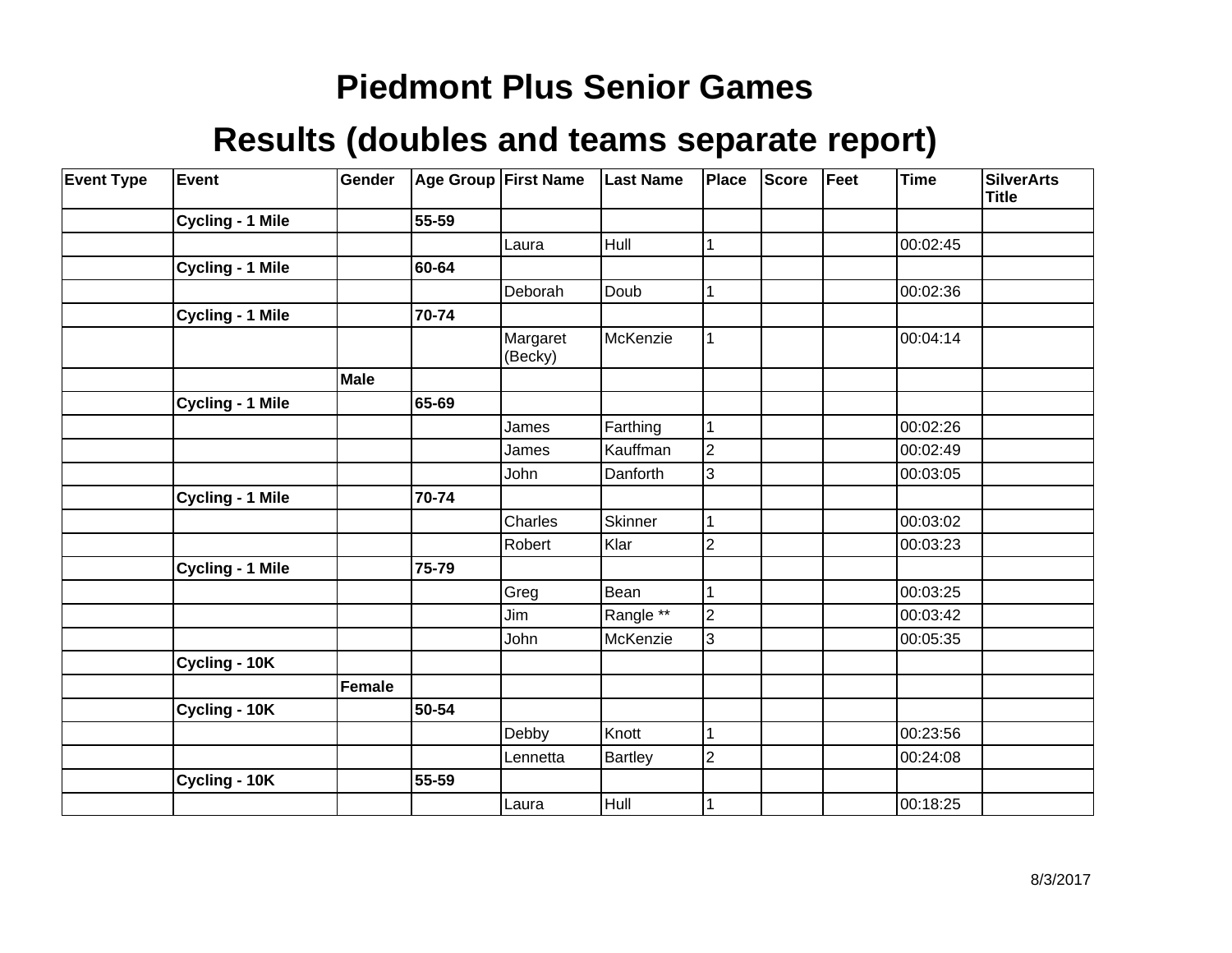| <b>Event Type</b> | Event         | Gender      |       | Age Group First Name | <b>Last Name</b> | Place          | <b>Score</b> | Feet | <b>Time</b> | <b>SilverArts</b><br><b>Title</b> |
|-------------------|---------------|-------------|-------|----------------------|------------------|----------------|--------------|------|-------------|-----------------------------------|
|                   | Cycling - 10K |             | 60-64 |                      |                  |                |              |      |             |                                   |
|                   |               |             |       | Deborah              | Doub             | 1              |              |      | 00:17:36    |                                   |
|                   |               | <b>Male</b> |       |                      |                  |                |              |      |             |                                   |
|                   | Cycling - 10K |             | 65-69 |                      |                  |                |              |      |             |                                   |
|                   |               |             |       | James                | Farthing         | 1              |              |      | 00:16:30    |                                   |
|                   |               |             |       | James                | Kauffman         | $\overline{2}$ |              |      | 00:20:20    |                                   |
|                   |               |             |       | John                 | Danforth         | 3              |              |      | 00:20:48    |                                   |
|                   | Cycling - 10K |             | 70-74 |                      |                  |                |              |      |             |                                   |
|                   |               |             |       | Robert               | Klar             |                |              |      | 00:20:20    |                                   |
|                   |               |             |       | Charles              | Skinner          | $\overline{2}$ |              |      | 00:20:34    |                                   |
|                   | Cycling - 10K |             | 75-79 |                      |                  |                |              |      |             |                                   |
|                   |               |             |       | Greg                 | Bean             |                |              |      | 00:20:45    |                                   |
|                   |               |             |       | Jim                  | Rangle **        | $\overline{2}$ |              |      | 00:23:13    |                                   |
|                   | Cycling - 5K  |             |       |                      |                  |                |              |      |             |                                   |
|                   |               | Female      |       |                      |                  |                |              |      |             |                                   |
|                   | Cycling - 5K  |             | 50-54 |                      |                  |                |              |      |             |                                   |
|                   |               |             |       | Debby                | Knott            | 1              |              |      | 00:12:12    |                                   |
|                   |               |             |       | Lennetta             | Bartley          | $\overline{2}$ |              |      | 00:12:18    |                                   |
|                   | Cycling - 5K  |             | 55-59 |                      |                  |                |              |      |             |                                   |
|                   |               |             |       | Laura                | Hull             | 1              |              |      | 00:09:28    |                                   |
|                   | Cycling - 5K  |             | 60-64 |                      |                  |                |              |      |             |                                   |
|                   |               |             |       | Deborah              | Doub             | 1              |              |      | 00:09:06    |                                   |
|                   | Cycling - 5K  |             | 70-74 |                      |                  |                |              |      |             |                                   |
|                   |               |             |       | Margaret<br>(Becky)  | McKenzie         | 1              |              |      | 00:14:59    |                                   |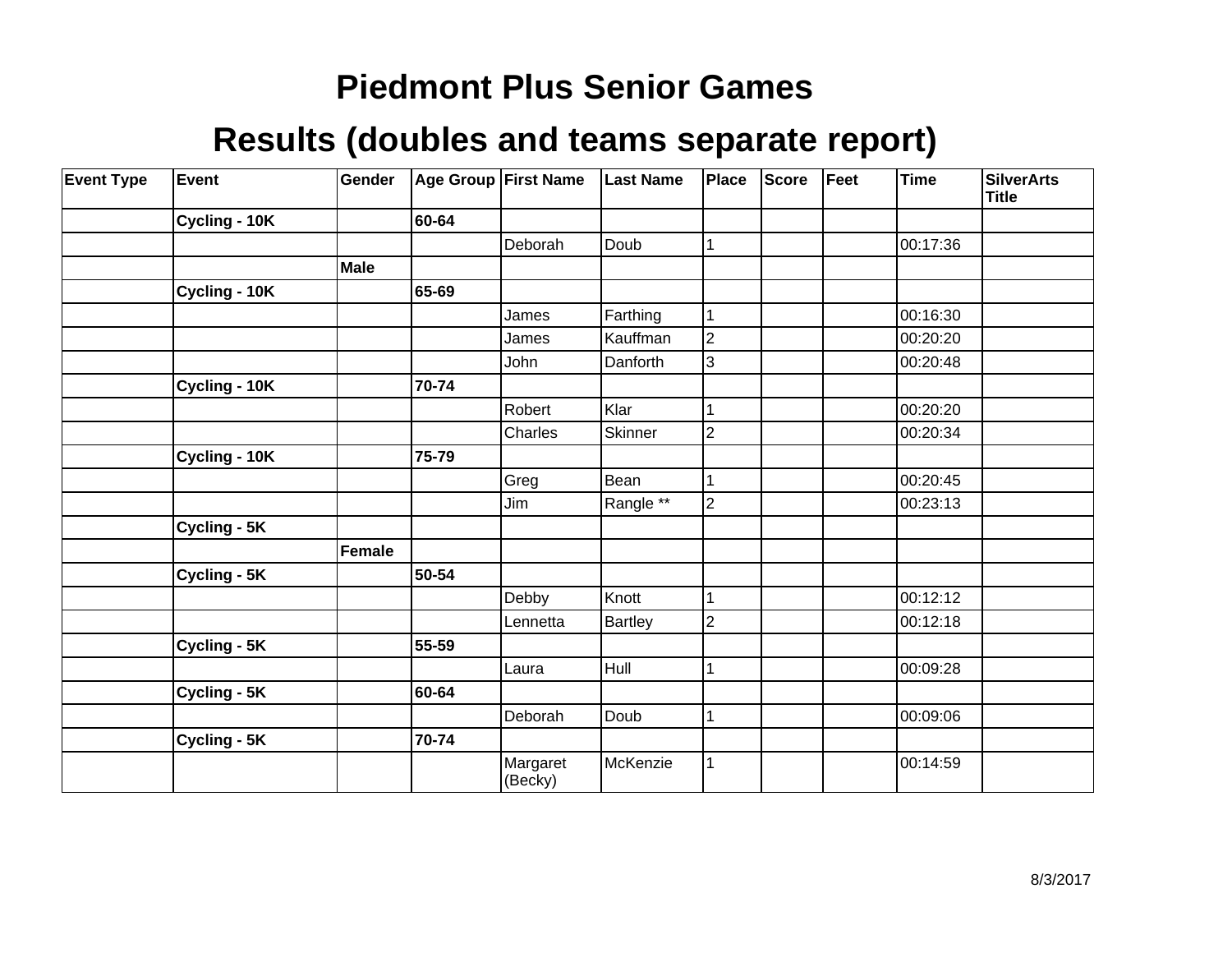| <b>Event Type</b>   | Event               | Gender |       | Age Group First Name | <b>Last Name</b>     | Place          | <b>Score</b> | Feet   | Time     | <b>SilverArts</b><br><b>Title</b> |
|---------------------|---------------------|--------|-------|----------------------|----------------------|----------------|--------------|--------|----------|-----------------------------------|
|                     |                     | Male   |       |                      |                      |                |              |        |          |                                   |
|                     | Cycling - 5K        |        | 65-69 |                      |                      |                |              |        |          |                                   |
|                     |                     |        |       | James                | Farthing             | $\mathbf 1$    |              |        | 00:08:35 |                                   |
|                     |                     |        |       | James                | Kauffman             | $\overline{2}$ |              |        | 00:10:12 |                                   |
|                     |                     |        |       | John                 | Danforth             | 3              |              |        | 00:10:28 |                                   |
|                     | Cycling - 5K        |        | 70-74 |                      |                      |                |              |        |          |                                   |
|                     |                     |        |       | Charles              | <b>Skinner</b>       |                |              |        | 00:10:19 |                                   |
|                     |                     |        |       | Robert               | Klar                 | $\overline{2}$ |              |        | 00:10:20 |                                   |
|                     | Cycling - 5K        |        | 75-79 |                      |                      |                |              |        |          |                                   |
|                     |                     |        |       | Greg                 | Bean                 | 1              |              |        | 00:10:29 |                                   |
|                     |                     |        |       | Jim                  | Rangle **            | $\overline{c}$ |              |        | 00:12:52 |                                   |
| <b>Discus Throw</b> |                     |        |       |                      |                      |                |              |        |          |                                   |
|                     | <b>Discus Throw</b> |        |       |                      |                      |                |              |        |          |                                   |
|                     |                     | Female |       |                      |                      |                |              |        |          |                                   |
|                     | <b>Discus Throw</b> |        | 55-59 |                      |                      |                |              |        |          |                                   |
|                     |                     |        |       | Pamela               | Farabee              | 1              |              | 31' 1" |          |                                   |
|                     | <b>Discus Throw</b> |        | 60-64 |                      |                      |                |              |        |          |                                   |
|                     |                     |        |       | deb                  | Ruebel               |                |              | 42' 8" |          |                                   |
|                     | <b>Discus Throw</b> |        | 70-74 |                      |                      |                |              |        |          |                                   |
|                     |                     |        |       | Joyce                | Fowler<br>Richardson | l 1            |              | 31'6"  |          |                                   |
|                     | <b>Discus Throw</b> |        | 75-79 |                      |                      |                |              |        |          |                                   |
|                     |                     |        |       | Marie                | Alley                | 1              |              | 31'6"  |          |                                   |
|                     | <b>Discus Throw</b> |        | 85-89 |                      |                      |                |              |        |          |                                   |
|                     |                     |        |       | Mo]                  | Roberts              |                |              | 17' 9" |          |                                   |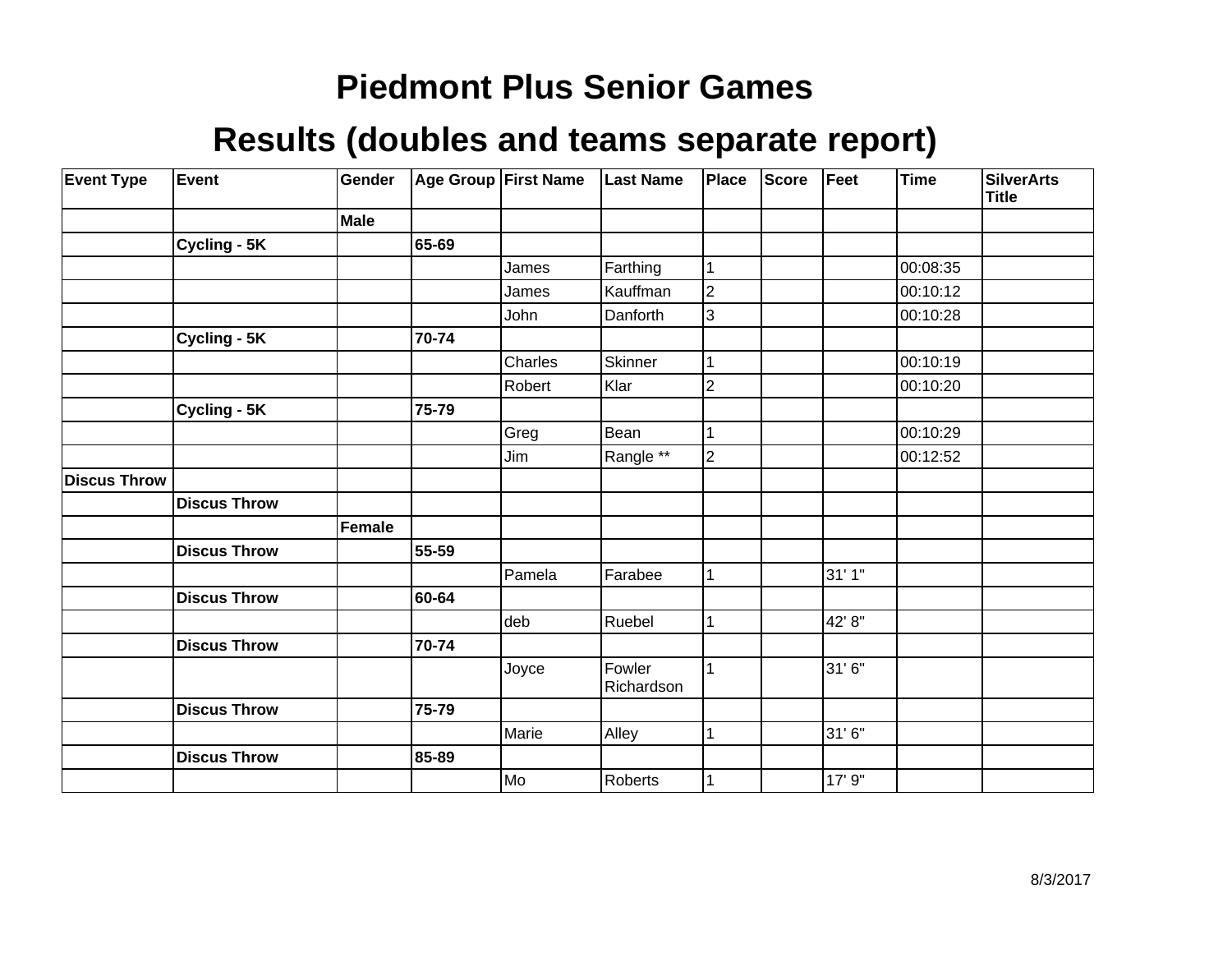| <b>Event Type</b> | Event               | Gender      |       | <b>Age Group First Name</b> | <b>Last Name</b> | Place          | <b>Score</b> | Feet    | Time | <b>SilverArts</b><br><b>Title</b> |
|-------------------|---------------------|-------------|-------|-----------------------------|------------------|----------------|--------------|---------|------|-----------------------------------|
|                   |                     | <b>Male</b> |       |                             |                  |                |              |         |      |                                   |
|                   | <b>Discus Throw</b> |             | 50-54 |                             |                  |                |              |         |      |                                   |
|                   |                     |             |       | William                     | Brown            |                |              | 67' 2"  |      |                                   |
|                   |                     |             |       | Michael                     | Phelps           | $\overline{2}$ |              | 56' 10" |      |                                   |
|                   | <b>Discus Throw</b> |             | 55-59 |                             |                  |                |              |         |      |                                   |
|                   |                     |             |       | Roy                         | Collette         |                |              | 70'2"   |      |                                   |
|                   |                     |             |       | <b>JAY</b>                  | <b>FARABEE</b>   | $\overline{2}$ |              | 48' 6"  |      |                                   |
|                   |                     |             |       | <b>SAMUEL</b>               | <b>WATKINS</b>   | 3              |              | 47'0"   |      |                                   |
|                   | <b>Discus Throw</b> |             | 60-64 |                             |                  |                |              |         |      |                                   |
|                   |                     |             |       | Jay                         | Carlton          |                |              | 85' 2"  |      |                                   |
|                   |                     |             |       | Clarence                    | Robinson         | $\mathbf 2$    |              | 43'6"   |      |                                   |
|                   | <b>Discus Throw</b> |             | 65-69 |                             |                  |                |              |         |      |                                   |
|                   |                     |             |       | Ronald                      | Nations          |                |              | 36' 5"  |      |                                   |
|                   | <b>Discus Throw</b> |             | 70-74 |                             |                  |                |              |         |      |                                   |
|                   |                     |             |       | Robert                      | Klar             |                |              | 60' 6"  |      |                                   |
|                   |                     |             |       | Leon                        | Haynes           | $\overline{2}$ |              | 59' 0"  |      |                                   |
|                   |                     |             |       | John                        | Singleton        | 3              |              | 53'0"   |      |                                   |
|                   |                     |             |       | Charles<br>(Barry)          | Edgerton         | 4              |              | 49' 10" |      |                                   |
|                   | <b>Discus Throw</b> |             | 80-84 |                             |                  |                |              |         |      |                                   |
|                   |                     |             |       | William                     | Gramley          |                |              | 108'6"  |      |                                   |
|                   |                     |             |       | William                     | Pfefferkorn      | $\overline{c}$ |              | 65' 6"  |      |                                   |
|                   | <b>Discus Throw</b> |             | 85-89 |                             |                  |                |              |         |      |                                   |
|                   |                     |             |       | Fred                        | Hauser           |                |              | 28' 1"  |      |                                   |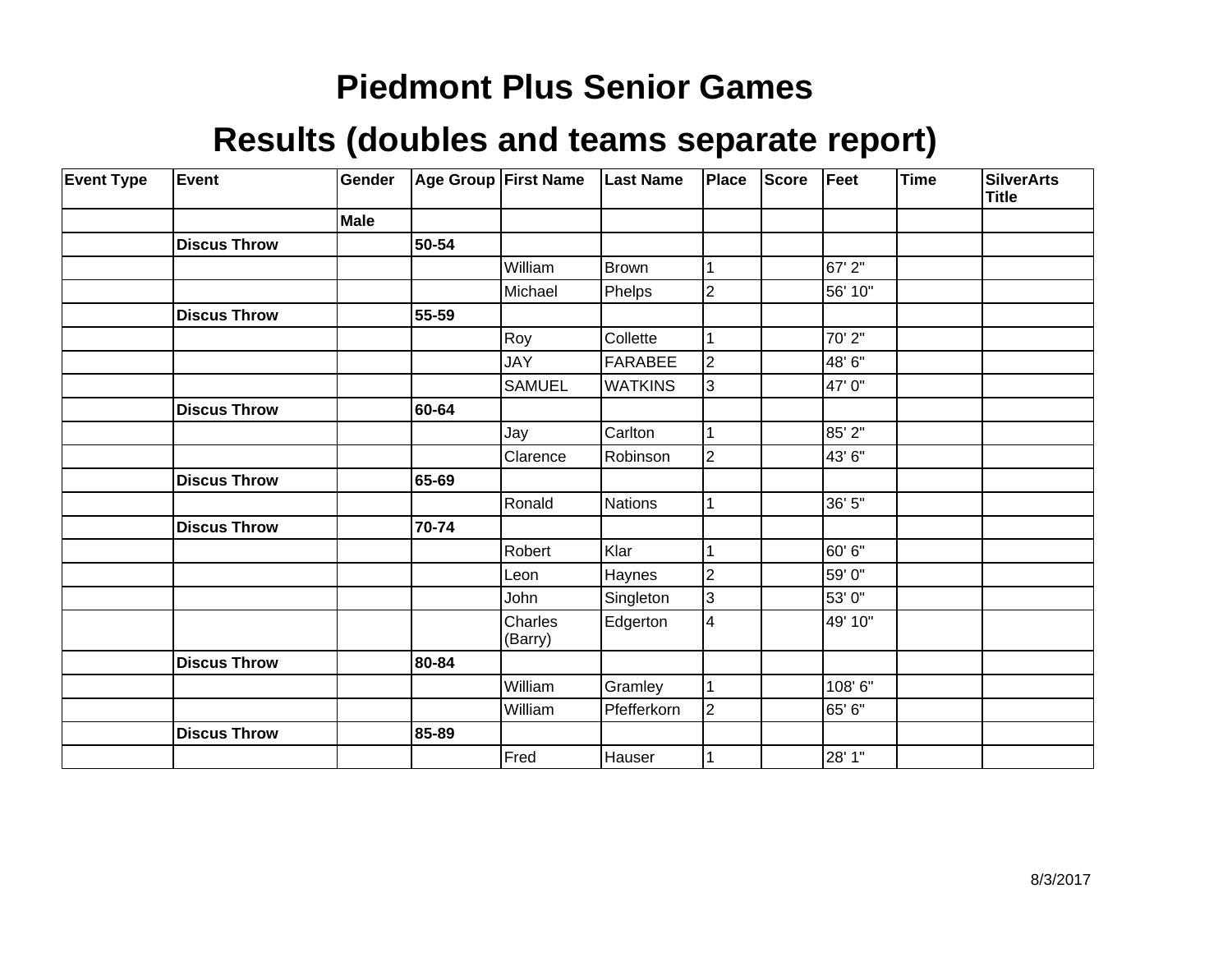| <b>Event Type</b> | Event                 | Gender        |       | Age Group First Name | <b>Last Name</b> | Place          | <b>Score</b> | Feet | Time | <b>SilverArts</b><br><b>Title</b> |
|-------------------|-----------------------|---------------|-------|----------------------|------------------|----------------|--------------|------|------|-----------------------------------|
| Football<br>Throw |                       |               |       |                      |                  |                |              |      |      |                                   |
|                   | <b>Football Throw</b> |               |       |                      |                  |                |              |      |      |                                   |
|                   |                       | <b>Female</b> |       |                      |                  |                |              |      |      |                                   |
|                   | <b>Football Throw</b> |               | 50-54 |                      |                  |                |              |      |      |                                   |
|                   |                       |               |       | Sherie               | Carico           |                | 80           |      |      |                                   |
|                   |                       |               |       | Cindy                | Day              | 2              | 30           |      |      |                                   |
|                   | <b>Football Throw</b> |               | 55-59 |                      |                  |                |              |      |      |                                   |
|                   |                       |               |       | <b>Barb</b>          | <b>Blink</b>     |                | 60           |      |      |                                   |
|                   |                       |               |       | Bonita               | Parrish **       | $\overline{2}$ | 10           |      |      |                                   |
|                   | <b>Football Throw</b> |               | 65-69 |                      |                  |                |              |      |      |                                   |
|                   |                       |               |       | <b>Bettie</b>        | Steelman         |                | 80           |      |      |                                   |
|                   |                       |               |       | MARGIE               | <b>WORTHY</b>    | $\overline{2}$ | 40           |      |      |                                   |
|                   | <b>Football Throw</b> |               | 70-74 |                      |                  |                |              |      |      |                                   |
|                   |                       |               |       | Margaret<br>(Becky)  | McKenzie         |                | 60           |      |      |                                   |
|                   | <b>Football Throw</b> |               | 75-79 |                      |                  |                |              |      |      |                                   |
|                   |                       |               |       | Marie                | Alley            |                | 40           |      |      |                                   |
|                   | <b>Football Throw</b> |               | 80-84 |                      |                  |                |              |      |      |                                   |
|                   |                       |               |       | Roberta              | Grantham         |                | 50           |      |      |                                   |
|                   |                       |               |       | Yvonne               | Terry            | $\overline{2}$ | 40           |      |      |                                   |
|                   | <b>Football Throw</b> |               | 85-89 |                      |                  |                |              |      |      |                                   |
|                   |                       |               |       | Mo]                  | Roberts          |                | 90           |      |      |                                   |
|                   |                       |               |       | Lela                 | Hauser           | $\overline{2}$ | 20           |      |      |                                   |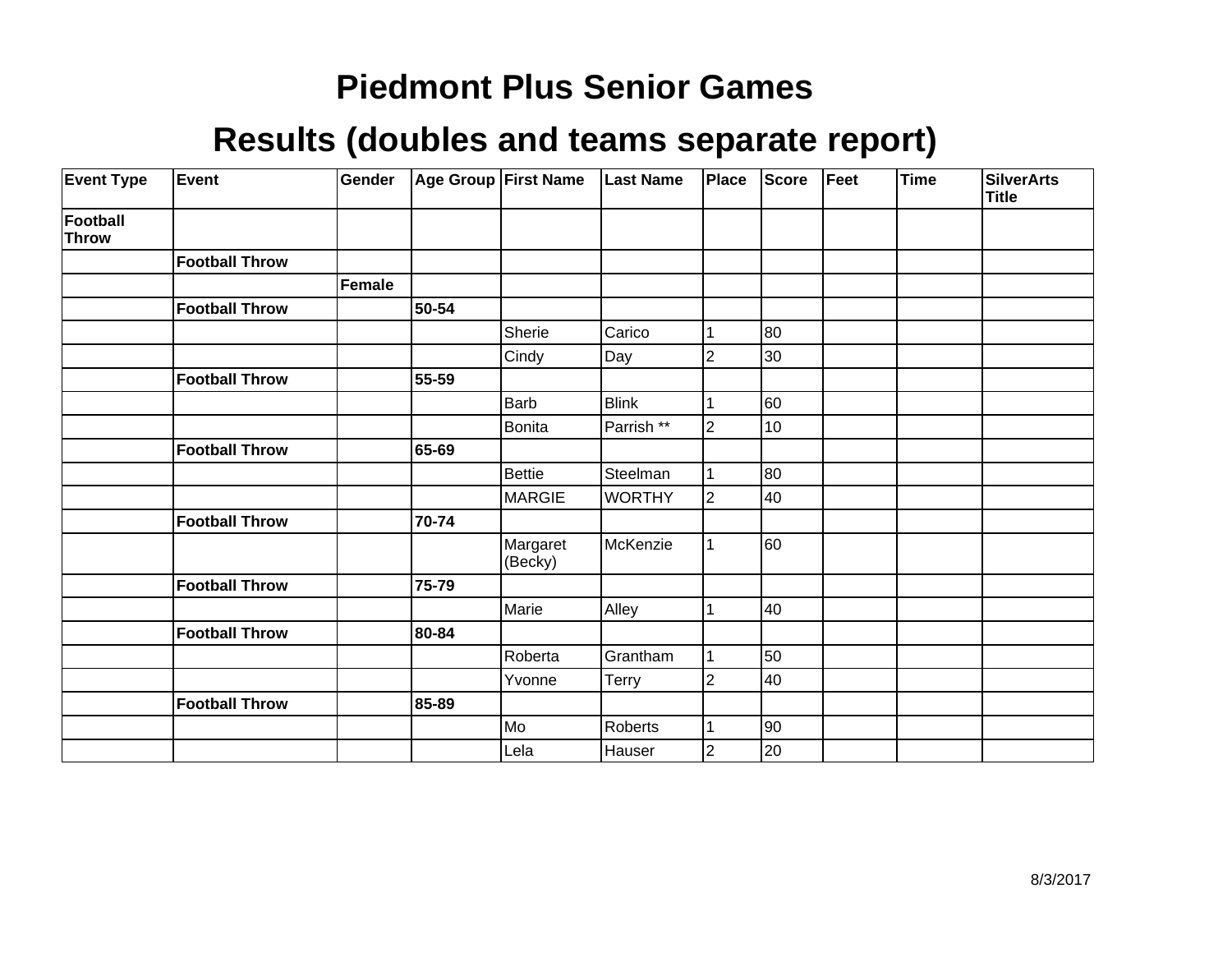| <b>Event Type</b> | Event                 | Gender |       | Age Group First Name | <b>Last Name</b> | Place                   | Score | Feet | <b>Time</b> | <b>SilverArts</b><br><b>Title</b> |
|-------------------|-----------------------|--------|-------|----------------------|------------------|-------------------------|-------|------|-------------|-----------------------------------|
|                   |                       | Male   |       |                      |                  |                         |       |      |             |                                   |
|                   | <b>Football Throw</b> |        | 50-54 |                      |                  |                         |       |      |             |                                   |
|                   |                       |        |       | William              | Brown            |                         | 90    |      |             |                                   |
|                   |                       |        |       | George               | Chamis           | $\overline{2}$          | 40    |      |             |                                   |
|                   |                       |        |       | <b>Brien</b>         | Cook             | 3                       | 10    |      |             |                                   |
|                   | <b>Football Throw</b> |        | 55-59 |                      |                  |                         |       |      |             |                                   |
|                   |                       |        |       | Mike                 | Johnson          |                         | 50    |      |             |                                   |
|                   |                       |        |       | William              | Stephens **      | $\overline{2}$          | 30    |      |             |                                   |
|                   |                       |        |       | Harold               | Chadwick Jr      | 3                       | 20    |      |             |                                   |
|                   |                       |        |       | Kenneth              | Partridge        | 4                       | 10    |      |             |                                   |
|                   | <b>Football Throw</b> |        | 60-64 |                      |                  |                         |       |      |             |                                   |
|                   |                       |        |       | Arthur               | Brown            |                         | 60    |      |             |                                   |
|                   |                       |        |       | Donald               | Robinson         | $\overline{2}$          | 10    |      |             |                                   |
|                   | <b>Football Throw</b> |        | 65-69 |                      |                  |                         |       |      |             |                                   |
|                   |                       |        |       | Ronald               | Hunter           |                         | 50    |      |             |                                   |
|                   |                       |        |       | Ronald               | Nations          | $\overline{2}$          | 10    |      |             |                                   |
|                   | <b>Football Throw</b> |        | 70-74 |                      |                  |                         |       |      |             |                                   |
|                   |                       |        |       | Leon                 | Haynes           |                         | 100   |      |             |                                   |
|                   |                       |        |       | John                 | Sangimino        | $\overline{2}$          | 90    |      |             |                                   |
|                   |                       |        |       | Charles<br>(Barry)   | Edgerton         | 3                       | 80    |      |             |                                   |
|                   |                       |        |       | Charles              | Edgerton         | $\overline{\mathbf{4}}$ | 80    |      |             |                                   |
|                   |                       |        |       | Johnie               | Hopkins          | $\overline{5}$          | 70    |      |             |                                   |
|                   |                       |        |       | Willie               | Parker           | 6                       | 20    |      |             |                                   |
|                   |                       |        |       | Nathaniel            | Alexander **     | 7                       | 10    |      |             |                                   |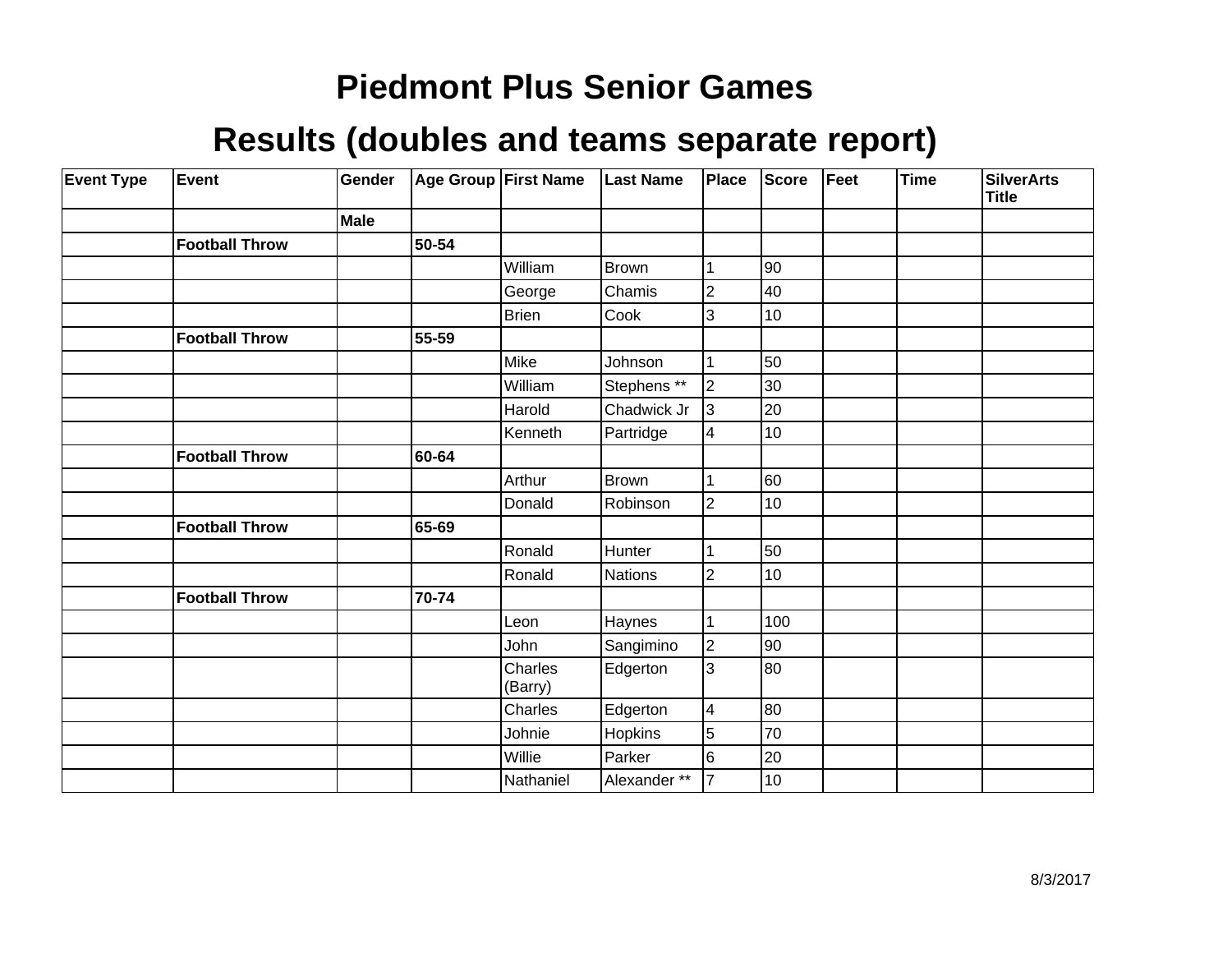| <b>Event Type</b> | Event                 | Gender      |       | Age Group First Name | <b>Last Name</b> | Place          | <b>Score</b> | Feet | Time | <b>SilverArts</b><br><b>Title</b> |
|-------------------|-----------------------|-------------|-------|----------------------|------------------|----------------|--------------|------|------|-----------------------------------|
|                   | <b>Football Throw</b> |             | 75-79 |                      |                  |                |              |      |      |                                   |
|                   |                       |             |       | Wesley (Ray) Jenkins |                  | 1              | 70           |      |      |                                   |
|                   |                       |             |       | Richard              | West             | $\overline{2}$ | 50           |      |      |                                   |
|                   | <b>Football Throw</b> |             | 80-84 |                      |                  |                |              |      |      |                                   |
|                   |                       |             |       | <b>Bobby</b>         | Key              |                | 130          |      |      |                                   |
|                   |                       |             |       | William              | Pfefferkorn      | $\overline{2}$ | 100          |      |      |                                   |
|                   |                       |             |       | Craven               | Page             | 3              | 40           |      |      |                                   |
|                   | <b>Football Throw</b> |             | 85-89 |                      |                  |                |              |      |      |                                   |
|                   |                       |             |       | Fred                 | Hauser           | 1              | 90           |      |      |                                   |
|                   | <b>Football Throw</b> |             | 90-94 |                      |                  |                |              |      |      |                                   |
|                   |                       |             |       | Jeff                 | Smith            | 1              | 80           |      |      |                                   |
| Golf              |                       |             |       |                      |                  |                |              |      |      |                                   |
|                   | Golf                  |             |       |                      |                  |                |              |      |      |                                   |
|                   |                       | Female      |       |                      |                  |                |              |      |      |                                   |
|                   | Golf                  |             | 65-69 |                      |                  |                |              |      |      |                                   |
|                   |                       |             |       | Carrie               | Russell          | $\mathbf{1}$   | 95           |      |      |                                   |
|                   |                       | <b>Male</b> |       |                      |                  |                |              |      |      |                                   |
|                   | Golf                  |             | 50-54 |                      |                  |                |              |      |      |                                   |
|                   |                       |             |       | William              | Brown            | 1              | 82           |      |      |                                   |
|                   | Golf                  |             | 55-59 |                      |                  |                |              |      |      |                                   |
|                   |                       |             |       | Kelly                | Brown            | 1              | 81           |      |      |                                   |
|                   |                       |             |       | James                | Bailey           | $\overline{2}$ | 88           |      |      |                                   |
|                   | Golf                  |             | 60-64 |                      |                  |                |              |      |      |                                   |
|                   |                       |             |       | Richard              | Gottlieb         | 1              | 74           |      |      |                                   |
|                   |                       |             |       | Rob                  | Leggett          | $\overline{2}$ | 85           |      |      |                                   |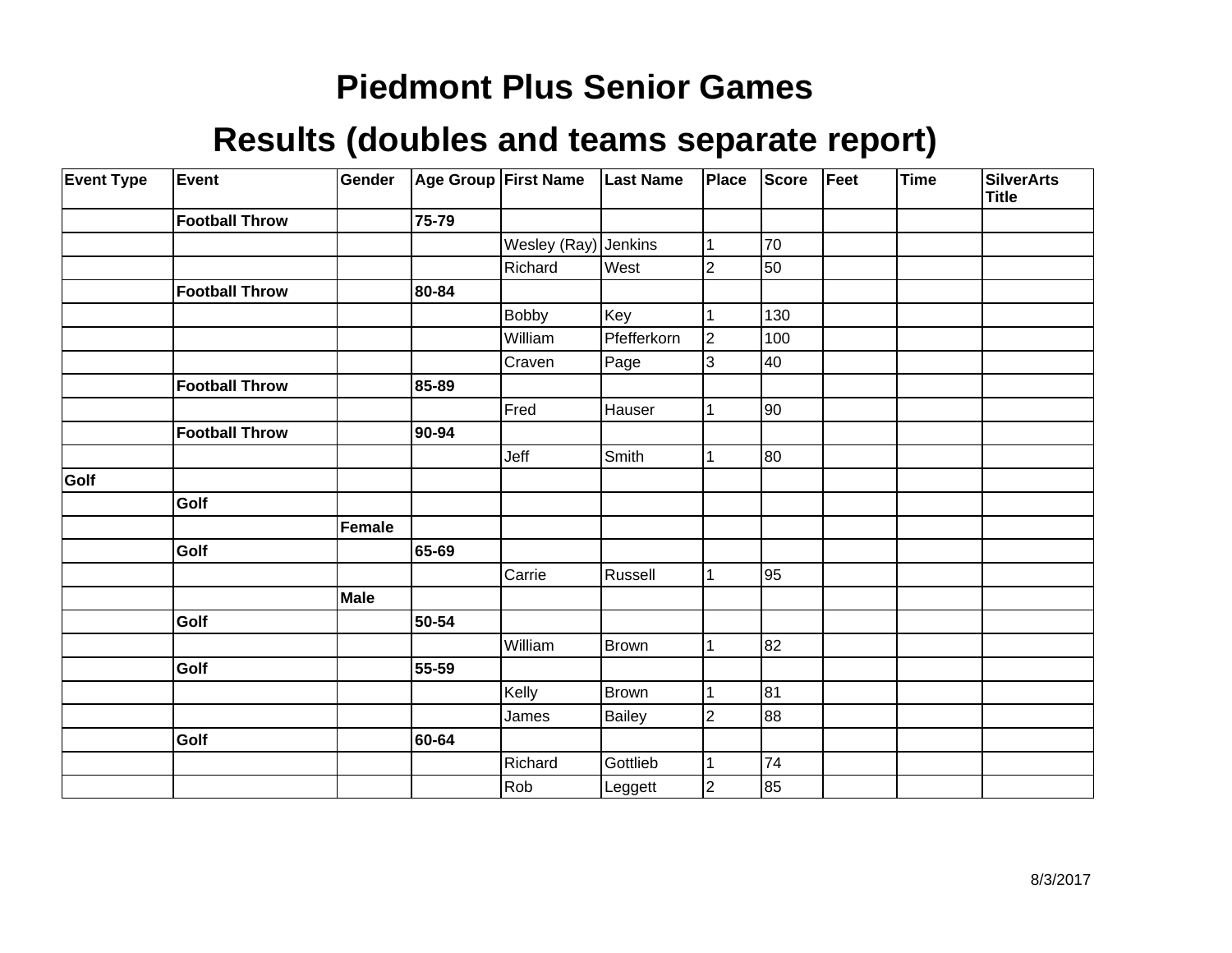| <b>Event Type</b> | Event | Gender |       | Age Group First Name | <b>Last Name</b>    | Place          | <b>Score</b> | Feet | Time | <b>SilverArts</b><br><b>Title</b> |
|-------------------|-------|--------|-------|----------------------|---------------------|----------------|--------------|------|------|-----------------------------------|
|                   | Golf  |        | 65-69 |                      |                     |                |              |      |      |                                   |
|                   |       |        |       | timothy              | shoaf               |                | 88           |      |      |                                   |
|                   |       |        |       | Gary                 | McDonald            | 2              | 89           |      |      |                                   |
|                   |       |        |       | David                | DePietropaol 3<br>O |                | 92           |      |      |                                   |
|                   |       |        |       | Ronald               | <b>Nations</b>      | 4              | 121          |      |      |                                   |
|                   | Golf  |        | 70-74 |                      |                     |                |              |      |      |                                   |
|                   |       |        |       | Larry                | Stephenson          |                | 78           |      |      |                                   |
|                   |       |        |       | William              | Donohue             | $\overline{2}$ | 82           |      |      |                                   |
|                   |       |        |       | Robert               | Sapp                | 3              | 83           |      |      |                                   |
|                   |       |        |       | James                | Blackburn           | 4              | 95           |      |      |                                   |
|                   | Golf  |        | 75-79 |                      |                     |                |              |      |      |                                   |
|                   |       |        |       | Wesley (Ray) Jenkins |                     |                | 101          |      |      |                                   |
|                   | Golf  |        | 80-84 |                      |                     |                |              |      |      |                                   |
|                   |       |        |       | Marion               | Price               |                | 79           |      |      |                                   |
|                   |       |        |       | <b>Bobby</b>         | Key                 | 2              | 82           |      |      |                                   |
|                   |       |        |       | David                | Queen               | 3              | 85           |      |      |                                   |
|                   |       |        |       | William              | Gramley             | 4              | 107          |      |      |                                   |
|                   | Golf  |        | 85-89 |                      |                     |                |              |      |      |                                   |
|                   |       |        |       | Vance                | Vanhoy              |                | 85           |      |      |                                   |
|                   | Golf  |        | 95-99 |                      |                     |                |              |      |      |                                   |
|                   |       |        |       | Lindsay              | Tise                |                | 89           |      |      |                                   |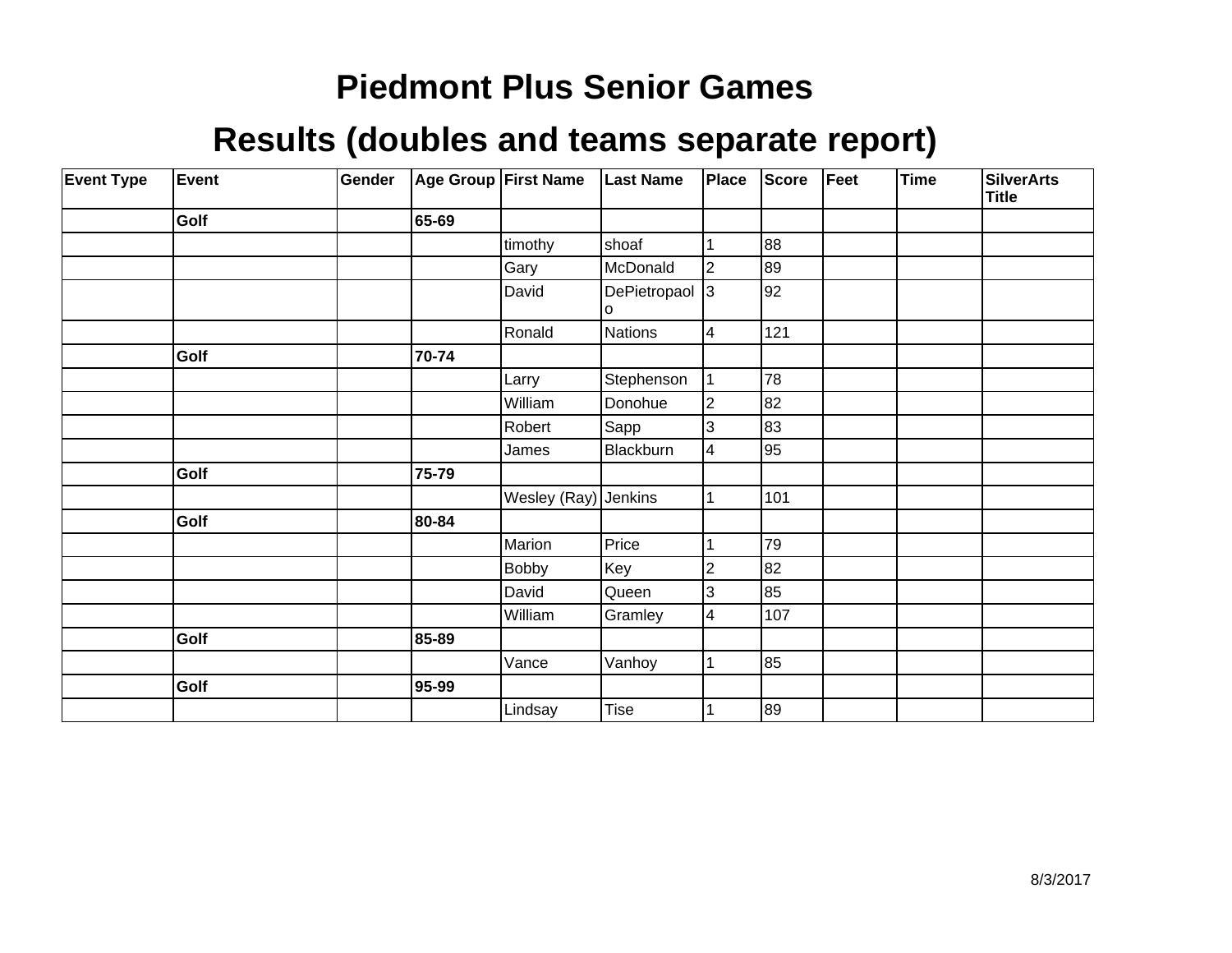| <b>Event Type</b>    | Event                 | Gender |       | Age Group First Name | <b>Last Name</b>       | Place          | Score | Feet | <b>Time</b> | <b>SilverArts</b><br><b>Title</b> |
|----------------------|-----------------------|--------|-------|----------------------|------------------------|----------------|-------|------|-------------|-----------------------------------|
| <b>Heritage Arts</b> |                       |        |       |                      |                        |                |       |      |             |                                   |
|                      | <b>Basket Weaving</b> |        |       |                      |                        |                |       |      |             |                                   |
|                      |                       | Female |       |                      |                        |                |       |      |             |                                   |
|                      | <b>Basket Weaving</b> |        | 70-74 |                      |                        |                |       |      |             |                                   |
|                      |                       |        |       | Judith               | Ruff                   | 1              |       |      |             | Kudzu Basket                      |
|                      |                       |        |       | Ann                  | Winters                | 3              |       |      |             | wee basket                        |
|                      | <b>Basket Weaving</b> |        | 90-94 |                      |                        |                |       |      |             |                                   |
|                      |                       |        |       | <b>Betty</b>         | Frazier                | $\overline{2}$ |       |      |             | basket<br>weaving #2              |
|                      | <b>Crocheting</b>     |        |       |                      |                        |                |       |      |             |                                   |
|                      |                       | Female |       |                      |                        |                |       |      |             |                                   |
|                      | <b>Crocheting</b>     |        | 50-54 |                      |                        |                |       |      |             |                                   |
|                      |                       |        |       | Leslie               | Ancona<br><b>Baker</b> | 3              |       |      |             | Panda                             |
|                      | <b>Crocheting</b>     |        | 65-69 |                      |                        |                |       |      |             |                                   |
|                      |                       |        |       | <b>Barbara</b>       | Sturgill               | 1              |       |      |             | Doiley                            |
|                      | <b>Crocheting</b>     |        | 75-79 |                      |                        |                |       |      |             |                                   |
|                      |                       |        |       | Dollie               | Hines                  | $\overline{c}$ |       |      |             | Crocheting #3                     |
|                      | <b>Jewelry</b>        |        |       |                      |                        |                |       |      |             |                                   |
|                      |                       | Female |       |                      |                        |                |       |      |             |                                   |
|                      | <b>Jewelry</b>        |        | 65-69 |                      |                        |                |       |      |             |                                   |
|                      |                       |        |       | Barbara              | Sturgill               | 1              |       |      |             | Heart Pin                         |
|                      | <b>Jewelry</b>        |        | 70-74 |                      |                        |                |       |      |             |                                   |
|                      |                       |        |       | Chrystal             | Crosby                 | $\overline{c}$ |       |      |             | Jewelry 1                         |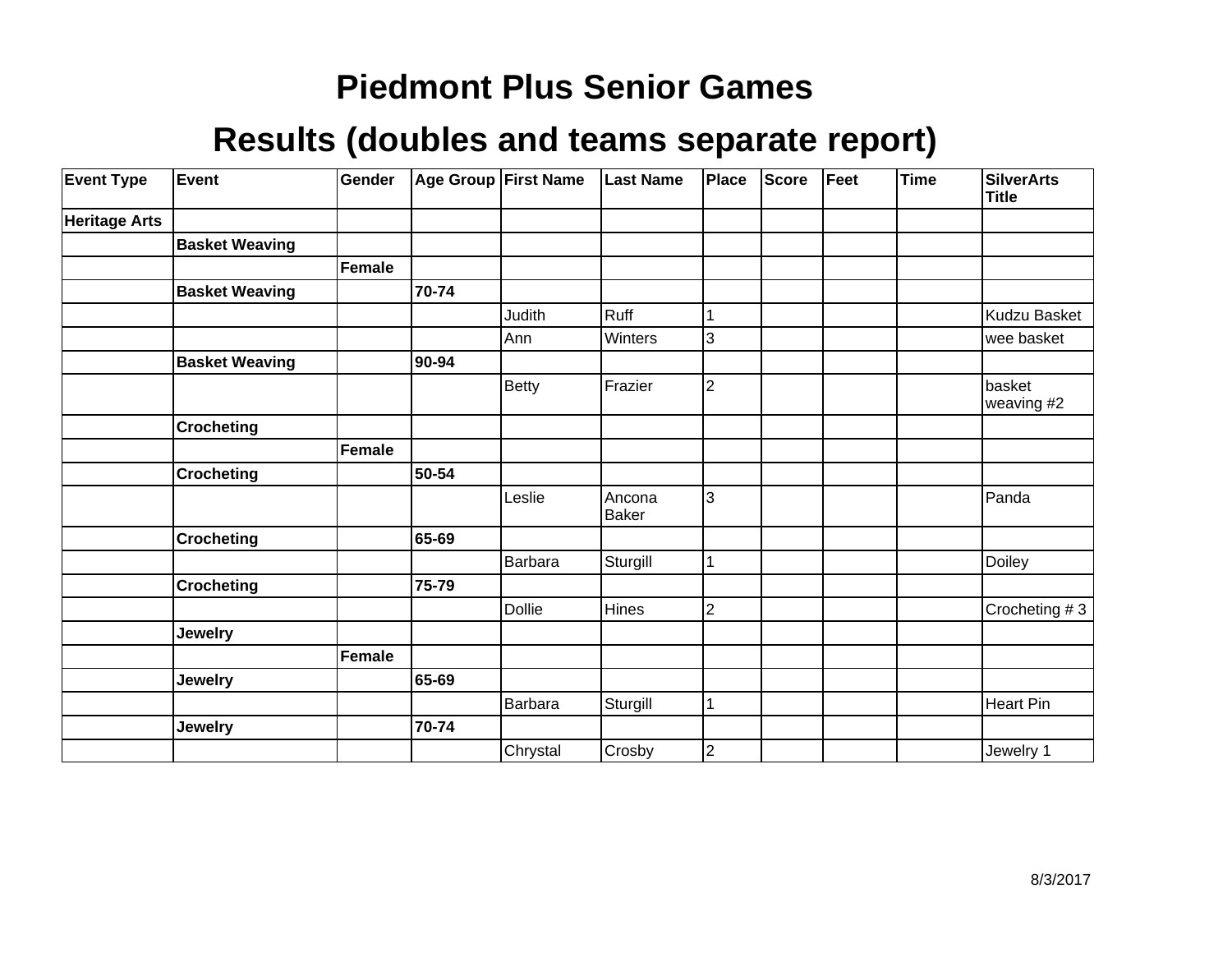| <b>Event Type</b> | Event                                 | Gender |       | Age Group First Name | <b>Last Name</b> | Place          | Score | Feet | <b>Time</b> | <b>SilverArts</b><br><b>Title</b> |
|-------------------|---------------------------------------|--------|-------|----------------------|------------------|----------------|-------|------|-------------|-----------------------------------|
|                   | <b>Knitting</b>                       |        |       |                      |                  |                |       |      |             |                                   |
|                   |                                       | Female |       |                      |                  |                |       |      |             |                                   |
|                   | <b>Knitting</b>                       |        | 65-69 |                      |                  |                |       |      |             |                                   |
|                   |                                       |        |       | Barbara              | Sturgill         | 1              |       |      |             | Shawlette                         |
|                   | Needlework                            |        |       |                      |                  |                |       |      |             |                                   |
|                   |                                       | Female |       |                      |                  |                |       |      |             |                                   |
|                   | <b>Needlework</b>                     |        | 65-69 |                      |                  |                |       |      |             |                                   |
|                   |                                       |        |       | Barbara              | Sturgill         | 1              |       |      |             | Cottage Pin<br>Cushion            |
|                   | <b>Quilting (Hand</b><br>Stitched)    |        |       |                      |                  |                |       |      |             |                                   |
|                   |                                       | Female |       |                      |                  |                |       |      |             |                                   |
|                   | <b>Quilting (Hand</b><br>Stitched)    |        | 85-89 |                      |                  |                |       |      |             |                                   |
|                   |                                       |        |       | Amatullah            | Saleem           | 1              |       |      |             | Quilt/pillow                      |
|                   | <b>Quilting (Machine</b><br>Stitched) |        |       |                      |                  |                |       |      |             |                                   |
|                   |                                       | Female |       |                      |                  |                |       |      |             |                                   |
|                   | <b>Quilting (Machine</b><br>Stitched) |        | 65-69 |                      |                  |                |       |      |             |                                   |
|                   |                                       |        |       | Clementine           | Mauney           | 1              |       |      |             | Quilt 2                           |
|                   | <b>Quilting (Machine</b><br>Stitched) |        | 70-74 |                      |                  |                |       |      |             |                                   |
|                   |                                       |        |       | Sadie                | Edwards          | $\overline{c}$ |       |      |             | Quilt #1                          |
|                   |                                       |        |       | Irma                 | Jackson          | 3              |       |      |             | <b>Bright City</b><br>Scape       |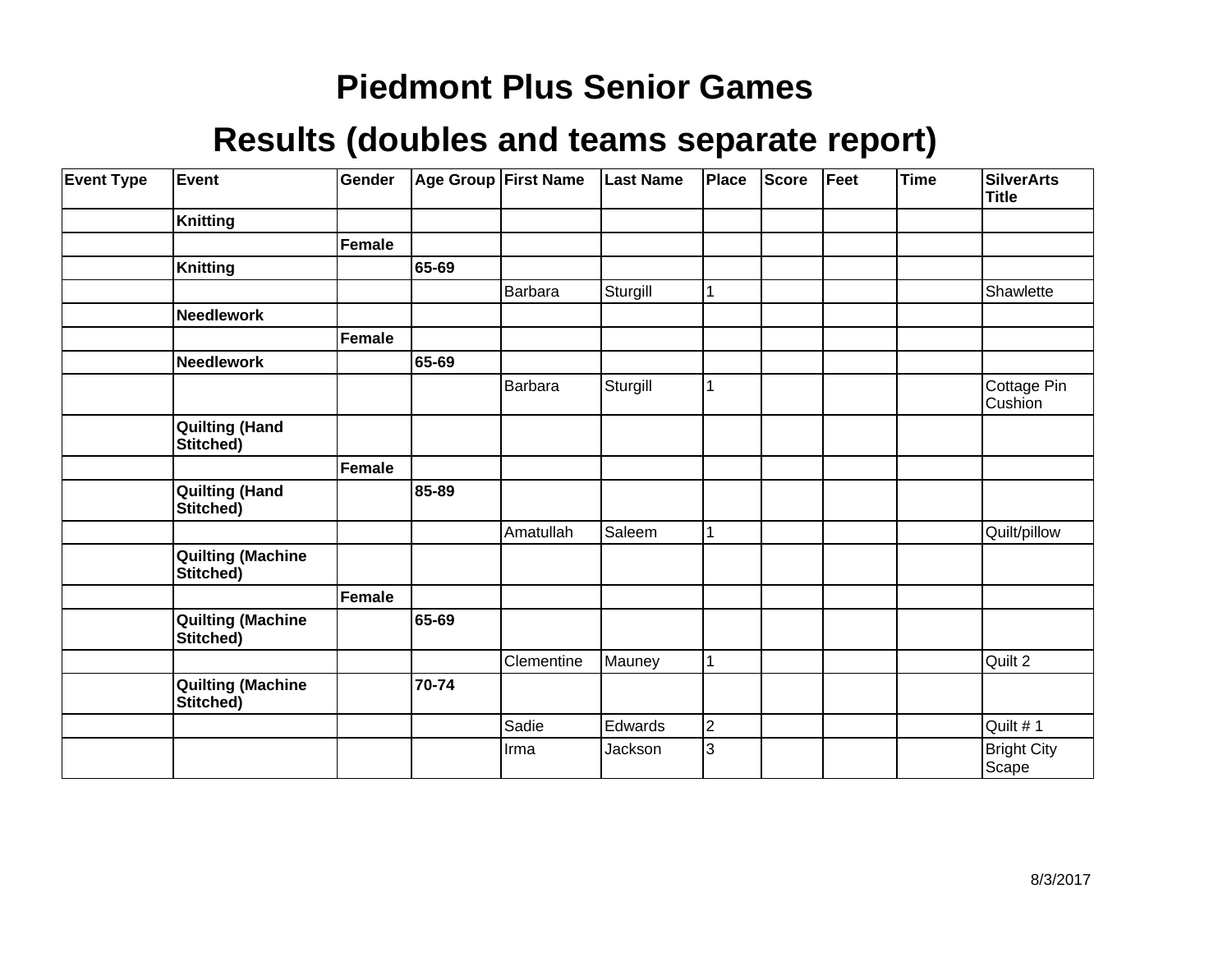| <b>Event Type</b>              | Event                                     | Gender |           | Age Group First Name | <b>Last Name</b> | Place                   | Score | Feet | <b>Time</b> | <b>SilverArts</b><br><b>Title</b> |
|--------------------------------|-------------------------------------------|--------|-----------|----------------------|------------------|-------------------------|-------|------|-------------|-----------------------------------|
|                                | <b>Tole/Decorative</b><br>Painting        |        |           |                      |                  |                         |       |      |             |                                   |
|                                |                                           | Female |           |                      |                  |                         |       |      |             |                                   |
|                                | <b>Tole/Decorative</b><br>Painting        |        | 75-79     |                      |                  |                         |       |      |             |                                   |
|                                |                                           |        |           | Phyllis              | Chunn            | 1                       |       |      |             | <b>Wedding Day</b>                |
|                                | <b>Tole/Decorative</b><br><b>Painting</b> |        | 80-84     |                      |                  |                         |       |      |             |                                   |
|                                |                                           |        |           | Alice                | Bess             | $\overline{2}$          |       |      |             | Meow                              |
| Heritage-<br><b>Local Only</b> |                                           |        |           |                      |                  |                         |       |      |             |                                   |
|                                | <b>Rug - Local Only</b>                   |        |           |                      |                  |                         |       |      |             |                                   |
|                                |                                           | Female |           |                      |                  |                         |       |      |             |                                   |
|                                | <b>Rug - Local Only</b>                   |        | 70-74     |                      |                  |                         |       |      |             |                                   |
|                                |                                           |        |           | Sadie                | Edwards          | 1                       |       |      |             | Rug                               |
|                                | <b>Wall Hanging (Local)</b>               |        |           |                      |                  |                         |       |      |             |                                   |
|                                |                                           | Female |           |                      |                  |                         |       |      |             |                                   |
|                                | <b>Wall Hanging (Local)</b>               |        | 55-59     |                      |                  |                         |       |      |             |                                   |
|                                |                                           |        |           | Kathy                | Scarborough      | $\vert$ 3               |       |      |             | <b>Wall Hanging</b>               |
|                                | <b>Wall Hanging (Local)</b>               |        | 65-69     |                      |                  |                         |       |      |             |                                   |
|                                |                                           |        |           | Patricia             | <b>Brantley</b>  | $\overline{2}$          |       |      |             | Cardinals in<br>the Snow          |
| <b>Horseshoes</b>              |                                           |        |           |                      |                  |                         |       |      |             |                                   |
|                                | <b>Horseshoes</b>                         |        |           |                      |                  |                         |       |      |             |                                   |
|                                |                                           | Female |           |                      |                  |                         |       |      |             |                                   |
|                                | <b>Horseshoes</b>                         |        | $50 - 54$ |                      |                  |                         |       |      |             |                                   |
|                                |                                           |        |           | Sherie               | Carico           | 1                       |       |      |             |                                   |
|                                |                                           |        |           | Cindy                | Day              | $\overline{\mathbf{c}}$ |       |      |             |                                   |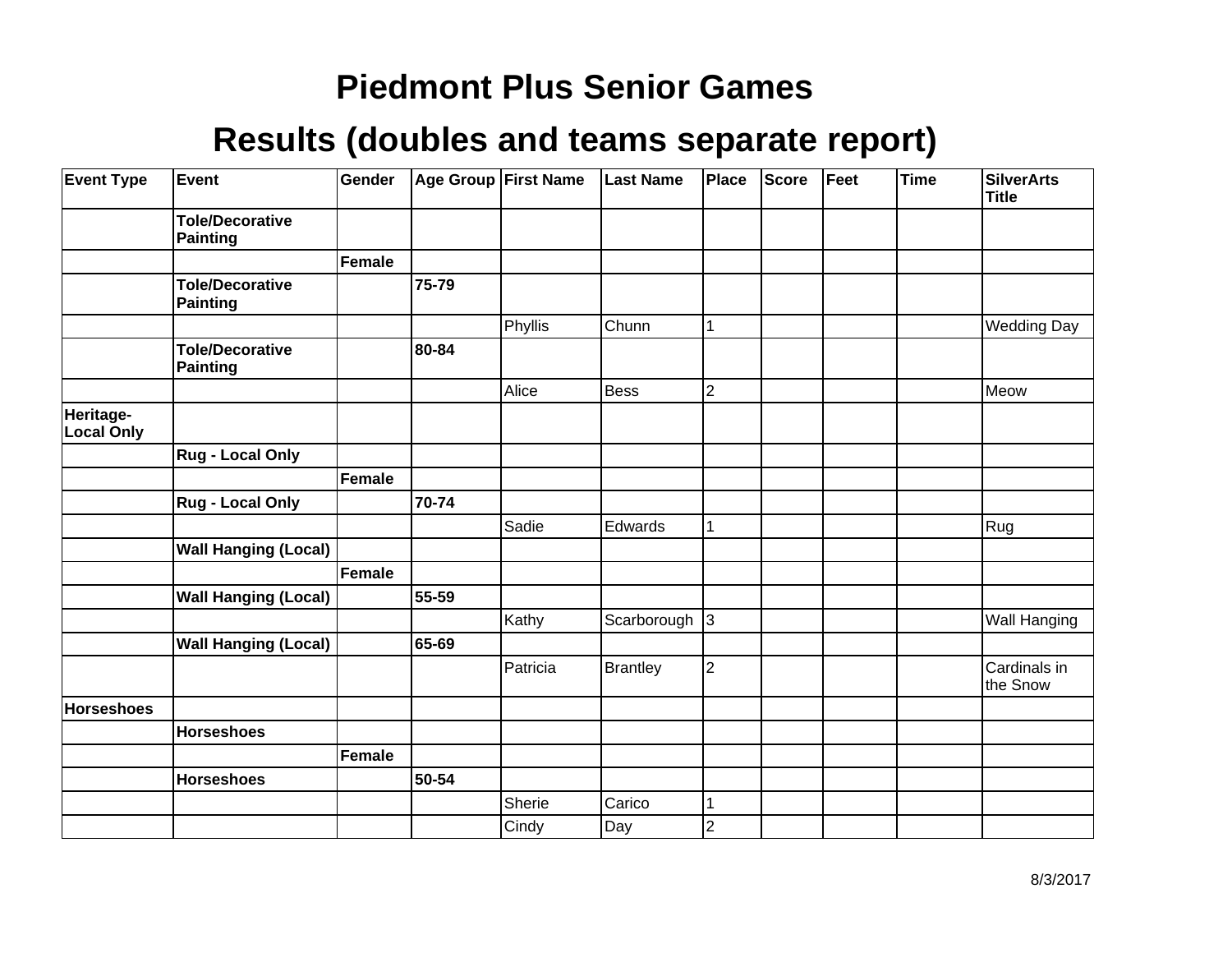| <b>Event Type</b> | Event             | Gender |       | Age Group First Name | <b>Last Name</b> | Place                   | <b>Score</b> | Feet | Time | <b>SilverArts</b><br>Title |
|-------------------|-------------------|--------|-------|----------------------|------------------|-------------------------|--------------|------|------|----------------------------|
|                   | <b>Horseshoes</b> |        | 70-74 |                      |                  |                         |              |      |      |                            |
|                   |                   |        |       | <b>Brenda</b>        | Hales            | 1                       |              |      |      |                            |
|                   | <b>Horseshoes</b> |        | 75-79 |                      |                  |                         |              |      |      |                            |
|                   |                   |        |       | Marie                | Alley            | 1                       |              |      |      |                            |
|                   | <b>Horseshoes</b> |        | 85-89 |                      |                  |                         |              |      |      |                            |
|                   |                   |        |       | Mo                   | Roberts          | $\mathbf{1}$            |              |      |      |                            |
|                   |                   | Male   |       |                      |                  |                         |              |      |      |                            |
|                   | <b>Horseshoes</b> |        | 55-59 |                      |                  |                         |              |      |      |                            |
|                   |                   |        |       | Kenneth              | Partridge        | 1                       |              |      |      |                            |
|                   |                   |        |       | William              | Stephens **      | $ 2\rangle$             |              |      |      |                            |
|                   |                   |        |       | Timothy              | Manning          | $ 3\rangle$             |              |      |      |                            |
|                   | <b>Horseshoes</b> |        | 60-64 |                      |                  |                         |              |      |      |                            |
|                   |                   |        |       | Robin                | Lipford          | 1                       |              |      |      |                            |
|                   |                   |        |       | Clarence             | Robinson         | $\overline{2}$          |              |      |      |                            |
|                   | <b>Horseshoes</b> |        | 65-69 |                      |                  |                         |              |      |      |                            |
|                   |                   |        |       | Ronald               | Hunter           | 1                       |              |      |      |                            |
|                   |                   |        |       | <b>MC</b>            | Davis            | $\overline{c}$          |              |      |      |                            |
|                   |                   |        |       | Ronald               | Kleinlein        | 3                       |              |      |      |                            |
|                   | <b>Horseshoes</b> |        | 70-74 |                      |                  |                         |              |      |      |                            |
|                   |                   |        |       | Willie               | Parker           |                         |              |      |      |                            |
|                   |                   |        |       | Charles              | Edgerton         | $\overline{2}$          |              |      |      |                            |
|                   |                   |        |       | Joseph               | Volk             | 3                       |              |      |      |                            |
|                   | <b>Horseshoes</b> |        | 75-79 |                      |                  |                         |              |      |      |                            |
|                   |                   |        |       | Wesley (Ray) Jenkins |                  | 1                       |              |      |      |                            |
|                   |                   |        |       | Richard              | West             | $\overline{\mathbf{c}}$ |              |      |      |                            |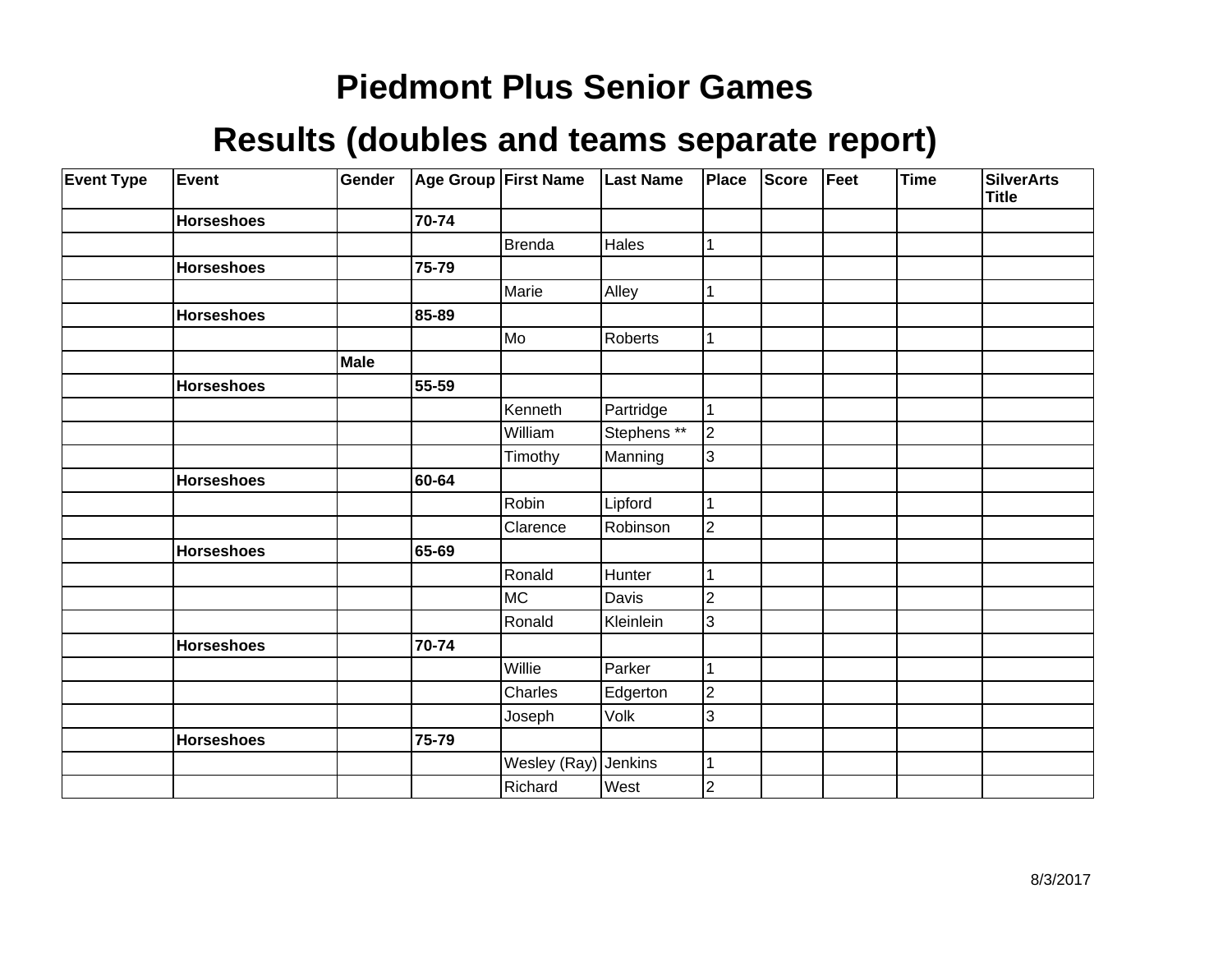| <b>Event Type</b>    | Event                   | Gender        |       | Age Group First Name | <b>Last Name</b> | Place          | <b>Score</b> | Feet | <b>Time</b> | <b>SilverArts</b><br><b>Title</b>      |
|----------------------|-------------------------|---------------|-------|----------------------|------------------|----------------|--------------|------|-------------|----------------------------------------|
|                      | <b>Horseshoes</b>       |               | 80-84 |                      |                  |                |              |      |             |                                        |
|                      |                         |               |       | <b>Bobby</b>         | Key              | 1              |              |      |             |                                        |
|                      | <b>Horseshoes</b>       |               | 85-89 |                      |                  |                |              |      |             |                                        |
|                      |                         |               |       | Fred                 | Hauser           |                |              |      |             |                                        |
| <b>Literary Arts</b> |                         |               |       |                      |                  |                |              |      |             |                                        |
|                      | <b>Essay</b>            |               |       |                      |                  |                |              |      |             |                                        |
|                      |                         | Female        |       |                      |                  |                |              |      |             |                                        |
|                      | <b>Essay</b>            |               | 75-79 |                      |                  |                |              |      |             |                                        |
|                      |                         |               |       | Annette              | Collins          |                |              |      |             | If I should Die<br>Tomorrow            |
|                      | <b>Essay</b>            |               | 80-84 |                      |                  |                |              |      |             |                                        |
|                      |                         |               |       | Helen                | Webb             | $\overline{c}$ |              |      |             | What Are You<br>Doing                  |
|                      |                         | Male          |       |                      |                  |                |              |      |             |                                        |
|                      | Essay                   |               | 80-84 |                      |                  |                |              |      |             |                                        |
|                      |                         |               |       | William              | Gramley          | $\overline{3}$ |              |      |             | It Seems to Me                         |
|                      | <b>Life Experiences</b> |               |       |                      |                  |                |              |      |             |                                        |
|                      |                         | <b>Female</b> |       |                      |                  |                |              |      |             |                                        |
|                      | <b>Life Experiences</b> |               | 65-69 |                      |                  |                |              |      |             |                                        |
|                      |                         |               |       | <b>Bettie</b>        | Steelman         | $\overline{2}$ |              |      |             | Footprints and<br>Shoes                |
|                      |                         | Male          |       |                      |                  |                |              |      |             |                                        |
|                      | <b>Life Experiences</b> |               | 75-79 |                      |                  |                |              |      |             |                                        |
|                      |                         |               |       | Charles              | Swanson          | 1              |              |      |             | Old Pap Is<br><b>Buried</b><br>Where?! |
|                      | <b>Life Experiences</b> |               | 80-84 |                      |                  |                |              |      |             |                                        |
|                      |                         |               |       | William              | Gramley          | $\overline{3}$ |              |      |             | Letting Go                             |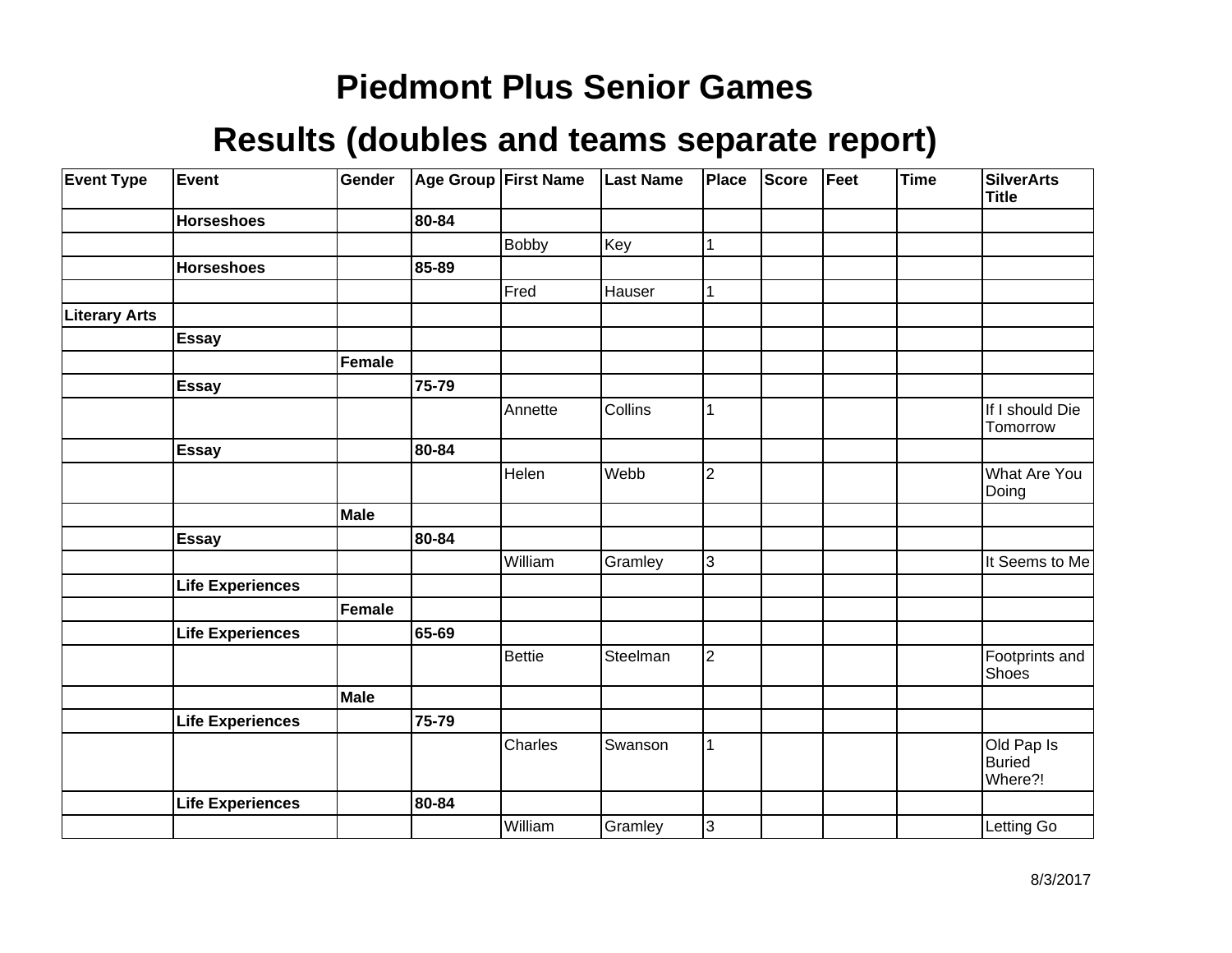| <b>Event Type</b> | Event              | Gender |       | Age Group   First Name | <b>Last Name</b> | Place       | Score | Feet | <b>Time</b> | <b>SilverArts</b><br><b>Title</b>                  |
|-------------------|--------------------|--------|-------|------------------------|------------------|-------------|-------|------|-------------|----------------------------------------------------|
|                   | Poem               |        |       |                        |                  |             |       |      |             |                                                    |
|                   |                    | Female |       |                        |                  |             |       |      |             |                                                    |
|                   | Poem               |        | 65-69 |                        |                  |             |       |      |             |                                                    |
|                   |                    |        |       | Judie                  | Holcomb-<br>Pack |             |       |      |             | The Woman in<br>the Red Dress                      |
|                   |                    | Male   |       |                        |                  |             |       |      |             |                                                    |
|                   | Poem               |        | 80-84 |                        |                  |             |       |      |             |                                                    |
|                   |                    |        |       | William                | Pfefferkorn      | $ 2\rangle$ |       |      |             | <b>Bird Study</b>                                  |
|                   |                    |        |       | William                | Gramley          | Iз          |       |      |             | What We Got                                        |
|                   | <b>Short Story</b> |        |       |                        |                  |             |       |      |             |                                                    |
|                   |                    | Female |       |                        |                  |             |       |      |             |                                                    |
|                   | <b>Short Story</b> |        | 65-69 |                        |                  |             |       |      |             |                                                    |
|                   |                    |        |       | Judie                  | Holcomb-<br>Pack |             |       |      |             | When We Are<br>Too Old to Run<br>Away From<br>Home |
|                   | <b>Short Story</b> |        | 80-84 |                        |                  |             |       |      |             |                                                    |
|                   |                    |        |       | Margaret               | Miller           | 3           |       |      |             | Waiting                                            |
|                   |                    | Male   |       |                        |                  |             |       |      |             |                                                    |
|                   | <b>Short Story</b> |        | 70-74 |                        |                  |             |       |      |             |                                                    |
|                   |                    |        |       | Howard                 | Pearre           | 2           |       |      |             | Living With It                                     |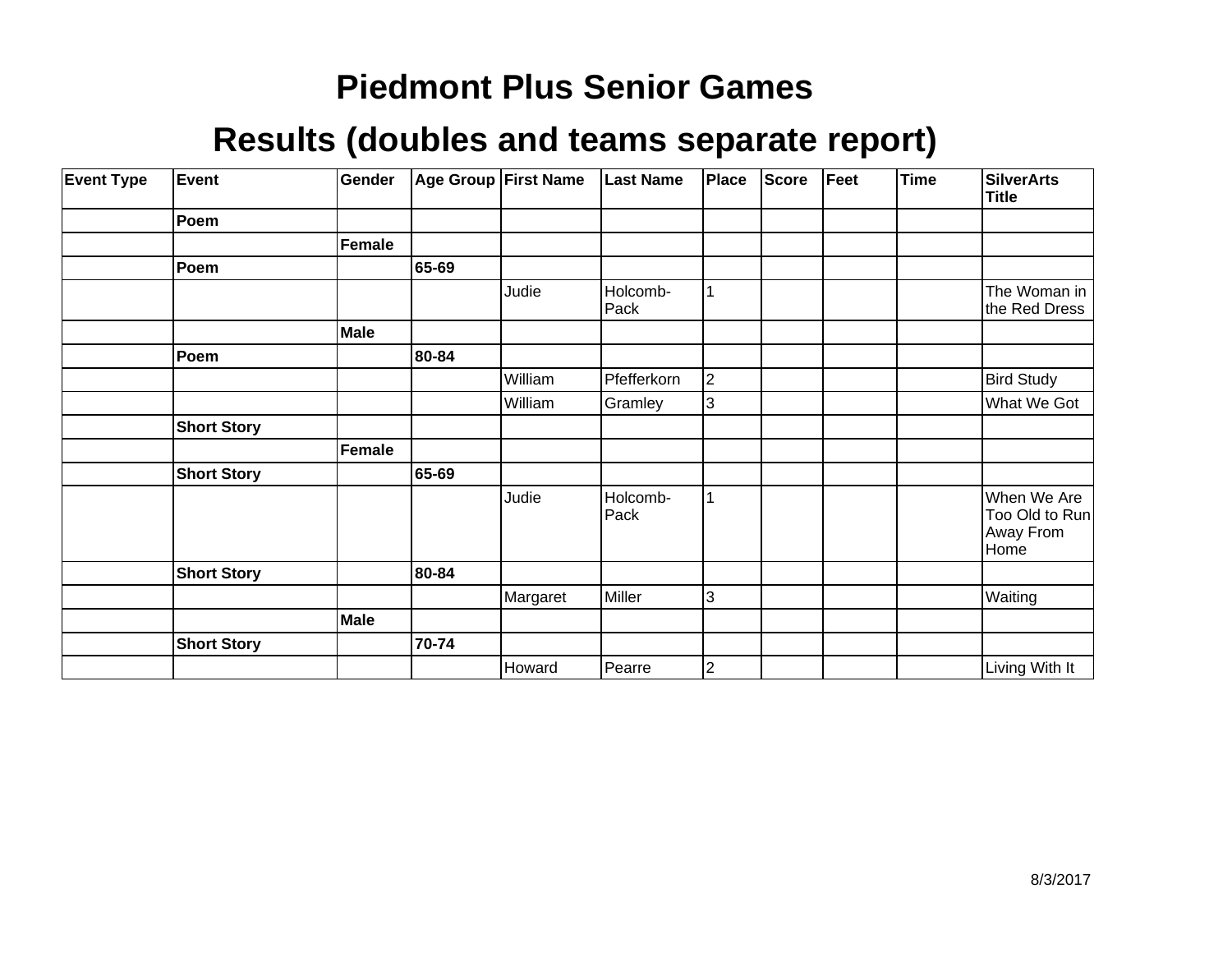| <b>Event Type</b>      | Event                                | Gender      | Age Group First Name |            | <b>Last Name</b> | Place          | Score | Feet      | <b>Time</b> | <b>SilverArts</b><br><b>Title</b> |
|------------------------|--------------------------------------|-------------|----------------------|------------|------------------|----------------|-------|-----------|-------------|-----------------------------------|
| Literary-Local<br>Only |                                      |             |                      |            |                  |                |       |           |             |                                   |
|                        | <b>My Favorite Memory</b><br>(Local) |             |                      |            |                  |                |       |           |             |                                   |
|                        |                                      | Female      |                      |            |                  |                |       |           |             |                                   |
|                        | <b>My Favorite Memory</b><br>(Local) |             | 80-84                |            |                  |                |       |           |             |                                   |
|                        |                                      |             |                      | Helen      | Webb             |                |       |           |             | Zip Lining                        |
| <b>Long Jumps</b>      |                                      |             |                      |            |                  |                |       |           |             |                                   |
|                        | <b>Running Long Jump</b>             |             |                      |            |                  |                |       |           |             |                                   |
|                        |                                      | Female      |                      |            |                  |                |       |           |             |                                   |
|                        | <b>Running Long Jump</b>             |             | 55-59                |            |                  |                |       |           |             |                                   |
|                        |                                      |             |                      | Pamela     | Farabee          |                |       | 7' 4''    |             |                                   |
|                        | <b>Running Long Jump</b>             |             | 60-64                |            |                  |                |       |           |             |                                   |
|                        |                                      |             |                      | deb        | Ruebel           |                |       | 4'5''     |             |                                   |
|                        |                                      | <b>Male</b> |                      |            |                  |                |       |           |             |                                   |
|                        | <b>Running Long Jump</b>             |             | 50-54                |            |                  |                |       |           |             |                                   |
|                        |                                      |             |                      | Michael    | Phelps           |                |       | 12' 8''   |             |                                   |
|                        |                                      |             |                      | William    | Brown            | $\overline{2}$ |       | 12'3''    |             |                                   |
|                        | <b>Running Long Jump</b>             |             | 55-59                |            |                  |                |       |           |             |                                   |
|                        |                                      |             |                      | Roy        | Collette         |                |       | 10' 10"   |             |                                   |
|                        |                                      |             |                      | <b>JAY</b> | <b>FARABEE</b>   | $\overline{2}$ |       | 7'2''     |             |                                   |
|                        | <b>Running Long Jump</b>             |             | 60-64                |            |                  |                |       |           |             |                                   |
|                        |                                      |             |                      | Clarence   | Robinson         |                |       | 6'5''     |             |                                   |
|                        | <b>Running Long Jump</b>             |             | 65-69                |            |                  |                |       |           |             |                                   |
|                        |                                      |             |                      | Ronald     | <b>Nations</b>   |                |       | $5'$ $7"$ |             |                                   |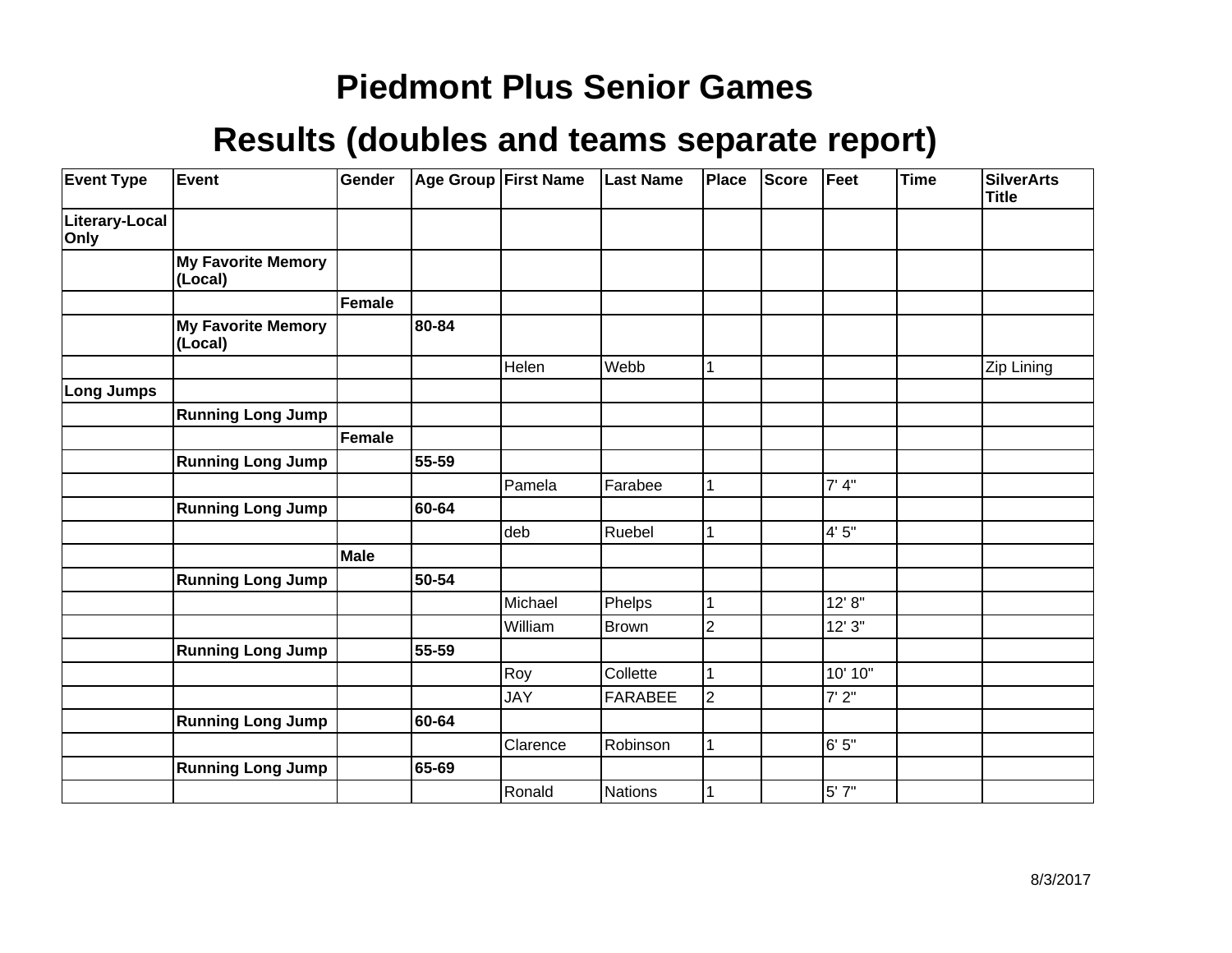| <b>Event Type</b> | Event                     | Gender | <b>Age Group First Name</b> |                    | <b>Last Name</b> | <b>Place</b>   | <b>Score</b> | Feet   | <b>Time</b> | <b>SilverArts</b><br><b>Title</b> |
|-------------------|---------------------------|--------|-----------------------------|--------------------|------------------|----------------|--------------|--------|-------------|-----------------------------------|
|                   | <b>Running Long Jump</b>  |        | 70-74                       |                    |                  |                |              |        |             |                                   |
|                   |                           |        |                             | John               | Singleton        | 1              |              | 8' 6"  |             |                                   |
|                   | <b>Running Long Jump</b>  |        | 85-89                       |                    |                  |                |              |        |             |                                   |
|                   |                           |        |                             | Fred               | Hauser           |                |              | 5' 9"  |             |                                   |
|                   | <b>Standing Long Jump</b> |        |                             |                    |                  |                |              |        |             |                                   |
|                   |                           | Female |                             |                    |                  |                |              |        |             |                                   |
|                   | <b>Standing Long Jump</b> |        | 55-59                       |                    |                  |                |              |        |             |                                   |
|                   |                           |        |                             | Pamela             | Farabee          |                |              | 5' 0"  |             |                                   |
|                   | <b>Standing Long Jump</b> |        | 60-64                       |                    |                  |                |              |        |             |                                   |
|                   |                           |        |                             | deb                | Ruebel           |                |              | 4'5''  |             |                                   |
|                   |                           | Male   |                             |                    |                  |                |              |        |             |                                   |
|                   | <b>Standing Long Jump</b> |        | 50-54                       |                    |                  |                |              |        |             |                                   |
|                   |                           |        |                             | Michael            | Phelps           |                |              | 8' 2"  |             |                                   |
|                   |                           |        |                             | William            | Brown            | $\overline{2}$ |              | 6' 10" |             |                                   |
|                   | <b>Standing Long Jump</b> |        | 55-59                       |                    |                  |                |              |        |             |                                   |
|                   |                           |        |                             | Roy                | Collette         |                |              | 7'5''  |             |                                   |
|                   |                           |        |                             | <b>JAY</b>         | <b>FARABEE</b>   | $\overline{2}$ |              | 5' 10" |             |                                   |
|                   | <b>Standing Long Jump</b> |        | 60-64                       |                    |                  |                |              |        |             |                                   |
|                   |                           |        |                             | Clarence           | Robinson         |                |              | 4'7''  |             |                                   |
|                   | <b>Standing Long Jump</b> |        | 65-69                       |                    |                  |                |              |        |             |                                   |
|                   |                           |        |                             | Ronald             | Nations          |                |              | 4'6''  |             |                                   |
|                   | <b>Standing Long Jump</b> |        | 70-74                       |                    |                  |                |              |        |             |                                   |
|                   |                           |        |                             | Robert             | Klar             |                |              | 6' 9"  |             |                                   |
|                   |                           |        |                             | John               | Singleton        | $\overline{2}$ |              | 6' 4"  |             |                                   |
|                   |                           |        |                             | Peter              | Venable          | 3              |              | 6' 1"  |             |                                   |
|                   |                           |        |                             | Charles<br>(Barry) | Edgerton         | 4              |              | 5' 7"  |             |                                   |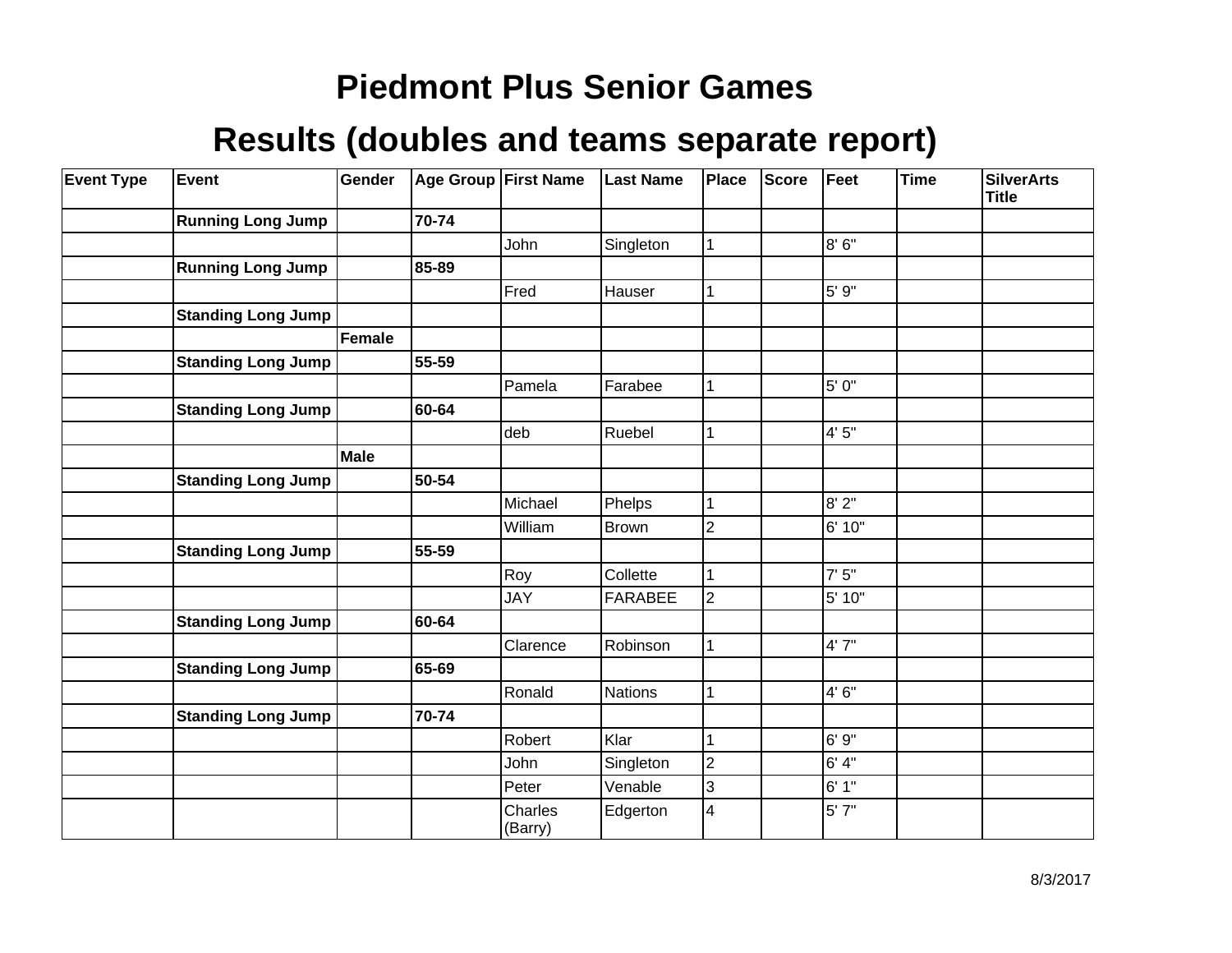| <b>Event Type</b>         | Event                     | Gender        | Age Group First Name |          | <b>Last Name</b>    | Place          | <b>Score</b> | Feet  | <b>Time</b> | <b>SilverArts</b><br><b>Title</b> |
|---------------------------|---------------------------|---------------|----------------------|----------|---------------------|----------------|--------------|-------|-------------|-----------------------------------|
|                           | <b>Standing Long Jump</b> |               | 80-84                |          |                     |                |              |       |             |                                   |
|                           |                           |               |                      | William  | Gramley             |                |              | 5' 0" |             |                                   |
|                           | <b>Standing Long Jump</b> |               | 85-89                |          |                     |                |              |       |             |                                   |
|                           |                           |               |                      | Fred     | Hauser              |                |              | 4' 4" |             |                                   |
| Performing<br><b>Arts</b> |                           |               |                      |          |                     |                |              |       |             |                                   |
|                           | <b>Comedy/Drama Solo</b>  |               |                      |          |                     |                |              |       |             |                                   |
|                           |                           | Female        |                      |          |                     |                |              |       |             |                                   |
|                           | <b>Comedy/Drama Solo</b>  |               | 75-79                |          |                     |                |              |       |             |                                   |
|                           |                           |               |                      | Shirley  | Moseley             | 1              |              |       |             | Poetry<br>Reading/Come<br>dy      |
|                           | <b>Dance Large Group</b>  |               |                      |          |                     |                |              |       |             |                                   |
|                           |                           | <b>Female</b> |                      |          |                     |                |              |       |             |                                   |
|                           | <b>Dance Large Group</b>  |               | 55-59                |          |                     |                |              |       |             |                                   |
|                           |                           |               |                      | Elaine   | <b>Duffy</b>        | 2              |              |       |             |                                   |
|                           |                           |               |                      | Xavier   | Carter              | 2              |              |       |             |                                   |
|                           |                           |               |                      | Robyn    | Swinton             | $\overline{c}$ |              |       |             | Stretch 2,, 3, 4                  |
|                           |                           |               |                      | Darlene  | <b>Bitting</b>      | $\overline{c}$ |              |       |             |                                   |
|                           |                           |               |                      | Jeanne   | Bronson-<br>Jackson | $\overline{2}$ |              |       |             |                                   |
|                           | Dance Large Group         |               | 60-64                |          |                     |                |              |       |             |                                   |
|                           |                           |               |                      | Rosalind | Tucker              | $\overline{c}$ |              |       |             |                                   |
|                           |                           |               |                      | Bonnie   | Hanham              | 3              |              |       |             |                                   |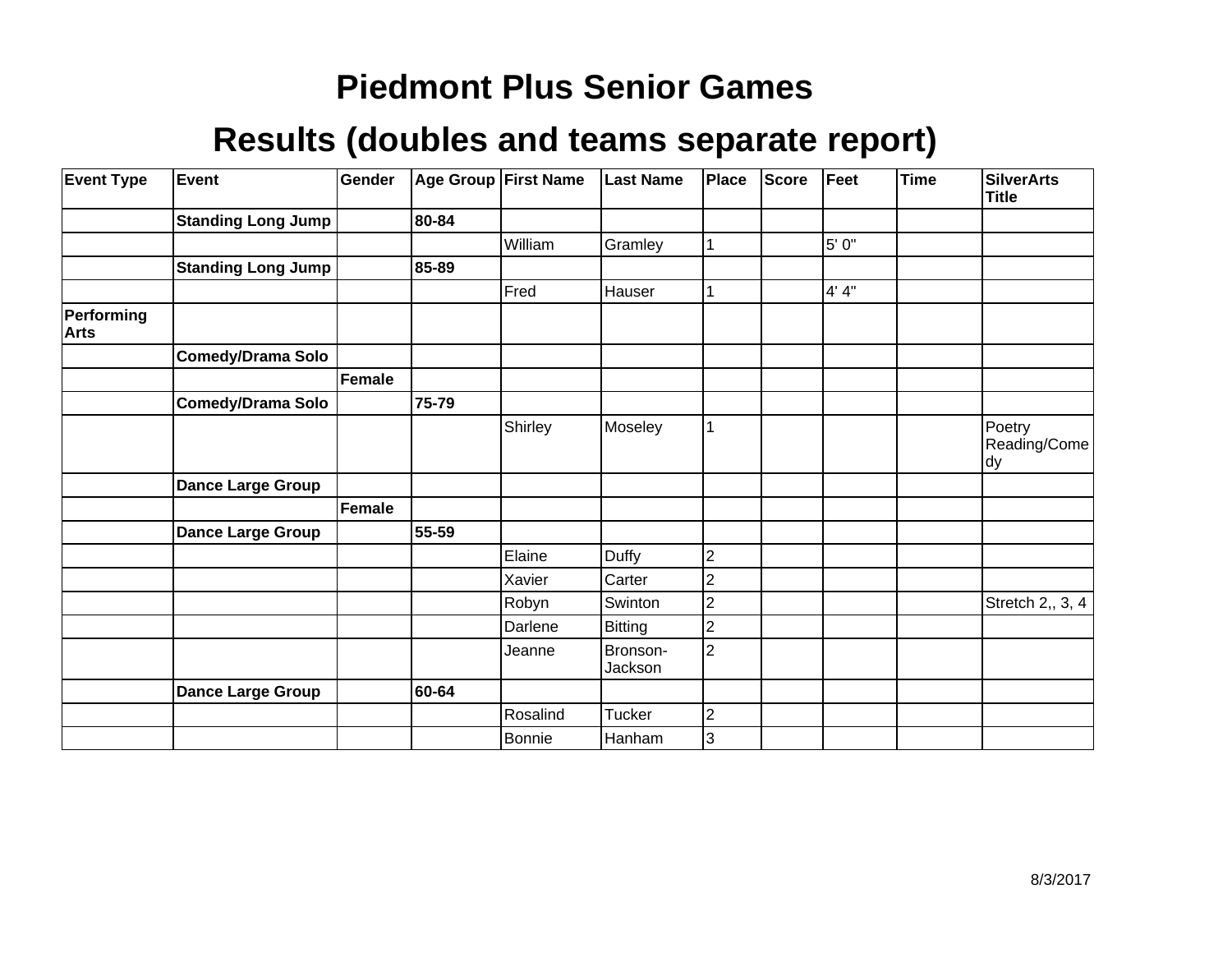| <b>Event Type</b> | Event                    | Gender        |       | Age Group First Name | <b>Last Name</b> | Place          | <b>Score</b> | Feet | <b>Time</b> | <b>SilverArts</b><br><b>Title</b> |
|-------------------|--------------------------|---------------|-------|----------------------|------------------|----------------|--------------|------|-------------|-----------------------------------|
|                   | <b>Dance Large Group</b> |               | 65-69 |                      |                  |                |              |      |             |                                   |
|                   |                          |               |       | Marlita              | Diamond          | 1              |              |      |             |                                   |
|                   |                          |               |       | Sarah                | Daffron          | 3              |              |      |             | Yakety Yak                        |
|                   |                          |               |       | Saundra              | Smith            | 3              |              |      |             |                                   |
|                   |                          |               |       | Cindy                | Fields           | 3              |              |      |             |                                   |
|                   | <b>Dance Large Group</b> |               | 70-74 |                      |                  |                |              |      |             |                                   |
|                   |                          |               |       | Kathy Ann            | Rucker           |                |              |      |             |                                   |
|                   |                          |               |       | Valerie              | Cobler           | 1              |              |      |             | Anchors<br>Aweigh                 |
|                   |                          |               |       | <b>Becky</b>         | Mays             | 1              |              |      |             |                                   |
|                   |                          |               |       | Veronica             | Scales           | $\overline{2}$ |              |      |             |                                   |
|                   |                          |               |       | Janet                | Wagner           | 3              |              |      |             |                                   |
|                   | <b>Dance Large Group</b> |               | 75-79 |                      |                  |                |              |      |             |                                   |
|                   |                          |               |       | Ann                  | Pullium          |                |              |      |             |                                   |
|                   |                          |               |       | Ernestine            | Watts            |                |              |      |             |                                   |
|                   |                          |               |       | Barbara              | Jordan           | 3              |              |      |             |                                   |
|                   | <b>Dance Small Group</b> |               |       |                      |                  |                |              |      |             |                                   |
|                   |                          | Female        |       |                      |                  |                |              |      |             |                                   |
|                   | <b>Dance Small Group</b> |               | 50-54 |                      |                  |                |              |      |             |                                   |
|                   |                          |               |       | Martha               | Covington        | 1              |              |      |             |                                   |
|                   | <b>Dance Small Group</b> |               | 55-59 |                      |                  |                |              |      |             |                                   |
|                   |                          |               |       | Vicki                | Campbell         |                |              |      |             |                                   |
|                   | <b>Instrumental Solo</b> |               |       |                      |                  |                |              |      |             |                                   |
|                   |                          | <b>Female</b> |       |                      |                  |                |              |      |             |                                   |
|                   | <b>Instrumental Solo</b> |               | 70-74 |                      |                  |                |              |      |             |                                   |
|                   |                          |               |       | Deborah              | Hardeman         | $\overline{2}$ |              |      |             | Wonderful<br>World                |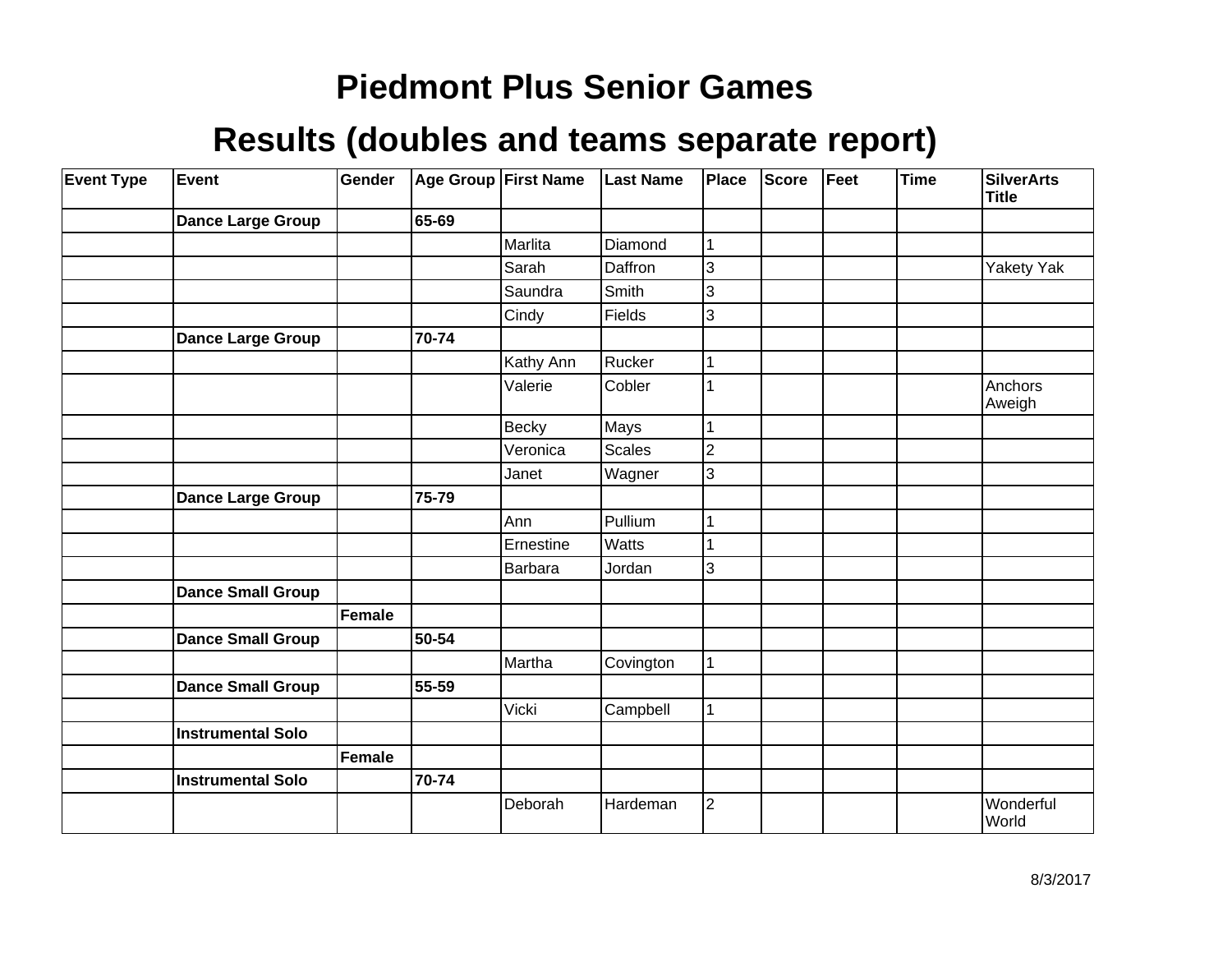| <b>Event Type</b> | Event                     | Gender      |       | Age Group First Name | <b>Last Name</b> | Place          | <b>Score</b> | Feet | <b>Time</b> | <b>SilverArts</b><br><b>Title</b> |
|-------------------|---------------------------|-------------|-------|----------------------|------------------|----------------|--------------|------|-------------|-----------------------------------|
|                   |                           | Male        |       |                      |                  |                |              |      |             |                                   |
|                   | <b>Instrumental Solo</b>  |             | 60-64 |                      |                  |                |              |      |             |                                   |
|                   |                           |             |       | Mike                 | Simpson          | 1              |              |      |             | American Hats                     |
|                   | <b>Vocal Solo</b>         |             |       |                      |                  |                |              |      |             |                                   |
|                   |                           | Male        |       |                      |                  |                |              |      |             |                                   |
|                   | <b>Vocal Solo</b>         |             | 70-74 |                      |                  |                |              |      |             |                                   |
|                   |                           |             |       | Peter                | Venable          | 1              |              |      |             | Wayfaring<br>Stranger             |
|                   | <b>Vocal Solo</b>         |             | 85-89 |                      |                  |                |              |      |             |                                   |
|                   |                           |             |       | Vance                | Vanhoy           | $\overline{2}$ |              |      |             | Vance Vanhoy                      |
| <b>Pickleball</b> |                           |             |       |                      |                  |                |              |      |             |                                   |
|                   | <b>Pickleball Singles</b> |             |       |                      |                  |                |              |      |             |                                   |
|                   |                           | Female      |       |                      |                  |                |              |      |             |                                   |
|                   | <b>Pickleball Singles</b> |             | 50-54 |                      |                  |                |              |      |             |                                   |
|                   |                           |             |       | Vicki                | Poore            | 1              |              |      |             |                                   |
|                   | <b>Pickleball Singles</b> |             | 60-64 |                      |                  |                |              |      |             |                                   |
|                   |                           |             |       | Melanie              | Newsome          | 1              |              |      |             |                                   |
|                   | <b>Pickleball Singles</b> |             | 65-69 |                      |                  |                |              |      |             |                                   |
|                   |                           |             |       | Gloria               | Corn             |                |              |      |             |                                   |
|                   |                           |             |       | Deborah              | Walker           | $\overline{2}$ |              |      |             |                                   |
|                   |                           | <b>Male</b> |       |                      |                  |                |              |      |             |                                   |
|                   | <b>Pickleball Singles</b> |             | 50-54 |                      |                  |                |              |      |             |                                   |
|                   |                           |             |       | Michael              | Phelps           | 1              |              |      |             |                                   |
|                   |                           |             |       | William              | Brown            | $\overline{c}$ |              |      |             |                                   |
|                   | <b>Pickleball Singles</b> |             | 60-64 |                      |                  |                |              |      |             |                                   |
|                   |                           |             |       | Mark                 | Sanford          | 1              |              |      |             |                                   |
|                   |                           |             |       | Clarence             | Robinson         | $\overline{c}$ |              |      |             |                                   |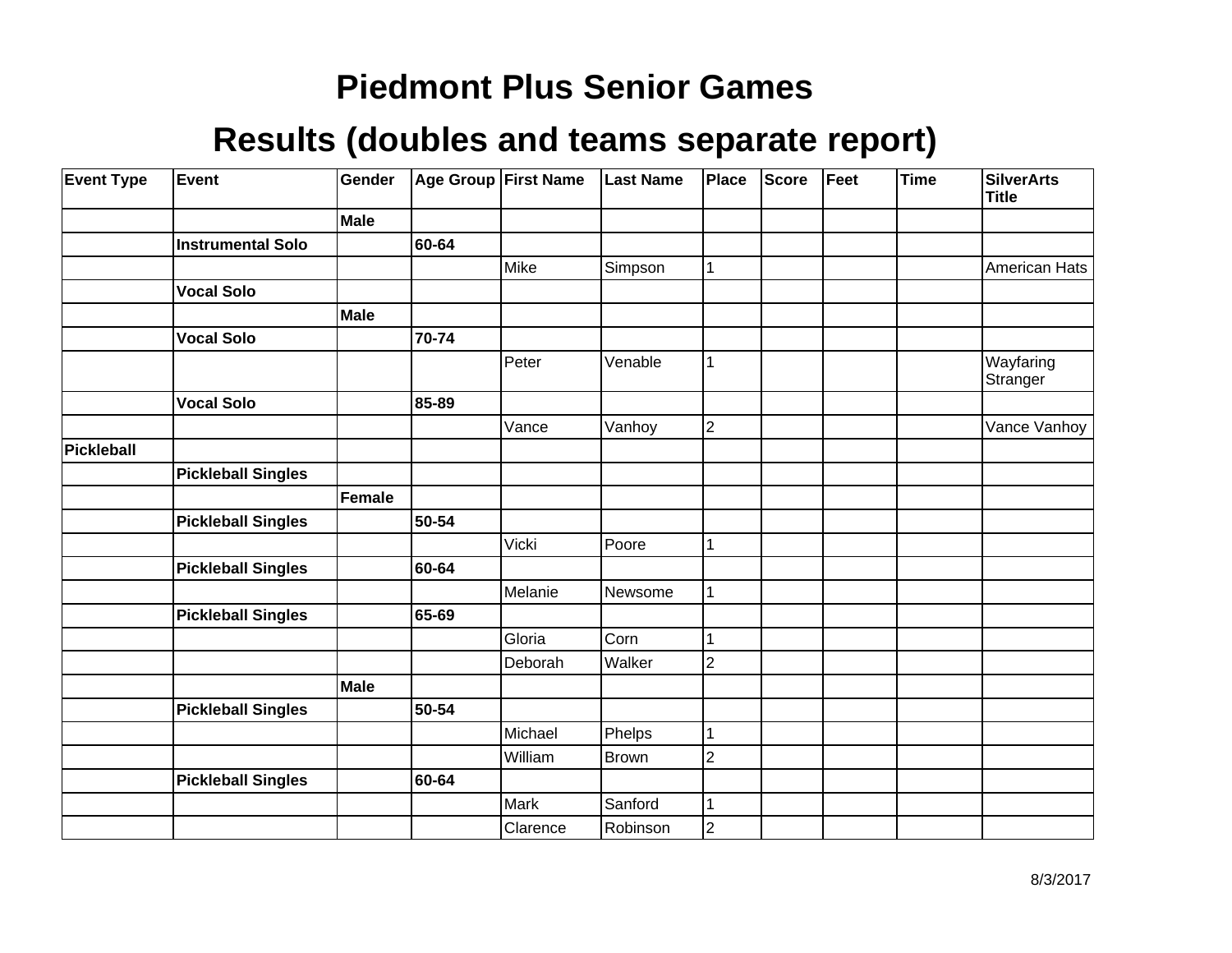| <b>Event Type</b> | <b>Event</b>              | Gender        |           | Age Group First Name | <b>Last Name</b> | Place          | <b>Score</b> | Feet | <b>Time</b> | <b>SilverArts</b><br><b>Title</b> |
|-------------------|---------------------------|---------------|-----------|----------------------|------------------|----------------|--------------|------|-------------|-----------------------------------|
|                   | <b>Pickleball Singles</b> |               | 65-69     |                      |                  |                |              |      |             |                                   |
|                   |                           |               |           | Mehdi                | Kaussari         |                |              |      |             |                                   |
|                   |                           |               |           | Jose                 | Rivera           | $\overline{2}$ |              |      |             |                                   |
|                   | <b>Pickleball Singles</b> |               | 70-74     |                      |                  |                |              |      |             |                                   |
|                   |                           |               |           | Albert               | Noda             |                |              |      |             |                                   |
|                   | <b>Pickleball Singles</b> |               | 75-79     |                      |                  |                |              |      |             |                                   |
|                   |                           |               |           | Larry                | Wilson           |                |              |      |             |                                   |
|                   | <b>Pickleball Singles</b> |               | 80-84     |                      |                  |                |              |      |             |                                   |
|                   |                           |               |           | Craven               | Page             |                |              |      |             |                                   |
| Racquetball       |                           |               |           |                      |                  |                |              |      |             |                                   |
|                   | Racquetball               |               |           |                      |                  |                |              |      |             |                                   |
|                   |                           | <b>Female</b> |           |                      |                  |                |              |      |             |                                   |
|                   | Racquetball               |               | 50-54     |                      |                  |                |              |      |             |                                   |
|                   |                           |               |           | Lisa                 | Ehlers           |                |              |      |             |                                   |
|                   | Racquetball               |               | 60-64     |                      |                  |                |              |      |             |                                   |
|                   |                           |               |           | Laura                | Patterson        |                |              |      |             |                                   |
|                   |                           |               |           | Melanie              | Newsome          | $\overline{2}$ |              |      |             |                                   |
|                   | Racquetball               |               | 65-69     |                      |                  |                |              |      |             |                                   |
|                   |                           |               |           | Sue                  | Murray           |                |              |      |             |                                   |
|                   |                           | <b>Male</b>   |           |                      |                  |                |              |      |             |                                   |
|                   | Racquetball               |               | 50-54     |                      |                  |                |              |      |             |                                   |
|                   |                           |               |           | Terry                | Coyle            |                |              |      |             |                                   |
|                   | Racquetball               |               | $55 - 59$ |                      |                  |                |              |      |             |                                   |
|                   |                           |               |           | William              | Bowman           |                |              |      |             |                                   |
|                   |                           |               |           | Avery                | Park             | $\overline{2}$ |              |      |             |                                   |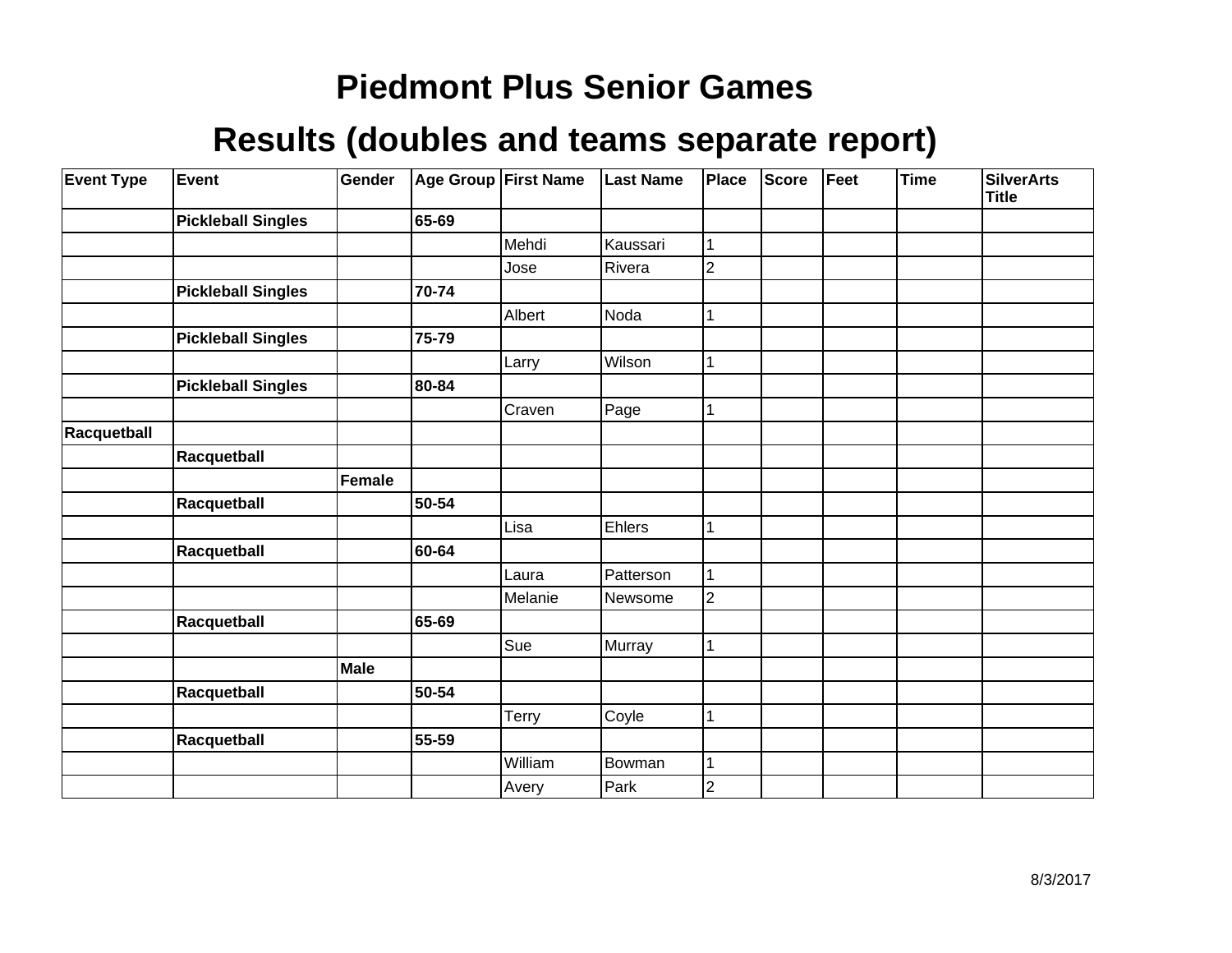| <b>Event Type</b> | Event       | Gender      |       | Age Group First Name | <b>Last Name</b> | Place        | <b>Score</b> | Feet | <b>Time</b>          | <b>SilverArts</b><br>Title |
|-------------------|-------------|-------------|-------|----------------------|------------------|--------------|--------------|------|----------------------|----------------------------|
|                   | Racquetball |             | 60-64 |                      |                  |              |              |      |                      |                            |
|                   |             |             |       | Ronnie               | Griffin          | 1            |              |      |                      |                            |
|                   | Racquetball |             | 70-74 |                      |                  |              |              |      |                      |                            |
|                   |             |             |       | Andy                 | Kelly            | 1            |              |      |                      |                            |
|                   | Racquetball |             | 75-79 |                      |                  |              |              |      |                      |                            |
|                   |             |             |       | Joseph               | Daniels          | 1            |              |      |                      |                            |
| <b>Road Race</b>  |             |             |       |                      |                  |              |              |      |                      |                            |
|                   | 10K Run     |             |       |                      |                  |              |              |      |                      |                            |
|                   |             | <b>Male</b> |       |                      |                  |              |              |      |                      |                            |
|                   | 10K Run     |             | 55-59 |                      |                  |              |              |      |                      |                            |
|                   |             |             |       | Jim                  | Wolfe            | $\mathbf{1}$ |              |      | 00:59:12             |                            |
|                   | 10K Run     |             | 70-74 |                      |                  |              |              |      |                      |                            |
|                   |             |             |       | Silas                | Manning Jr.      | $\mathbf{1}$ |              |      | 00:59:34             |                            |
|                   | 10K Run     |             | 75-79 |                      |                  |              |              |      |                      |                            |
|                   |             |             |       | Jim                  | Wade             | $\mathbf{1}$ |              |      | 00:59:24             |                            |
|                   | 5K Run      |             |       |                      |                  |              |              |      |                      |                            |
|                   |             | Female      |       |                      |                  |              |              |      |                      |                            |
|                   | 5K Run      |             | 80-84 |                      |                  |              |              |      |                      |                            |
|                   |             |             |       | susie                | kluttz           | 1            |              |      | 00:34:57.5<br>600000 |                            |
|                   |             | <b>Male</b> |       |                      |                  |              |              |      |                      |                            |
|                   | 5K Run      |             | 50-54 |                      |                  |              |              |      |                      |                            |
|                   |             |             |       | Randall              | Sprinkle         | $\mathbf{1}$ |              |      | 00:22:52             |                            |
|                   | 5K Run      |             | 55-59 |                      |                  |              |              |      |                      |                            |
|                   |             |             |       | Jim                  | Wolfe            | $\mathbf{1}$ |              |      | 00:25:50             |                            |
|                   | 5K Run      |             | 60-64 |                      |                  |              |              |      |                      |                            |
|                   |             |             |       | Mike                 | Simpson          | 1            |              |      | 00:37:18             |                            |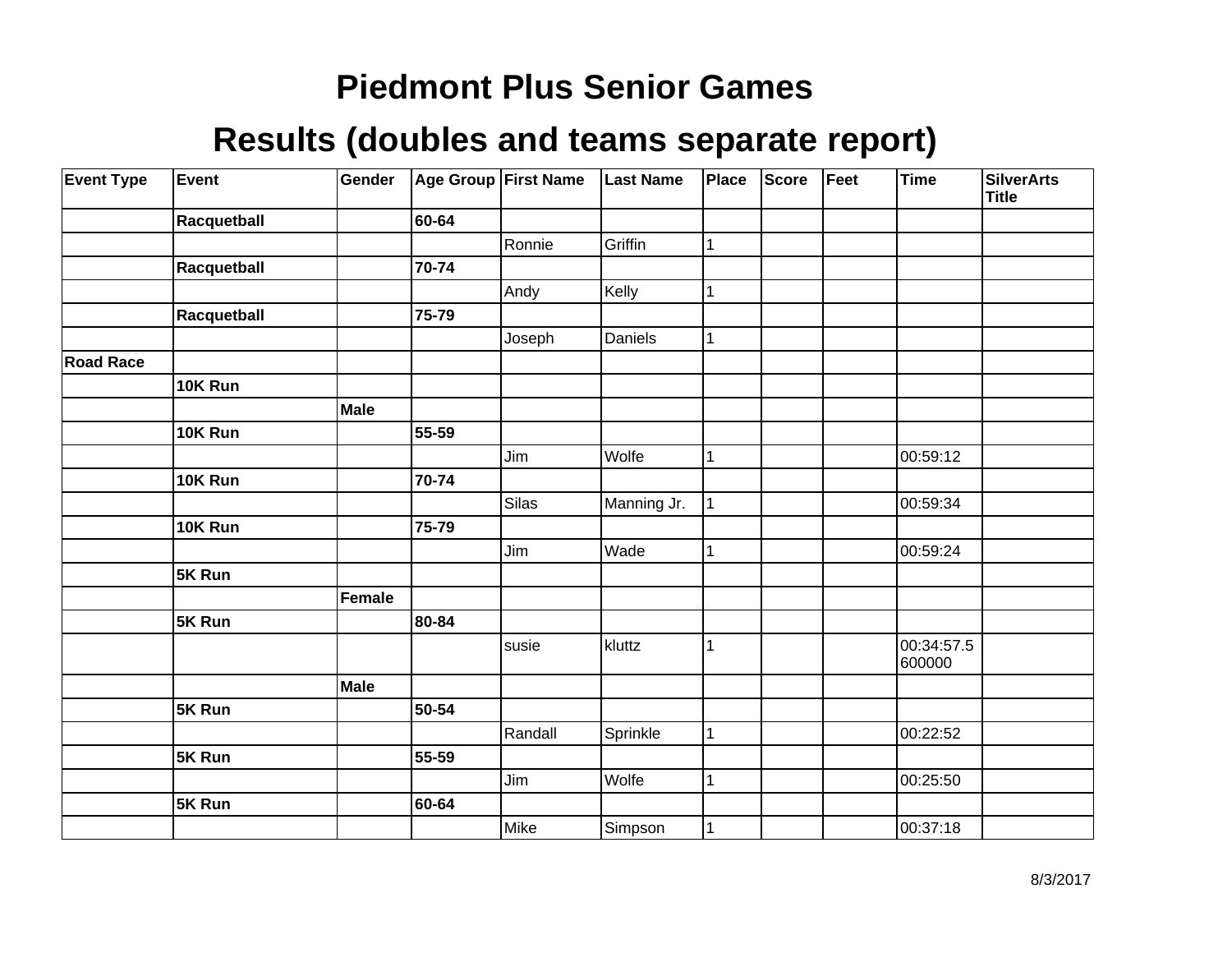| <b>Event Type</b> | Event           | Gender |       | Age Group First Name | <b>Last Name</b>     | Place          | <b>Score</b> | Feet    | Time     | <b>SilverArts</b><br><b>Title</b> |
|-------------------|-----------------|--------|-------|----------------------|----------------------|----------------|--------------|---------|----------|-----------------------------------|
|                   | 5K Run          |        | 65-69 |                      |                      |                |              |         |          |                                   |
|                   |                 |        |       | Marty                | Beeson               | 1              |              |         | 00:22:11 |                                   |
|                   | 5K Run          |        | 70-74 |                      |                      |                |              |         |          |                                   |
|                   |                 |        |       | Robert               | Klar                 |                |              |         | 00:24:44 |                                   |
|                   |                 |        |       | Silas                | Manning Jr.          | 2              |              |         | 00:27:25 |                                   |
|                   | 5K Run          |        | 75-79 |                      |                      |                |              |         |          |                                   |
|                   |                 |        |       | Jim                  | Wade                 | $\mathbf{1}$   |              |         | 00:27:38 |                                   |
| <b>Shot Put</b>   |                 |        |       |                      |                      |                |              |         |          |                                   |
|                   | <b>Shot Put</b> |        |       |                      |                      |                |              |         |          |                                   |
|                   |                 | Female |       |                      |                      |                |              |         |          |                                   |
|                   | <b>Shot Put</b> |        | 50-54 |                      |                      |                |              |         |          |                                   |
|                   |                 |        |       | Lennetta             | Bartley              | $\mathbf{1}$   |              | 22' 6"  |          |                                   |
|                   |                 |        |       | Sherie               | Carico               | $\overline{2}$ |              | 20' 3"  |          |                                   |
|                   | <b>Shot Put</b> |        | 55-59 |                      |                      |                |              |         |          |                                   |
|                   |                 |        |       | Pamela               | Farabee              | 1              |              | 17' 1'' |          |                                   |
|                   | <b>Shot Put</b> |        | 60-64 |                      |                      |                |              |         |          |                                   |
|                   |                 |        |       | deb                  | Ruebel               |                |              | 18' 2"  |          |                                   |
|                   | <b>Shot Put</b> |        | 70-74 |                      |                      |                |              |         |          |                                   |
|                   |                 |        |       | Joyce                | Fowler<br>Richardson | 1              |              | 16' 6'' |          |                                   |
|                   | <b>Shot Put</b> |        | 75-79 |                      |                      |                |              |         |          |                                   |
|                   |                 |        |       | Marie                | Alley                |                |              | 15' 0"  |          |                                   |
|                   | <b>Shot Put</b> |        | 85-89 |                      |                      |                |              |         |          |                                   |
|                   |                 |        |       | Mo]                  | Roberts              | 1              |              | 10' 3"  |          |                                   |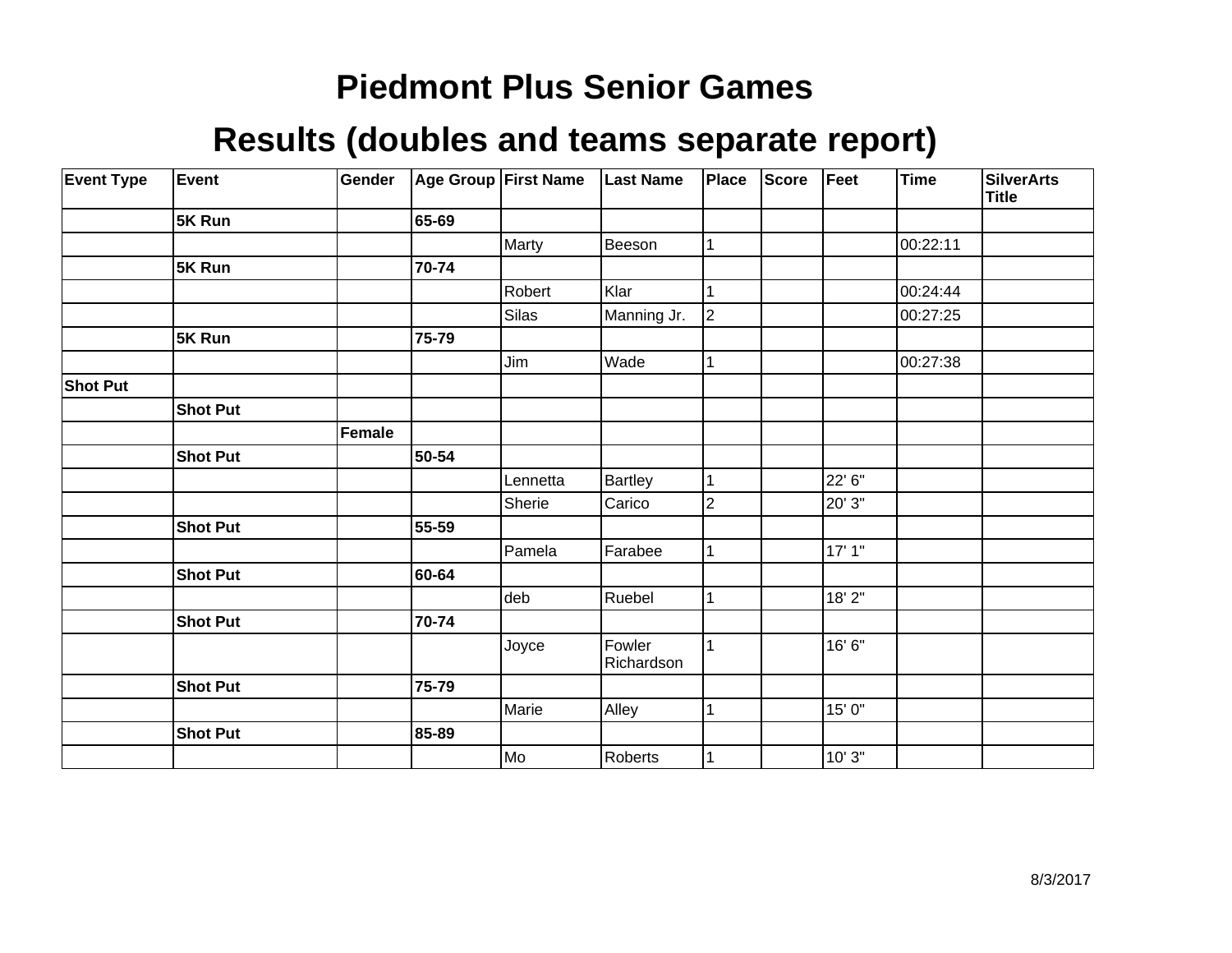| <b>Event Type</b> | Event           | Gender      |       | Age Group First Name | <b>Last Name</b> | Place          | <b>Score</b> | Feet    | Time | <b>SilverArts</b><br><b>Title</b> |
|-------------------|-----------------|-------------|-------|----------------------|------------------|----------------|--------------|---------|------|-----------------------------------|
|                   |                 | <b>Male</b> |       |                      |                  |                |              |         |      |                                   |
|                   | <b>Shot Put</b> |             | 50-54 |                      |                  |                |              |         |      |                                   |
|                   |                 |             |       | Joe                  | T Bartley        | $\mathbf{1}$   |              | 32' 6"  |      |                                   |
|                   |                 |             |       | Michael              | Phelps           | $\overline{c}$ |              | 28' 4"  |      |                                   |
|                   |                 |             |       | William              | Brown            | 3              |              | 26' 2"  |      |                                   |
|                   | <b>Shot Put</b> |             | 55-59 |                      |                  |                |              |         |      |                                   |
|                   |                 |             |       | Roy                  | Collette         | 1              |              | 30' 9"  |      |                                   |
|                   |                 |             |       | <b>JAY</b>           | FARABEE          | $\overline{2}$ |              | 27' 0"  |      |                                   |
|                   |                 |             |       | <b>SAMUEL</b>        | <b>WATKINS</b>   | 3              |              | 26' 4"  |      |                                   |
|                   | <b>Shot Put</b> |             | 60-64 |                      |                  |                |              |         |      |                                   |
|                   |                 |             |       | Clarence             | Robinson         |                |              | 20' 9"  |      |                                   |
|                   |                 |             |       | Jay                  | Carlton          | $\overline{2}$ |              | 16' 4"  |      |                                   |
|                   | <b>Shot Put</b> |             | 65-69 |                      |                  |                |              |         |      |                                   |
|                   |                 |             |       | Ronald               | Nations          | 1              |              | 15' 5'' |      |                                   |
|                   | <b>Shot Put</b> |             | 70-74 |                      |                  |                |              |         |      |                                   |
|                   |                 |             |       | Robert               | Klar             | 1              |              | 27' 4"  |      |                                   |
|                   |                 |             |       | Charles<br>(Barry)   | Edgerton         | $\overline{2}$ |              | 26' 9"  |      |                                   |
|                   |                 |             |       | John                 | Singleton        | $\overline{3}$ |              | 25' 4"  |      |                                   |
|                   | <b>Shot Put</b> |             | 80-84 |                      |                  |                |              |         |      |                                   |
|                   |                 |             |       | William              | Gramley          | $\mathbf{1}$   |              | 32' 5"  |      |                                   |
|                   | <b>Shot Put</b> |             | 85-89 |                      |                  |                |              |         |      |                                   |
|                   |                 |             |       | Fred                 | Hauser           |                |              | 17' 9"  |      |                                   |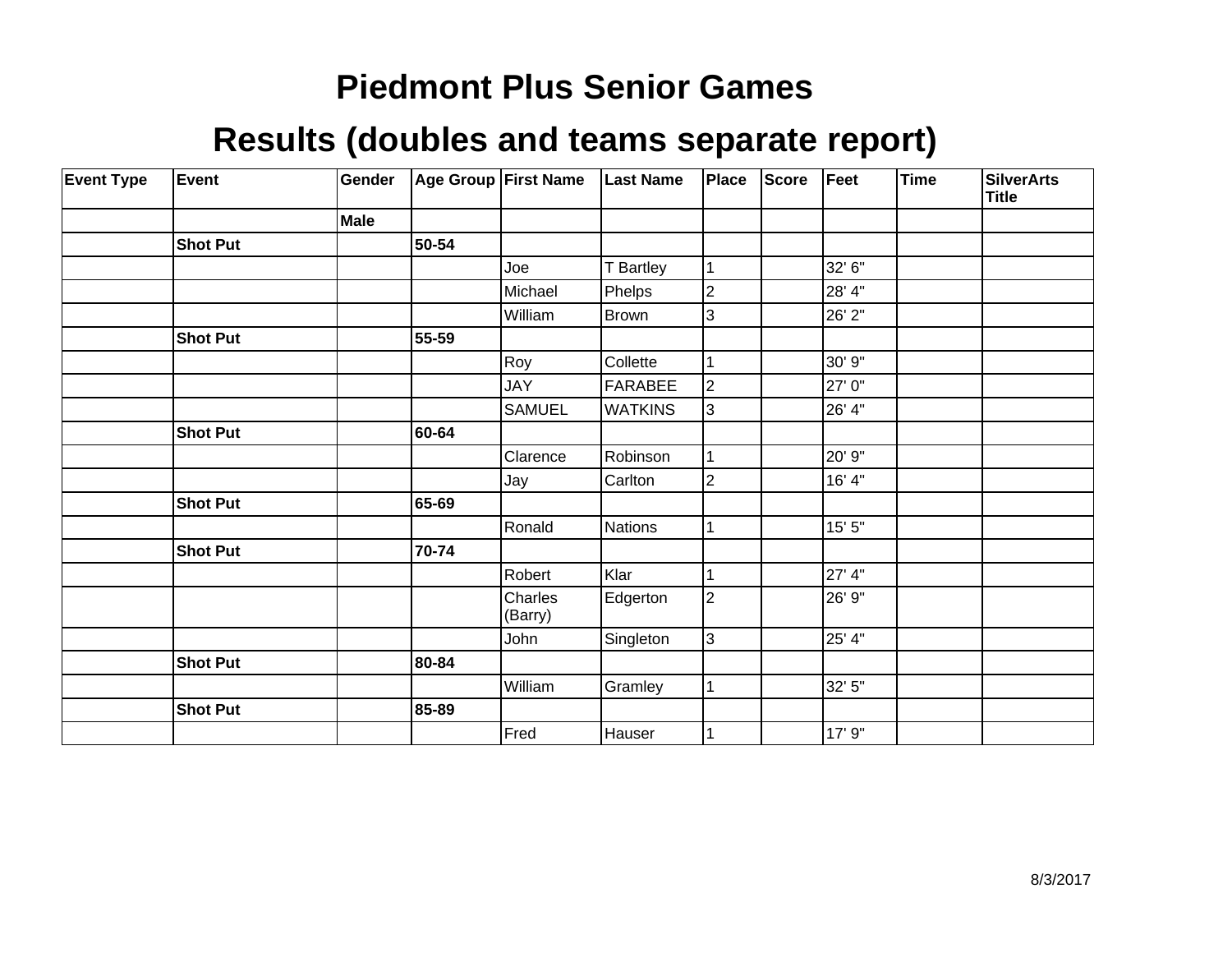| <b>Event Type</b> | Event               | Gender |       | Age Group First Name | <b>Last Name</b> | Place          | <b>Score</b> | Feet | <b>Time</b> | <b>SilverArts</b><br><b>Title</b> |
|-------------------|---------------------|--------|-------|----------------------|------------------|----------------|--------------|------|-------------|-----------------------------------|
| Shuffleboard      |                     |        |       |                      |                  |                |              |      |             |                                   |
|                   | Shuffleboard        |        |       |                      |                  |                |              |      |             |                                   |
|                   |                     | Female |       |                      |                  |                |              |      |             |                                   |
|                   | <b>Shuffleboard</b> |        | 50-54 |                      |                  |                |              |      |             |                                   |
|                   |                     |        |       | Sherie               | Carico           | 1              |              |      |             |                                   |
|                   | Shuffleboard        |        | 65-69 |                      |                  |                |              |      |             |                                   |
|                   |                     |        |       | Helen                | Klieinlein       | 1              |              |      |             |                                   |
|                   | Shuffleboard        |        | 70-74 |                      |                  |                |              |      |             |                                   |
|                   |                     |        |       | Jeanette             | Allen            |                |              |      |             |                                   |
|                   |                     |        |       | <b>Brenda</b>        | Hales            | $\overline{2}$ |              |      |             |                                   |
|                   |                     |        |       | Margaret<br>(Becky)  | McKenzie         | 3              |              |      |             |                                   |
|                   | Shuffleboard        |        | 75-79 |                      |                  |                |              |      |             |                                   |
|                   |                     |        |       | Alice                | Barnette         | 1              |              |      |             |                                   |
|                   |                     |        |       | Marie                | Alley            | $\overline{c}$ |              |      |             |                                   |
|                   |                     |        |       | Frances              | King             | 3              |              |      |             |                                   |
|                   | <b>Shuffleboard</b> |        | 80-84 |                      |                  |                |              |      |             |                                   |
|                   |                     |        |       | Roberta              | Grantham         | 1              |              |      |             |                                   |
|                   | Shuffleboard        |        | 85-89 |                      |                  |                |              |      |             |                                   |
|                   |                     |        |       | Mo                   | Roberts          | 1              |              |      |             |                                   |
|                   |                     |        |       | Lela                 | Hauser           | $\overline{c}$ |              |      |             |                                   |
|                   | Shuffleboard        |        | 90-94 |                      |                  |                |              |      |             |                                   |
|                   |                     |        |       | Clara                | <b>Ellis</b>     | 1              |              |      |             |                                   |
|                   |                     | Male   |       |                      |                  |                |              |      |             |                                   |
|                   | Shuffleboard        |        | 55-59 |                      |                  |                |              |      |             |                                   |
|                   |                     |        |       | <b>SAMUEL</b>        | <b>WATKINS</b>   | 1              |              |      |             |                                   |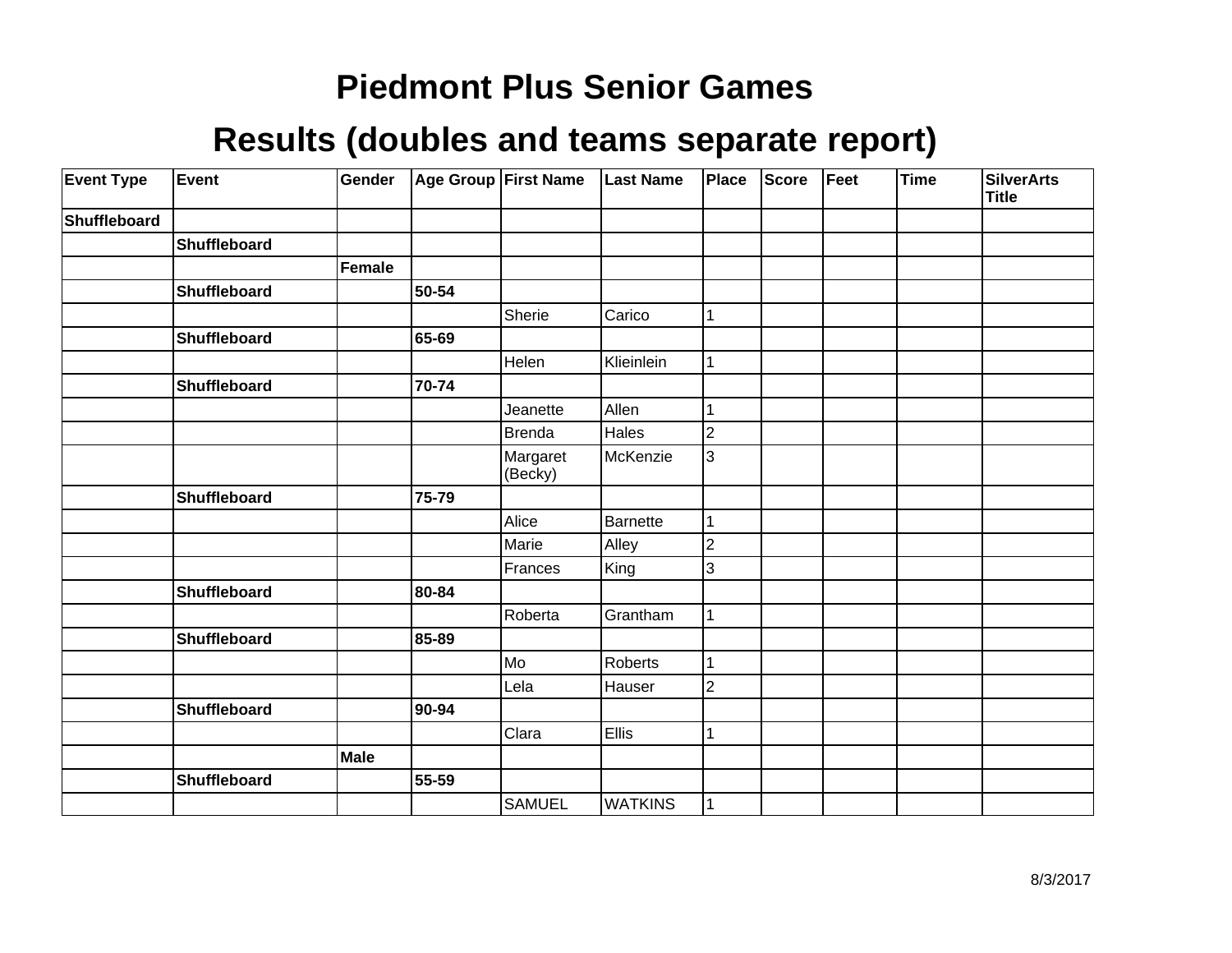| <b>Event Type</b>        | Event                 | Gender | Age Group First Name |                      | <b>Last Name</b> | <b>Place</b>   | <b>Score</b> | Feet    | Time | <b>SilverArts</b><br><b>Title</b> |
|--------------------------|-----------------------|--------|----------------------|----------------------|------------------|----------------|--------------|---------|------|-----------------------------------|
|                          | Shuffleboard          |        | 60-64                |                      |                  |                |              |         |      |                                   |
|                          |                       |        |                      | Clarence             | Robinson         | 1              |              |         |      |                                   |
|                          |                       |        |                      | <b>Jack</b>          | Moore            | $\overline{2}$ |              |         |      |                                   |
|                          | Shuffleboard          |        | 65-69                |                      |                  |                |              |         |      |                                   |
|                          |                       |        |                      | Ronald               | Kleinlein        | 1              |              |         |      |                                   |
|                          |                       |        |                      | Dennis               | Long             | 2              |              |         |      |                                   |
|                          |                       |        |                      | MC                   | Davis            | 3              |              |         |      |                                   |
|                          | Shuffleboard          |        | 70-74                |                      |                  |                |              |         |      |                                   |
|                          |                       |        |                      | Joseph               | Volk             |                |              |         |      |                                   |
|                          |                       |        |                      | Charles<br>(Barry)   | Edgerton         | $\overline{2}$ |              |         |      |                                   |
|                          | Shuffleboard          |        | 75-79                |                      |                  |                |              |         |      |                                   |
|                          |                       |        |                      | Wesley (Ray) Jenkins |                  |                |              |         |      |                                   |
|                          |                       |        |                      | Richard              | West             | $\overline{c}$ |              |         |      |                                   |
|                          | Shuffleboard          |        | 80-84                |                      |                  |                |              |         |      |                                   |
|                          |                       |        |                      | <b>Bobby</b>         | Key              |                |              |         |      |                                   |
|                          | Shuffleboard          |        | 85-89                |                      |                  |                |              |         |      |                                   |
|                          |                       |        |                      | Fred                 | Hauser           | 1              |              |         |      |                                   |
|                          | Shuffleboard          |        | 90-94                |                      |                  |                |              |         |      |                                   |
|                          |                       |        |                      | Jeff                 | Smith            |                |              |         |      |                                   |
| Softball<br><b>Throw</b> |                       |        |                      |                      |                  |                |              |         |      |                                   |
|                          | <b>Softball Throw</b> |        |                      |                      |                  |                |              |         |      |                                   |
|                          |                       | Female |                      |                      |                  |                |              |         |      |                                   |
|                          | <b>Softball Throw</b> |        | 50-54                |                      |                  |                |              |         |      |                                   |
|                          |                       |        |                      | Sherie               | Carico           | 1              |              | 82' 2"  |      |                                   |
|                          |                       |        |                      | Cindy                | Day              | $\overline{c}$ |              | 55' 10" |      |                                   |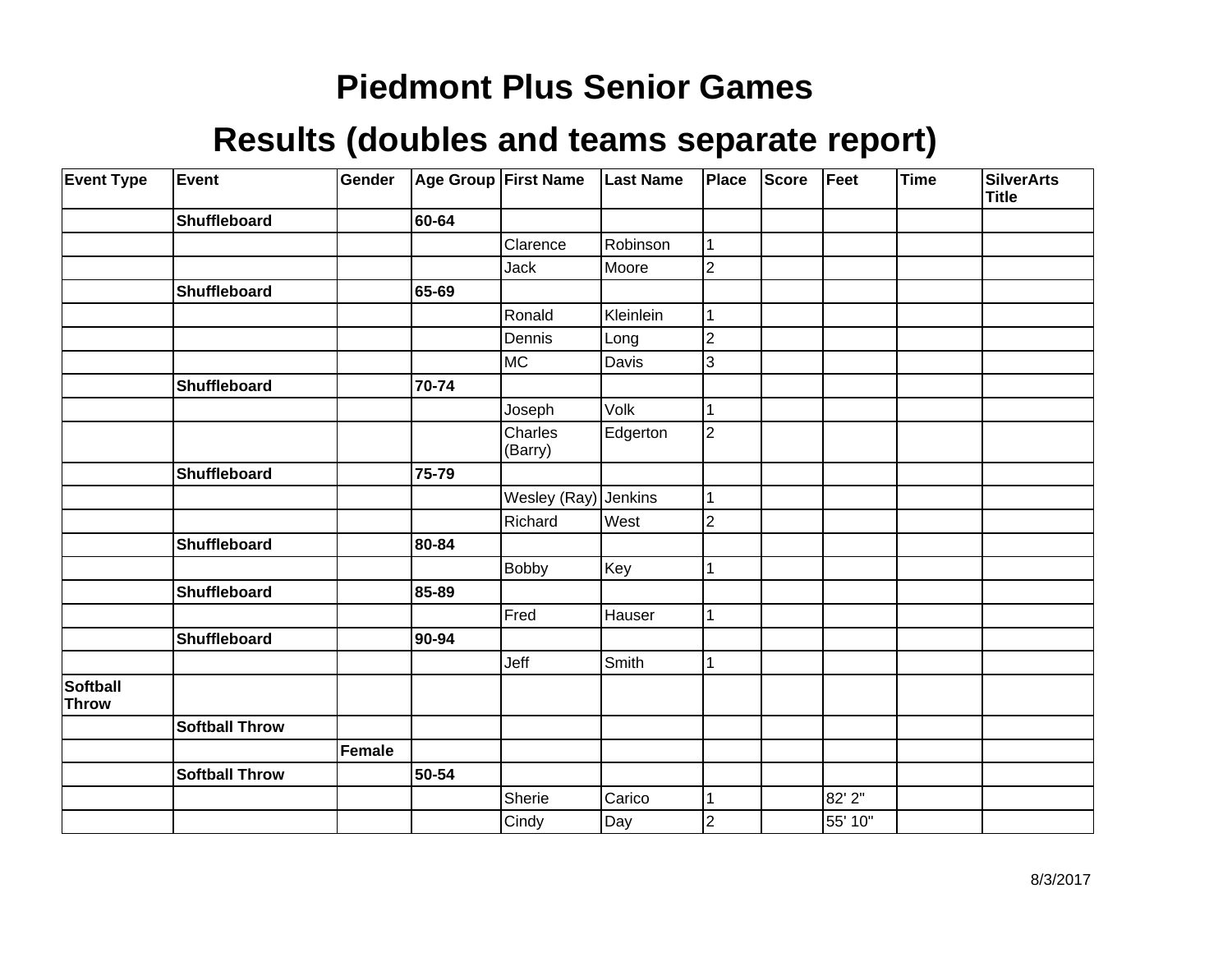| <b>Event Type</b> | <b>Event</b>          | Gender |       | <b>Age Group First Name</b> | <b>Last Name</b> | Place          | <b>Score</b> | Feet     | Time | <b>SilverArts</b><br><b>Title</b> |
|-------------------|-----------------------|--------|-------|-----------------------------|------------------|----------------|--------------|----------|------|-----------------------------------|
|                   | <b>Softball Throw</b> |        | 55-59 |                             |                  |                |              |          |      |                                   |
|                   |                       |        |       | Barb                        | <b>Blink</b>     |                |              | 62' 9"   |      |                                   |
|                   |                       |        |       | Pamela                      | Farabee          | 2              |              | 51'1''   |      |                                   |
|                   |                       |        |       | <b>Bonita</b>               | Parrish **       | 3              |              | 32' 10"  |      |                                   |
|                   | <b>Softball Throw</b> |        | 65-69 |                             |                  |                |              |          |      |                                   |
|                   |                       |        |       | <b>Bettie</b>               | Steelman         |                |              | 51' 11"  |      |                                   |
|                   | <b>Softball Throw</b> |        | 70-74 |                             |                  |                |              |          |      |                                   |
|                   |                       |        |       | Margaret<br>(Becky)         | McKenzie         |                |              | 54' 10"  |      |                                   |
|                   | <b>Softball Throw</b> |        | 75-79 |                             |                  |                |              |          |      |                                   |
|                   |                       |        |       | Marie                       | Alley            |                |              | 60' 10"  |      |                                   |
|                   |                       |        |       | Mittie                      | Glymph-<br>Cooke | $\overline{2}$ |              | 32' 10"  |      |                                   |
|                   | <b>Softball Throw</b> |        | 80-84 |                             |                  |                |              |          |      |                                   |
|                   |                       |        |       | Yvonne                      | Terry            |                |              | 37' 11"  |      |                                   |
|                   | <b>Softball Throw</b> |        | 85-89 |                             |                  |                |              |          |      |                                   |
|                   |                       |        |       | Mo                          | Roberts          |                |              | 45' 1"   |      |                                   |
|                   |                       | Male   |       |                             |                  |                |              |          |      |                                   |
|                   | <b>Softball Throw</b> |        | 50-54 |                             |                  |                |              |          |      |                                   |
|                   |                       |        |       | William                     | <b>Brown</b>     |                |              | 166' 9"  |      |                                   |
|                   |                       |        |       | Michael                     | Phelps           | 2              |              | 146' 11" |      |                                   |
|                   |                       |        |       | George                      | Chamis           | 3              |              | 34' 4"   |      |                                   |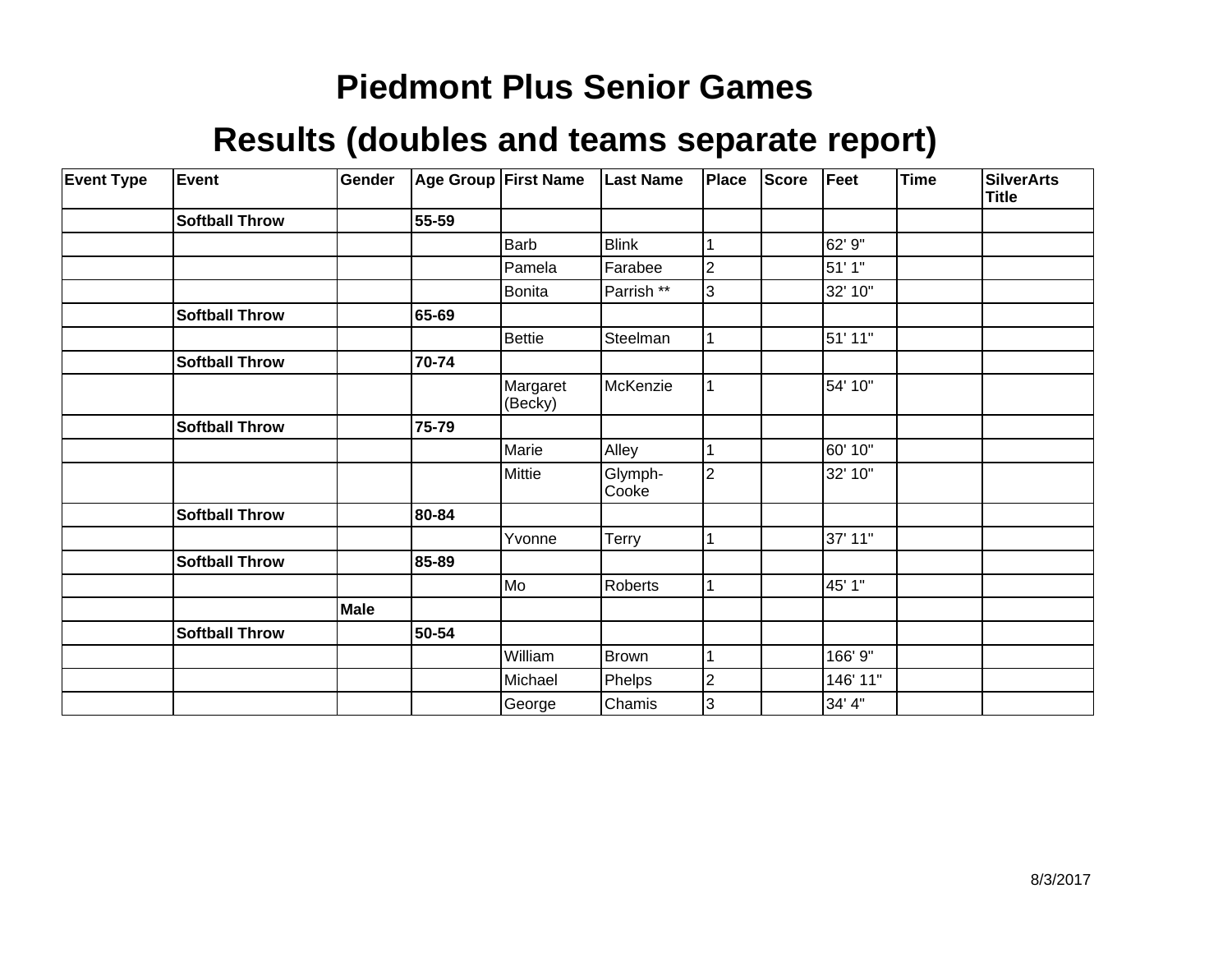| <b>Event Type</b> | Event                 | Gender |       | Age Group First Name | <b>Last Name</b> | Place          | <b>Score</b> | Feet     | Time | <b>SilverArts</b><br><b>Title</b> |
|-------------------|-----------------------|--------|-------|----------------------|------------------|----------------|--------------|----------|------|-----------------------------------|
|                   | <b>Softball Throw</b> |        | 55-59 |                      |                  |                |              |          |      |                                   |
|                   |                       |        |       | Roy                  | Collette         |                |              | 184' 10" |      |                                   |
|                   |                       |        |       | SAMUEL               | IWATKINS         | $\overline{2}$ |              | 141' 11" |      |                                   |
|                   |                       |        |       | <b>JAY</b>           | FARABEE          | 3              |              | 104' 9"  |      |                                   |
|                   |                       |        |       | Olav                 | Benson           | 4              |              | 56' 1"   |      |                                   |
|                   |                       |        |       | William              | Stephens **      | 5              |              | 42' 1"   |      |                                   |
|                   | <b>Softball Throw</b> |        | 60-64 |                      |                  |                |              |          |      |                                   |
|                   |                       |        |       | Donald               | Robinson         |                |              | 64' 3"   |      |                                   |
|                   |                       |        |       | Arthur               | Brown            | $\overline{2}$ |              | 31'7"    |      |                                   |
|                   | <b>Softball Throw</b> |        | 65-69 |                      |                  |                |              |          |      |                                   |
|                   |                       |        |       | Robbie               | Walden           |                |              | 34' 2"   |      |                                   |
|                   |                       |        |       | John                 | Linville **      | $\overline{2}$ |              | 23' 11"  |      |                                   |
|                   |                       |        |       | Gerald               | Lowery **        | 3              |              | 20' 2"   |      |                                   |
|                   | <b>Softball Throw</b> |        | 70-74 |                      |                  |                |              |          |      |                                   |
|                   |                       |        |       | Charles<br>(Barry)   | Edgerton         | 1              |              | 78' 4"   |      |                                   |
|                   |                       |        |       | Nathaniel            | Alexander **     | $\overline{2}$ |              | 34' 1"   |      |                                   |
|                   | <b>Softball Throw</b> |        | 80-84 |                      |                  |                |              |          |      |                                   |
|                   |                       |        |       | <b>Bobby</b>         | Key              |                |              | 86' 3"   |      |                                   |
|                   |                       |        |       | <b>Stuart</b>        | Cooke            | $\overline{2}$ |              | 54' 10"  |      |                                   |
|                   | <b>Softball Throw</b> |        | 85-89 |                      |                  |                |              |          |      |                                   |
|                   |                       |        |       | Fred                 | Hauser           |                |              | 33' 2"   |      |                                   |
|                   | <b>Softball Throw</b> |        | 90-94 |                      |                  |                |              |          |      |                                   |
|                   |                       |        |       | Jeff                 | Smith            |                |              | 33'7"    |      |                                   |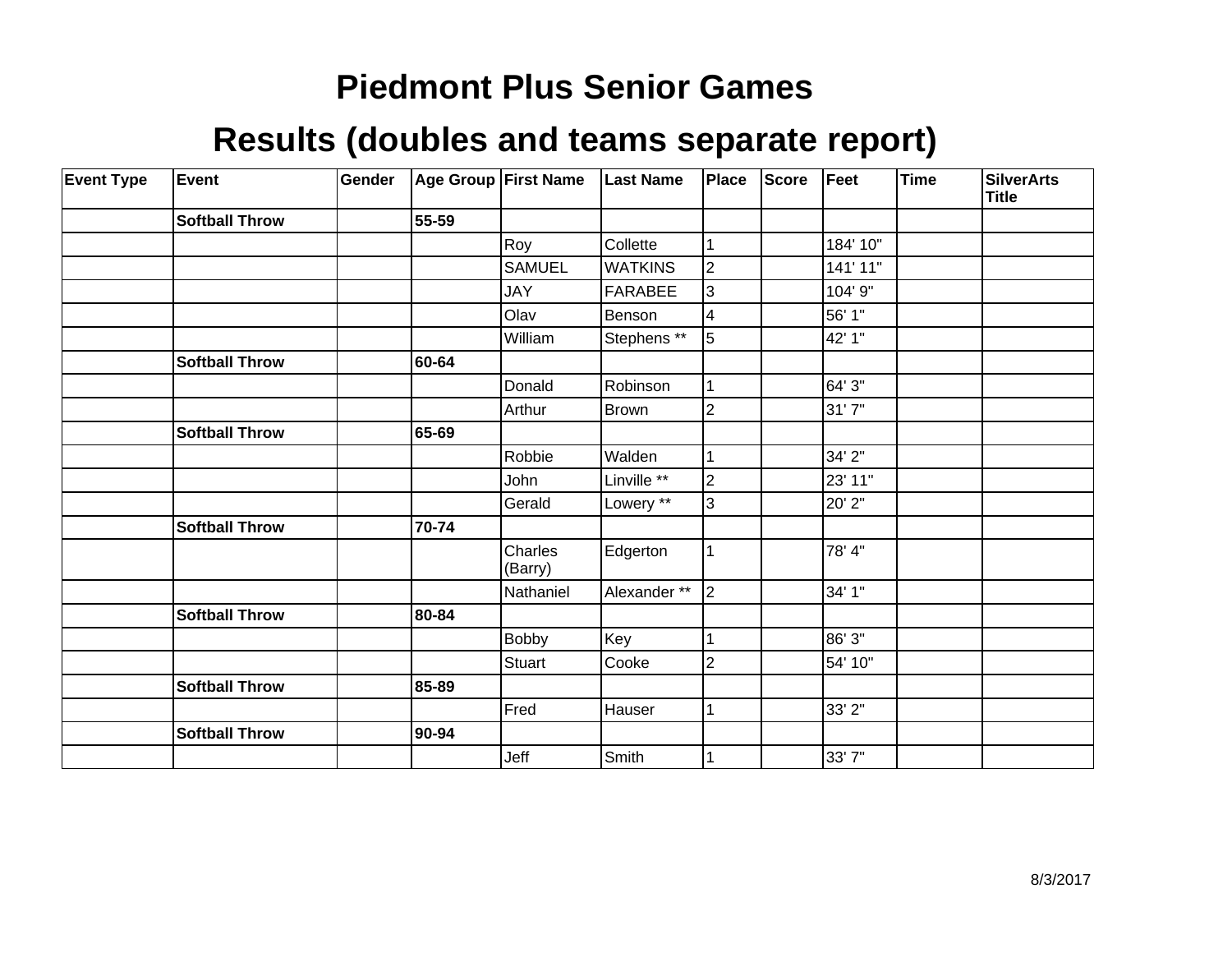| <b>Event Type</b>  | Event               | Gender      |       | <b>Age Group First Name</b> | <b>Last Name</b> | Place          | <b>Score</b> | Feet | <b>Time</b>          | <b>SilverArts</b><br><b>Title</b> |
|--------------------|---------------------|-------------|-------|-----------------------------|------------------|----------------|--------------|------|----------------------|-----------------------------------|
| Swim-Local<br>Only |                     |             |       |                             |                  |                |              |      |                      |                                   |
|                    | 25 yd. Backstroke   |             |       |                             |                  |                |              |      |                      |                                   |
|                    |                     | Female      |       |                             |                  |                |              |      |                      |                                   |
|                    | 25 yd. Backstroke   |             | 60-64 |                             |                  |                |              |      |                      |                                   |
|                    |                     |             |       | Sheree                      | Godwin           |                |              |      | 00:00:33.4<br>100000 |                                   |
|                    | 25 yd. Backstroke   |             | 70-74 |                             |                  |                |              |      |                      |                                   |
|                    |                     |             |       | Elizabeth                   | Lamphear         |                |              |      | 00:00:34.6<br>000000 |                                   |
|                    |                     |             |       | Irma                        | Jackson          | $\overline{2}$ |              |      | 00:00:49.8<br>200000 |                                   |
|                    |                     | <b>Male</b> |       |                             |                  |                |              |      |                      |                                   |
|                    | 25 yd. Backstroke   |             | 55-59 |                             |                  |                |              |      |                      |                                   |
|                    |                     |             |       | Ben                         | Stamey           |                |              |      | 00:00:22.6<br>000000 |                                   |
|                    | 25 yd. Breaststroke |             |       |                             |                  |                |              |      |                      |                                   |
|                    |                     | Female      |       |                             |                  |                |              |      |                      |                                   |
|                    | 25 yd. Breaststroke |             | 70-74 |                             |                  |                |              |      |                      |                                   |
|                    |                     |             |       | Elizabeth                   | Lamphear         |                |              |      | 00:00:40.6<br>400000 |                                   |
|                    |                     | Male        |       |                             |                  |                |              |      |                      |                                   |
|                    | 25 yd. Breaststroke |             | 55-59 |                             |                  |                |              |      |                      |                                   |
|                    |                     |             |       | Ben                         | Stamey           |                |              |      | 00:00:29.7<br>200000 |                                   |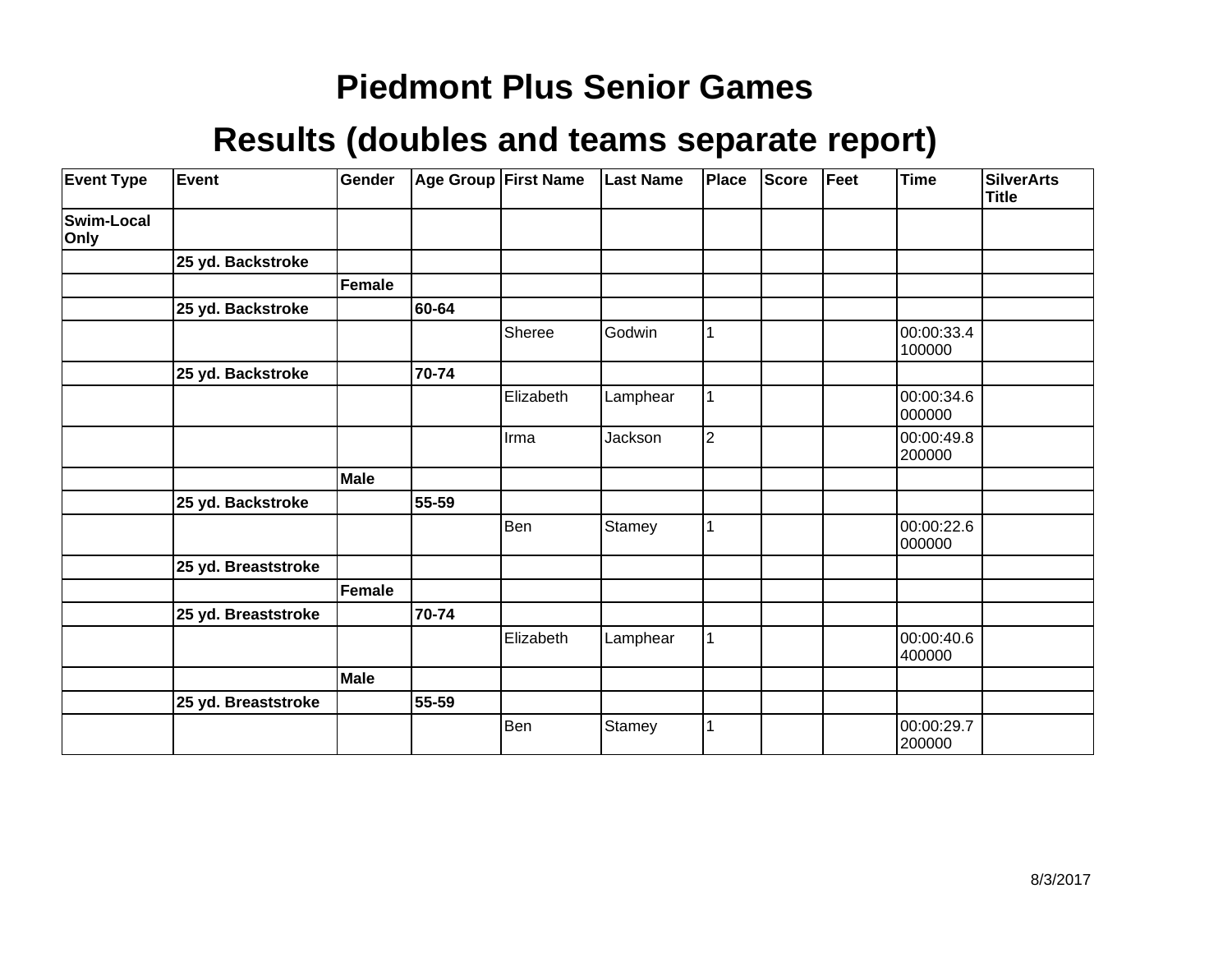| <b>Event Type</b> | Event              | Gender        |       | Age Group First Name | <b>Last Name</b>       | <b>Place</b>   | Score | Feet | <b>Time</b>          | SilverArts<br>Title |
|-------------------|--------------------|---------------|-------|----------------------|------------------------|----------------|-------|------|----------------------|---------------------|
|                   | 25 yd. Freestyle   |               |       |                      |                        |                |       |      |                      |                     |
|                   |                    | <b>Female</b> |       |                      |                        |                |       |      |                      |                     |
|                   | 25 yd. Freestyle   |               | 50-54 |                      |                        |                |       |      |                      |                     |
|                   |                    |               |       | Leslie               | Ancona<br><b>Baker</b> | 1              |       |      | 00:00:19.2<br>700000 |                     |
|                   | 25 yd. Freestyle   |               | 60-64 |                      |                        |                |       |      |                      |                     |
|                   |                    |               |       | Gabriela             | Llinas                 | 1              |       |      | 00:00:15.4<br>700000 |                     |
|                   |                    |               |       | Sheree               | Godwin                 | $\overline{2}$ |       |      | 00:00:24.6<br>900000 |                     |
|                   | 25 yd. Freestyle   |               | 65-69 |                      |                        |                |       |      |                      |                     |
|                   |                    |               |       | Tina                 | Bogunia                | 1              |       |      | 00:00:25.2<br>200000 |                     |
|                   |                    | Male          |       |                      |                        |                |       |      |                      |                     |
|                   | 25 yd. Freestyle   |               | 55-59 |                      |                        |                |       |      |                      |                     |
|                   |                    |               |       | Ben                  | Stamey                 | 1              |       |      | 00:00:20.8<br>700000 |                     |
| Swimming          |                    |               |       |                      |                        |                |       |      |                      |                     |
|                   | 100 Yd. Backstroke |               |       |                      |                        |                |       |      |                      |                     |
|                   |                    | Female        |       |                      |                        |                |       |      |                      |                     |
|                   | 100 Yd. Backstroke |               | 70-74 |                      |                        |                |       |      |                      |                     |
|                   |                    |               |       | Susan                | Huff                   | 1              |       |      | 00:04:01.7<br>800000 |                     |
|                   | 100 Yd. Backstroke |               | 95-99 |                      |                        |                |       |      |                      |                     |
|                   |                    |               |       | Margaret             | McClanahan             |                |       |      | 00:07:27.3<br>400000 |                     |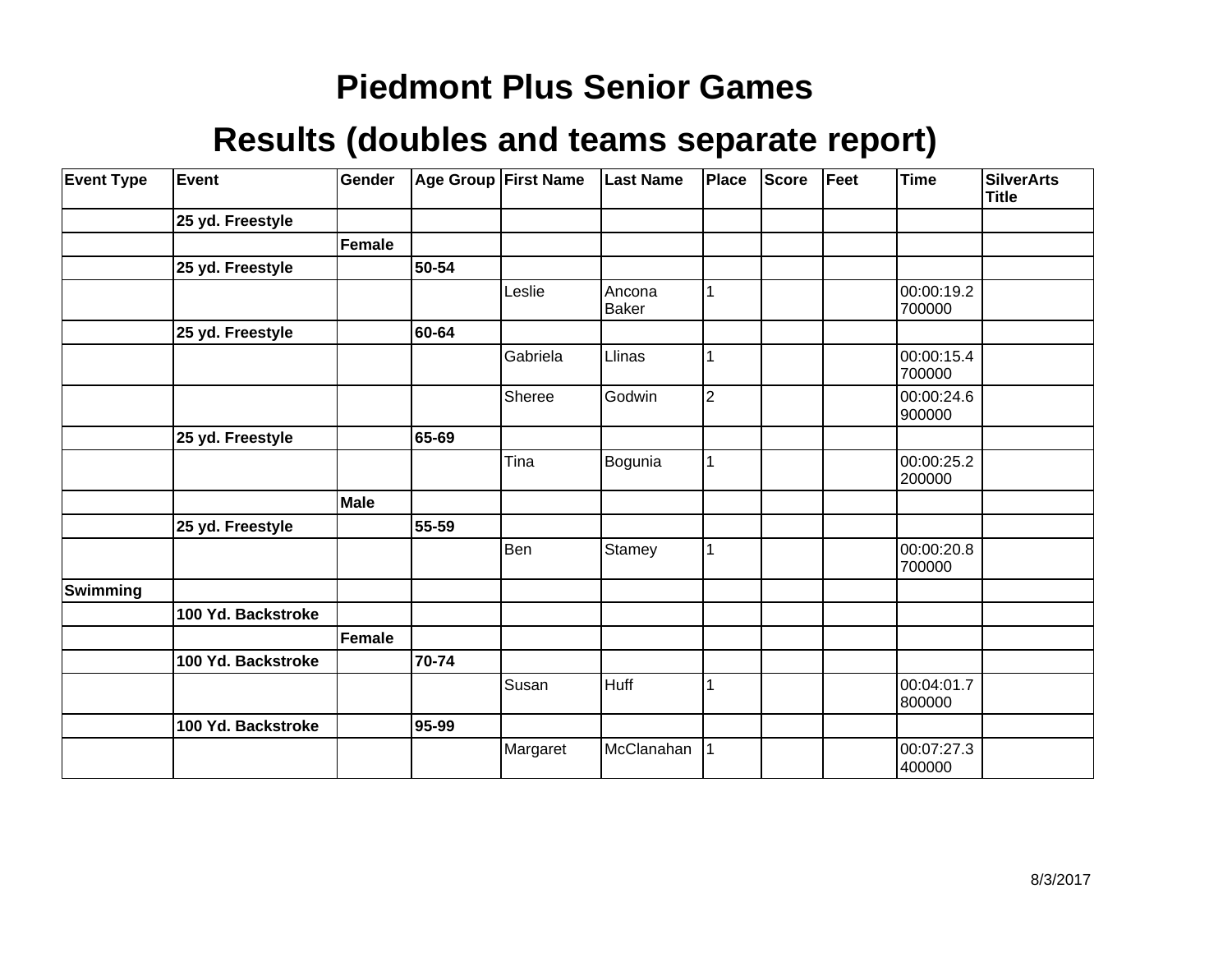| <b>Event Type</b> | Event                | Gender      |       | Age Group First Name | <b>Last Name</b>       | Place | <b>Score</b> | Feet | <b>Time</b>          | <b>SilverArts</b><br><b>Title</b> |
|-------------------|----------------------|-------------|-------|----------------------|------------------------|-------|--------------|------|----------------------|-----------------------------------|
|                   |                      | <b>Male</b> |       |                      |                        |       |              |      |                      |                                   |
|                   | 100 Yd. Backstroke   |             | 65-69 |                      |                        |       |              |      |                      |                                   |
|                   |                      |             |       | John                 | Danforth               | 1     |              |      | 00:01:59.8<br>800000 |                                   |
|                   | 100 Yd. Backstroke   |             | 80-84 |                      |                        |       |              |      |                      |                                   |
|                   |                      |             |       | William              | Shouse                 | 1     |              |      | 00:02:01.8<br>800000 |                                   |
|                   | 100 Yd. Backstroke   |             | 85-89 |                      |                        |       |              |      |                      |                                   |
|                   |                      |             |       | Lou                  | Charland               | 1     |              |      | 00:02:51.4<br>200000 |                                   |
|                   | 100 Yd. Breaststroke |             |       |                      |                        |       |              |      |                      |                                   |
|                   |                      | Female      |       |                      |                        |       |              |      |                      |                                   |
|                   | 100 Yd. Breaststroke |             | 50-54 |                      |                        |       |              |      |                      |                                   |
|                   |                      |             |       | Leslie               | Ancona<br><b>Baker</b> | 1     |              |      | 00:01:42.5<br>600000 |                                   |
|                   | 100 Yd. Breaststroke |             | 65-69 |                      |                        |       |              |      |                      |                                   |
|                   |                      |             |       | Sue                  | Murray                 | 1     |              |      | 00:01:58.6<br>500000 |                                   |
|                   | 100 Yd. Breaststroke |             | 70-74 |                      |                        |       |              |      |                      |                                   |
|                   |                      |             |       | Jane                 | Stewart                | 1     |              |      | 00:02:18.1<br>900000 |                                   |
|                   | 100 Yd. Breaststroke |             | 75-79 |                      |                        |       |              |      |                      |                                   |
|                   |                      |             |       | Joyce                | Lindberg               | 1     |              |      | 00:02:11.0<br>300000 |                                   |
|                   |                      | <b>Male</b> |       |                      |                        |       |              |      |                      |                                   |
|                   | 100 Yd. Breaststroke |             | 70-74 |                      |                        |       |              |      |                      |                                   |
|                   |                      |             |       | Robert               | Beach                  | 1     |              |      | 00:01:56.0<br>600000 |                                   |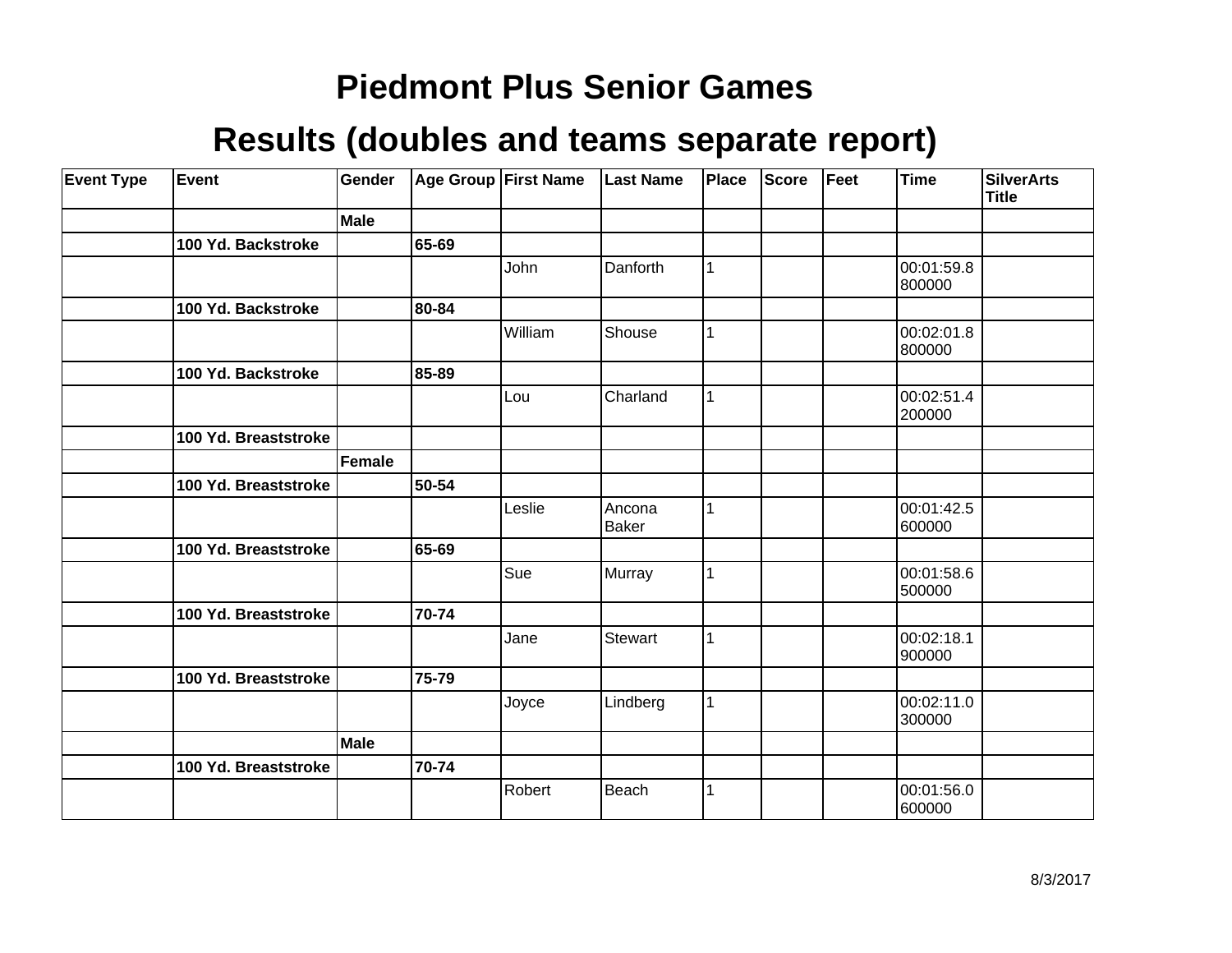| <b>Event Type</b> | Event                | Gender      |       | Age Group First Name | <b>Last Name</b> | Place       | <b>Score</b> | Feet | <b>Time</b>          | <b>SilverArts</b><br><b>Title</b> |
|-------------------|----------------------|-------------|-------|----------------------|------------------|-------------|--------------|------|----------------------|-----------------------------------|
|                   | 100 Yd. Breaststroke |             | 85-89 |                      |                  |             |              |      |                      |                                   |
|                   |                      |             |       | Lou                  | Charland         | 1           |              |      | 00:03:07.3<br>500000 |                                   |
|                   | 100 Yd. Freestyle    |             |       |                      |                  |             |              |      |                      |                                   |
|                   |                      | Female      |       |                      |                  |             |              |      |                      |                                   |
|                   | 100 Yd. Freestyle    |             | 50-54 |                      |                  |             |              |      |                      |                                   |
|                   |                      |             |       | Leslie               | Ancona<br>Baker  |             |              |      | 00:01:39.2<br>300000 |                                   |
|                   | 100 Yd. Freestyle    |             | 70-74 |                      |                  |             |              |      |                      |                                   |
|                   |                      |             |       | Jane                 | <b>Stewart</b>   | 1           |              |      | 00:01:44.3<br>400000 |                                   |
|                   | 100 Yd. Freestyle    |             | 75-79 |                      |                  |             |              |      |                      |                                   |
|                   |                      |             |       | Joyce                | Lindberg         | 1           |              |      | 00:01:54.8<br>700000 |                                   |
|                   | 100 Yd. Freestyle    |             | 95-99 |                      |                  |             |              |      |                      |                                   |
|                   |                      |             |       | Margaret             | McClanahan       | $\mathbf 1$ |              |      | 00:05:58.9<br>100000 |                                   |
|                   |                      | <b>Male</b> |       |                      |                  |             |              |      |                      |                                   |
|                   | 100 Yd. Freestyle    |             | 60-64 |                      |                  |             |              |      |                      |                                   |
|                   |                      |             |       | Richard              | Gottlieb         | 1           |              |      | 00:01:29.8<br>400000 |                                   |
|                   | 100 Yd. Freestyle    |             | 65-69 |                      |                  |             |              |      |                      |                                   |
|                   |                      |             |       | John                 | Danforth         | 1           |              |      | 00:01:43.8<br>300000 |                                   |
|                   | 100 Yd. Freestyle    |             | 70-74 |                      |                  |             |              |      |                      |                                   |
|                   |                      |             |       | Robert               | Beach            | 1           |              |      | 00:01:36.3<br>400000 |                                   |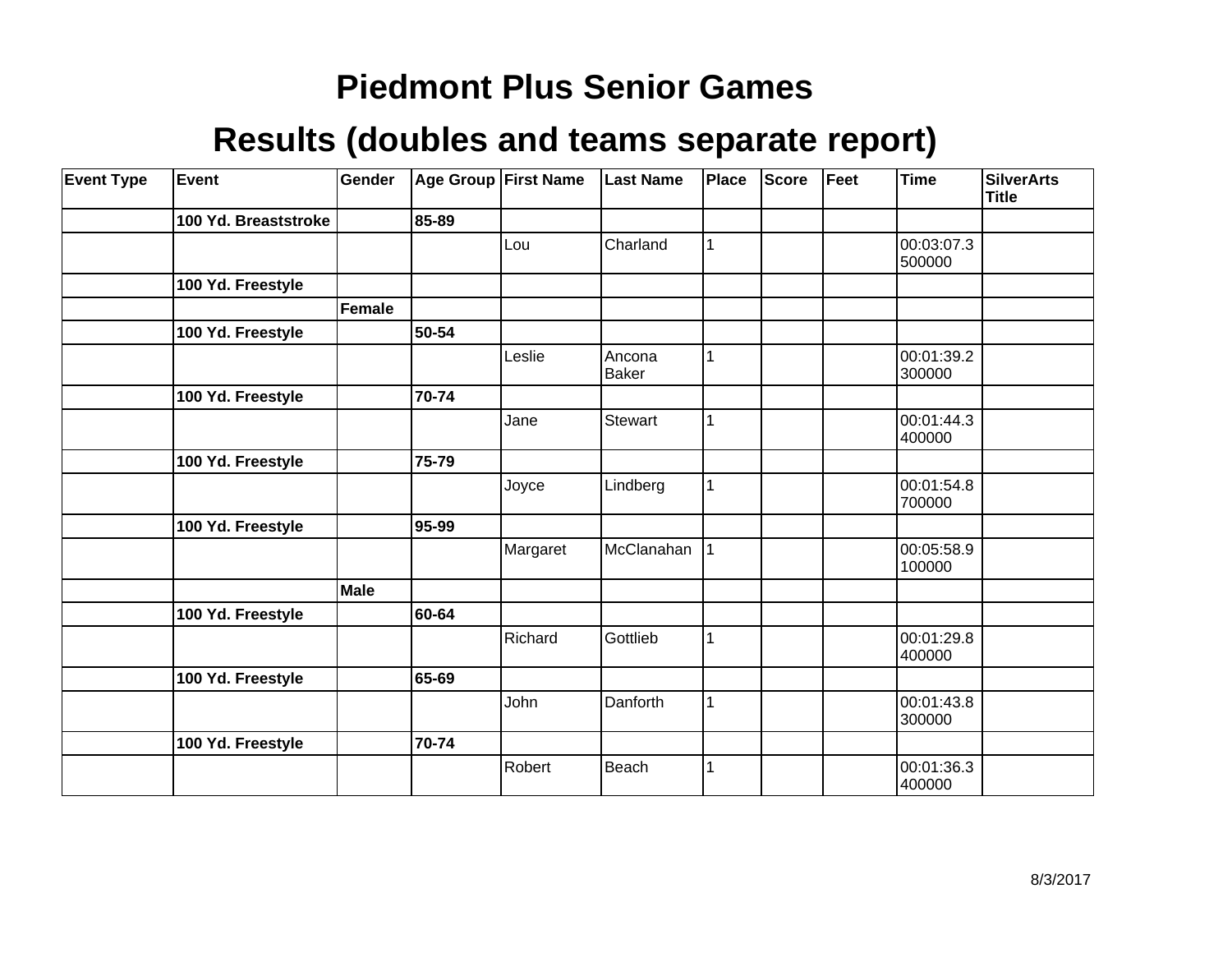| <b>Event Type</b> | Event                               | Gender        |       | Age Group First Name | <b>Last Name</b> | Place | <b>Score</b> | Feet | Time                 | SilverArts<br>Title |
|-------------------|-------------------------------------|---------------|-------|----------------------|------------------|-------|--------------|------|----------------------|---------------------|
|                   | 100 Yd. Individual<br><b>Medley</b> |               |       |                      |                  |       |              |      |                      |                     |
|                   |                                     | <b>Male</b>   |       |                      |                  |       |              |      |                      |                     |
|                   | 100 Yd. Individual<br>Medley        |               | 55-59 |                      |                  |       |              |      |                      |                     |
|                   |                                     |               |       | David                | Collins          | 1     |              |      | 00:01:40.3<br>200000 |                     |
|                   | 100 Yd. Individual<br>Medley        |               | 70-74 |                      |                  |       |              |      |                      |                     |
|                   |                                     |               |       | Tim                  | Kute             | 1     |              |      | 00:01:19.2<br>700000 |                     |
|                   | 200 Yd. Backstroke                  |               |       |                      |                  |       |              |      |                      |                     |
|                   |                                     | <b>Female</b> |       |                      |                  |       |              |      |                      |                     |
|                   | 200 Yd. Backstroke                  |               | 70-74 |                      |                  |       |              |      |                      |                     |
|                   |                                     |               |       | Susan                | Huff             | 1     |              |      | 00:08:00.8<br>800000 |                     |
|                   |                                     | Male          |       |                      |                  |       |              |      |                      |                     |
|                   | 200 Yd. Backstroke                  |               | 80-84 |                      |                  |       |              |      |                      |                     |
|                   |                                     |               |       | William              | Shouse           | 1     |              |      | 00:04:13.4<br>400000 |                     |
|                   | 200 Yd. Breaststroke                |               |       |                      |                  |       |              |      |                      |                     |
|                   |                                     | Female        |       |                      |                  |       |              |      |                      |                     |
|                   | 200 Yd. Breaststroke                |               | 50-54 |                      |                  |       |              |      |                      |                     |
|                   |                                     |               |       | Leslie               | Ancona<br>Baker  | 1     |              |      | 00:03:46.6<br>900000 |                     |
|                   | 200 Yd. Breaststroke                |               | 65-69 |                      |                  |       |              |      |                      |                     |
|                   |                                     |               |       | Sue                  | Murray           | 1     |              |      | 00:04:12.9<br>900000 |                     |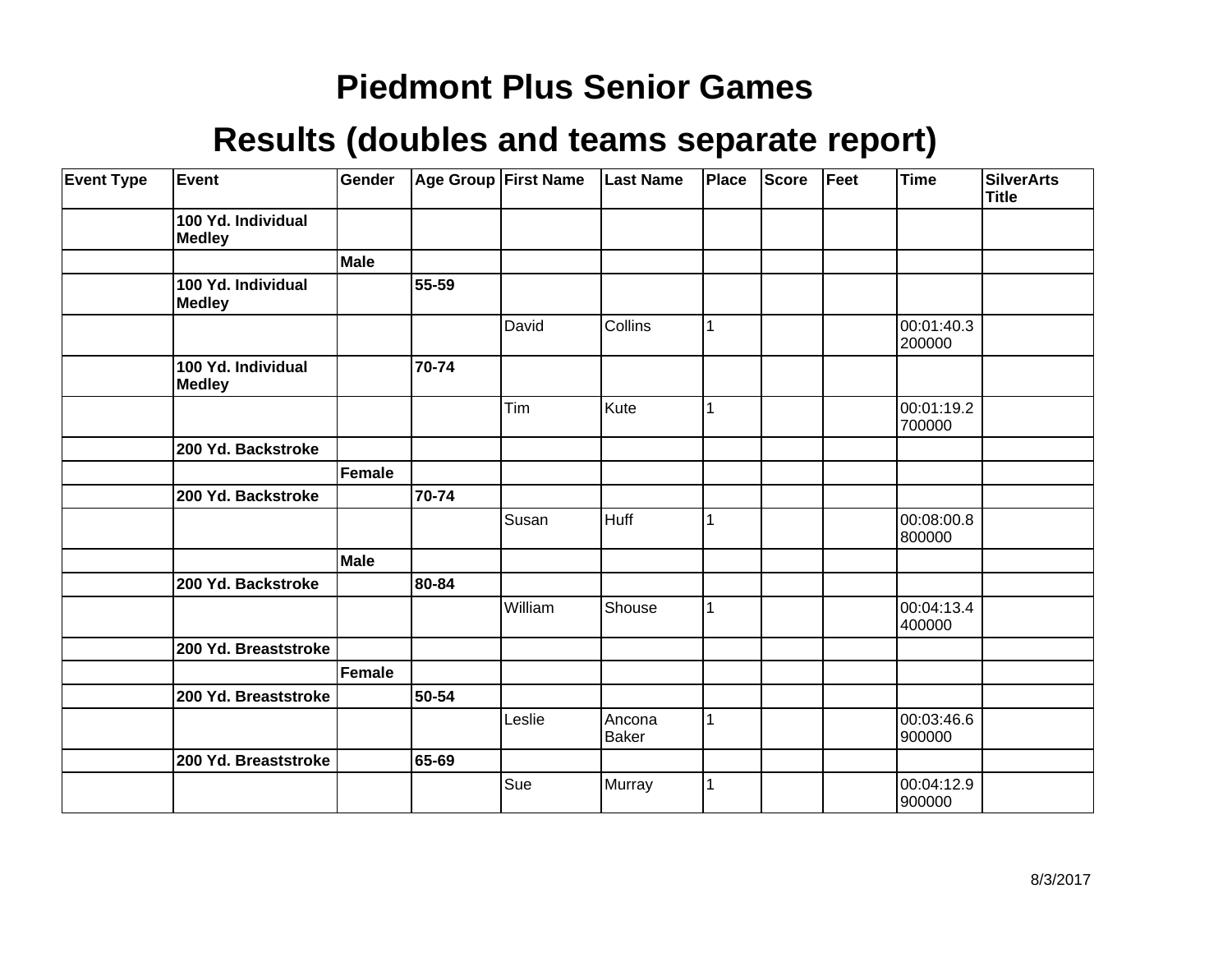| <b>Event Type</b> | <b>Event</b>         | Gender        |       | <b>Age Group First Name</b> | <b>Last Name</b> | Place | Score | Feet | <b>Time</b>          | <b>SilverArts</b><br><b>Title</b> |
|-------------------|----------------------|---------------|-------|-----------------------------|------------------|-------|-------|------|----------------------|-----------------------------------|
|                   | 200 Yd. Breaststroke |               | 70-74 |                             |                  |       |       |      |                      |                                   |
|                   |                      |               |       | Jane                        | Stewart          |       |       |      | 00:05:05.8<br>100000 |                                   |
|                   | 200 Yd. Breaststroke |               | 75-79 |                             |                  |       |       |      |                      |                                   |
|                   |                      |               |       | Joyce                       | Lindberg         | 1     |       |      | 00:04:33.7<br>400000 |                                   |
|                   |                      | Male          |       |                             |                  |       |       |      |                      |                                   |
|                   | 200 Yd. Breaststroke |               | 70-74 |                             |                  |       |       |      |                      |                                   |
|                   |                      |               |       | Robert                      | Beach            |       |       |      | 00:04:26.8<br>700000 |                                   |
|                   | 200 Yd. Breaststroke |               | 85-89 |                             |                  |       |       |      |                      |                                   |
|                   |                      |               |       | Lou                         | Charland         | 1     |       |      | 00:07:18.5<br>300000 |                                   |
|                   | 200 Yd. Freestyle    |               |       |                             |                  |       |       |      |                      |                                   |
|                   |                      | <b>Female</b> |       |                             |                  |       |       |      |                      |                                   |
|                   | 200 Yd. Freestyle    |               | 70-74 |                             |                  |       |       |      |                      |                                   |
|                   |                      |               |       | Jane                        | <b>Stewart</b>   | 1     |       |      | 00:03:49.3<br>600000 |                                   |
|                   | 200 Yd. Freestyle    |               | 95-99 |                             |                  |       |       |      |                      |                                   |
|                   |                      |               |       | Margaret                    | McClanahan       | 1     |       |      | 00:12:37.2<br>500000 |                                   |
|                   |                      | Male          |       |                             |                  |       |       |      |                      |                                   |
|                   | 200 Yd. Freestyle    |               | 55-59 |                             |                  |       |       |      |                      |                                   |
|                   |                      |               |       | David                       | Collins          | 1     |       |      | 00:03:12.0<br>900000 |                                   |
|                   | 200 Yd. Freestyle    |               | 60-64 |                             |                  |       |       |      |                      |                                   |
|                   |                      |               |       | Richard                     | Gottlieb         | 1     |       |      | 00:02:24.2<br>500000 |                                   |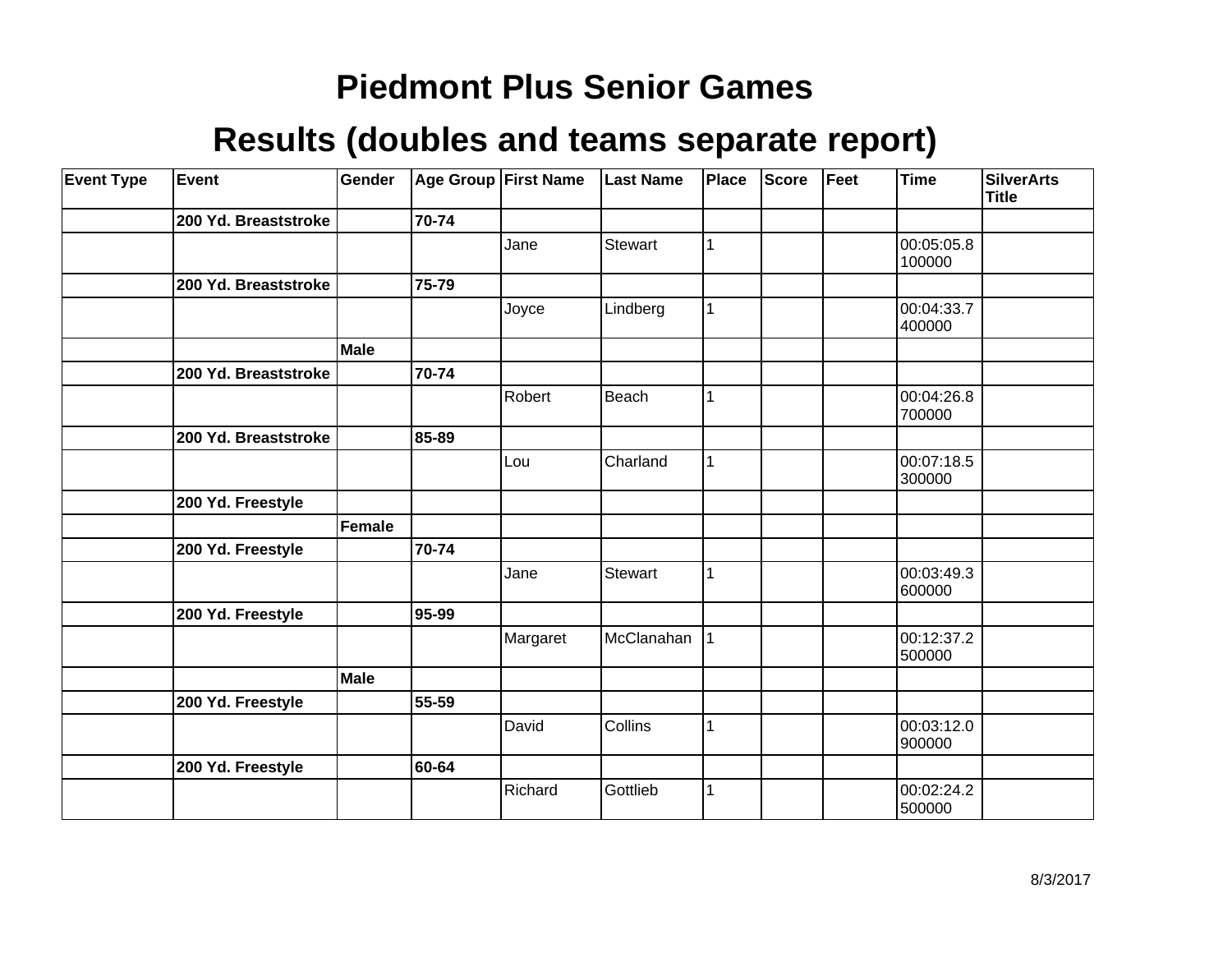| <b>Event Type</b> | Event                               | Gender      |       | Age Group First Name | <b>Last Name</b> | Place | <b>Score</b> | Feet | <b>Time</b>          | <b>SilverArts</b><br><b>Title</b> |
|-------------------|-------------------------------------|-------------|-------|----------------------|------------------|-------|--------------|------|----------------------|-----------------------------------|
|                   | 200 Yd. Freestyle                   |             | 65-69 |                      |                  |       |              |      |                      |                                   |
|                   |                                     |             |       | John                 | Danforth         | 1     |              |      | 00:03:46.9<br>400000 |                                   |
|                   | 200 Yd. Freestyle                   |             | 70-74 |                      |                  |       |              |      |                      |                                   |
|                   |                                     |             |       | Tim                  | Kute             | 1     |              |      | 00:02:37.9<br>000000 |                                   |
|                   | 200 Yd. Individual<br><b>Medley</b> |             |       |                      |                  |       |              |      |                      |                                   |
|                   |                                     | <b>Male</b> |       |                      |                  |       |              |      |                      |                                   |
|                   | 200 Yd. Individual<br><b>Medley</b> |             | 70-74 |                      |                  |       |              |      |                      |                                   |
|                   |                                     |             |       | Tim                  | Kute             | 1     |              |      | 00:03:00.1<br>900000 |                                   |
|                   | 400 Yd. Individual<br><b>Medley</b> |             |       |                      |                  |       |              |      |                      |                                   |
|                   |                                     | <b>Male</b> |       |                      |                  |       |              |      |                      |                                   |
|                   | 400 Yd. Individual<br><b>Medley</b> |             | 70-74 |                      |                  |       |              |      |                      |                                   |
|                   |                                     |             |       | Tim                  | Kute             | 1     |              |      | 00:06:29.1<br>800000 |                                   |
|                   | 50 Yd. Backstroke                   |             |       |                      |                  |       |              |      |                      |                                   |
|                   |                                     | Female      |       |                      |                  |       |              |      |                      |                                   |
|                   | 50 Yd. Backstroke                   |             | 60-64 |                      |                  |       |              |      |                      |                                   |
|                   |                                     |             |       | Sheree               | Godwin           | 1     |              |      | 00:01:16.8<br>100000 |                                   |
|                   | 50 Yd. Backstroke                   |             | 65-69 |                      |                  |       |              |      |                      |                                   |
|                   |                                     |             |       | Tina                 | Bogunia          | 1     |              |      | 00:01:15.4<br>400000 |                                   |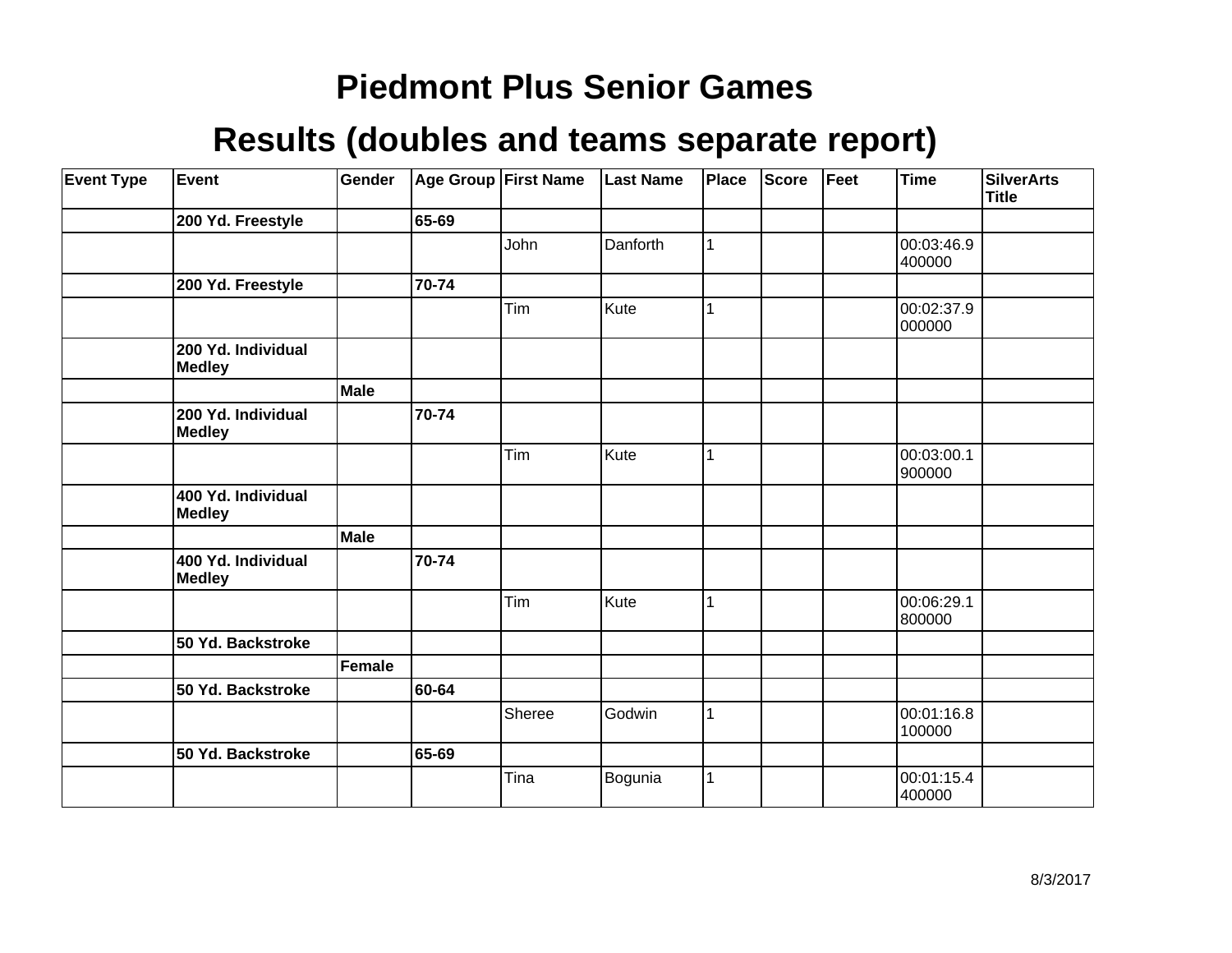| <b>Event Type</b> | Event               | Gender |       | Age Group First Name | <b>Last Name</b>       | Place          | <b>Score</b> | Feet | <b>Time</b>          | <b>SilverArts</b><br>Title |
|-------------------|---------------------|--------|-------|----------------------|------------------------|----------------|--------------|------|----------------------|----------------------------|
|                   | 50 Yd. Backstroke   |        | 70-74 |                      |                        |                |              |      |                      |                            |
|                   |                     |        |       | Margaret<br>(Becky)  | McKenzie               | 1              |              |      | 00:01:04.9<br>300000 |                            |
|                   |                     |        |       | Irma                 | Jackson                | $\overline{2}$ |              |      | 00:01:41.8<br>800000 |                            |
|                   |                     |        |       | Susan                | Huff                   | 3              |              |      | 00:01:54.7<br>200000 |                            |
|                   | 50 Yd. Backstroke   |        | 75-79 |                      |                        |                |              |      |                      |                            |
|                   |                     |        |       | Joyce                | Lindberg               | 1              |              |      | 00:01:02.2<br>800000 |                            |
|                   | 50 Yd. Backstroke   |        | 95-99 |                      |                        |                |              |      |                      |                            |
|                   |                     |        |       | Margaret             | McClanahan             | $\mathbf{1}$   |              |      | 00:03:38.1<br>400000 |                            |
|                   |                     | Male   |       |                      |                        |                |              |      |                      |                            |
|                   | 50 Yd. Backstroke   |        | 55-59 |                      |                        |                |              |      |                      |                            |
|                   |                     |        |       | Ben                  | Stamey                 | $\mathbf{1}$   |              |      | 00:00:53.0<br>400000 |                            |
|                   | 50 Yd. Backstroke   |        | 65-69 |                      |                        |                |              |      |                      |                            |
|                   |                     |        |       | John                 | Danforth               | 1              |              |      | 00:00:54.2<br>800000 |                            |
|                   | 50 Yd. Backstroke   |        | 85-89 |                      |                        |                |              |      |                      |                            |
|                   |                     |        |       | Lou                  | Charland               | 1              |              |      | 00:01:13.2<br>300000 |                            |
|                   | 50 Yd. Breaststroke |        |       |                      |                        |                |              |      |                      |                            |
|                   |                     | Female |       |                      |                        |                |              |      |                      |                            |
|                   | 50 Yd. Breaststroke |        | 50-54 |                      |                        |                |              |      |                      |                            |
|                   |                     |        |       | Leslie               | Ancona<br><b>Baker</b> | 1              |              |      | 00:00:47.7<br>800000 |                            |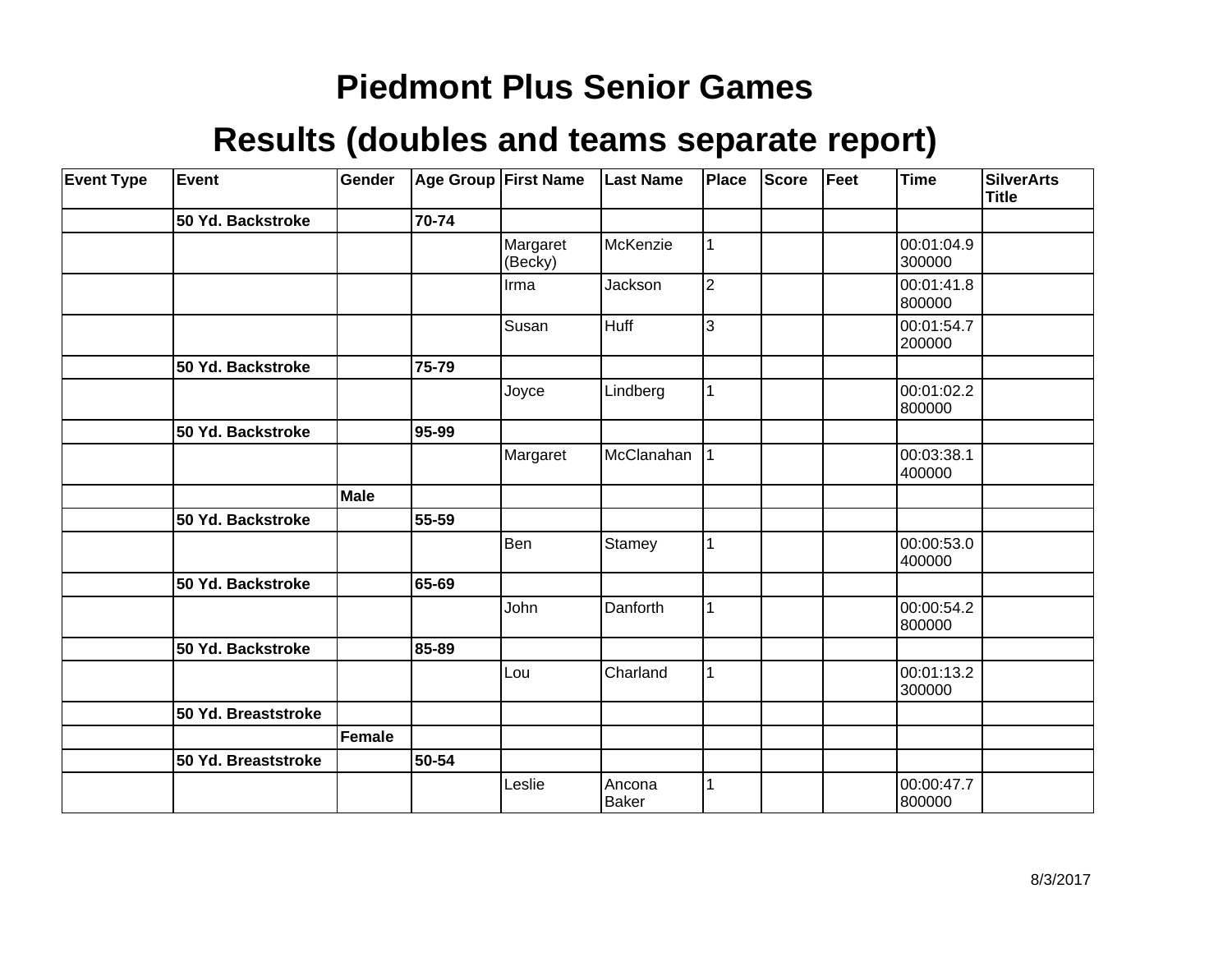| <b>Event Type</b> | Event               | Gender |       | Age Group First Name | <b>Last Name</b> | Place          | <b>Score</b> | Feet | <b>Time</b>          | SilverArts<br><b>Title</b> |
|-------------------|---------------------|--------|-------|----------------------|------------------|----------------|--------------|------|----------------------|----------------------------|
|                   | 50 Yd. Breaststroke |        | 65-69 |                      |                  |                |              |      |                      |                            |
|                   |                     |        |       | Sue                  | Murray           |                |              |      | 00:00:54.1<br>600000 |                            |
|                   |                     |        |       | Tina                 | Bogunia          | $\overline{2}$ |              |      | 00:01:29.5<br>300000 |                            |
|                   | 50 Yd. Breaststroke |        | 70-74 |                      |                  |                |              |      |                      |                            |
|                   |                     |        |       | Jane                 | Stewart          |                |              |      | 00:01:03.4<br>700000 |                            |
|                   |                     |        |       | Margaret<br>(Becky)  | McKenzie         | $\overline{2}$ |              |      | 00:01:17.1<br>800000 |                            |
|                   | 50 Yd. Breaststroke |        | 75-79 |                      |                  |                |              |      |                      |                            |
|                   |                     |        |       | Joyce                | Lindberg         |                |              |      | 00:00:59.6<br>800000 |                            |
|                   |                     | Male   |       |                      |                  |                |              |      |                      |                            |
|                   | 50 Yd. Breaststroke |        | 55-59 |                      |                  |                |              |      |                      |                            |
|                   |                     |        |       | David                | Collins          |                |              |      | 00:00:50.5<br>300000 |                            |
|                   |                     |        |       | Ben                  | Stamey           | $\overline{2}$ |              |      | 00:01:06.1<br>200000 |                            |
|                   | 50 Yd. Breaststroke |        | 65-69 |                      |                  |                |              |      |                      |                            |
|                   |                     |        |       | Jerry                | Sneed            |                |              |      | 00:00:49.3<br>700000 |                            |
|                   | 50 Yd. Breaststroke |        | 85-89 |                      |                  |                |              |      |                      |                            |
|                   |                     |        |       | Lou                  | Charland         |                |              |      | 00:01:20.3<br>400000 |                            |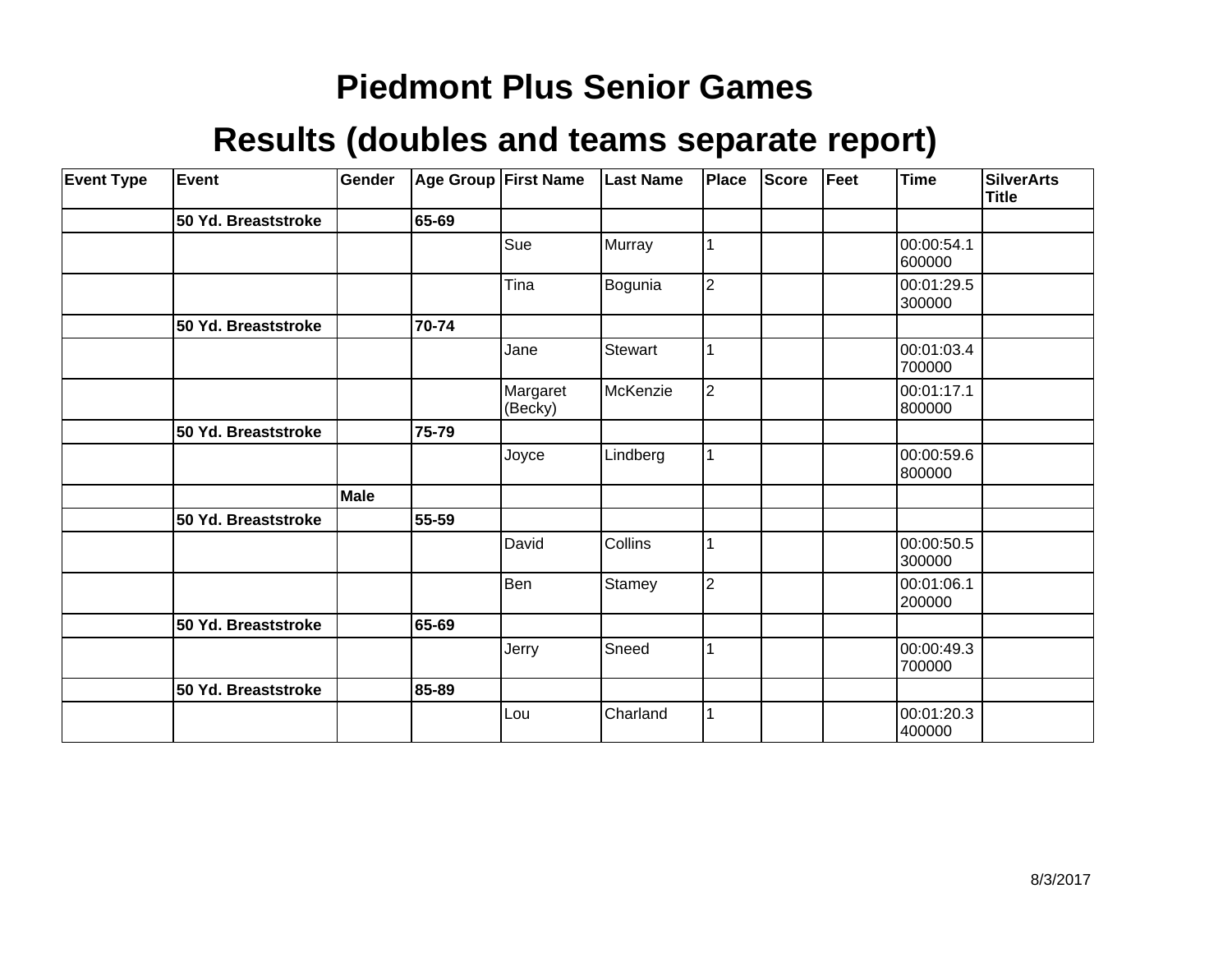| <b>Event Type</b> | Event            | Gender      |       | Age Group First Name | <b>Last Name</b>       | <b>Place</b>   | <b>Score</b> | Feet | Time                 | <b>SilverArts</b><br><b>Title</b> |
|-------------------|------------------|-------------|-------|----------------------|------------------------|----------------|--------------|------|----------------------|-----------------------------------|
|                   | 50 Yd. Butterfly |             |       |                      |                        |                |              |      |                      |                                   |
|                   |                  | Female      |       |                      |                        |                |              |      |                      |                                   |
|                   | 50 Yd. Butterfly |             | 60-64 |                      |                        |                |              |      |                      |                                   |
|                   |                  |             |       | Gabriela             | Llinas                 |                |              |      | 00:00:45.2<br>800000 |                                   |
|                   |                  | <b>Male</b> |       |                      |                        |                |              |      |                      |                                   |
|                   | 50 Yd. Butterfly |             | 55-59 |                      |                        |                |              |      |                      |                                   |
|                   |                  |             |       | David                | Collins                |                |              |      | 00:00:50.7<br>400000 |                                   |
|                   | 50 Yd. Freestyle |             |       |                      |                        |                |              |      |                      |                                   |
|                   |                  | Female      |       |                      |                        |                |              |      |                      |                                   |
|                   | 50 Yd. Freestyle |             | 50-54 |                      |                        |                |              |      |                      |                                   |
|                   |                  |             |       | Leslie               | Ancona<br><b>Baker</b> |                |              |      | 00:00:43.6<br>800000 |                                   |
|                   | 50 Yd. Freestyle |             | 60-64 |                      |                        |                |              |      |                      |                                   |
|                   |                  |             |       | Gabriela             | Llinas                 |                |              |      | 00:00:34.5<br>300000 |                                   |
|                   |                  |             |       | Sheree               | Godwin                 | $\overline{2}$ |              |      | 00:00:57.2<br>800000 |                                   |
|                   | 50 Yd. Freestyle |             | 65-69 |                      |                        |                |              |      |                      |                                   |
|                   |                  |             |       | Tina                 | Bogunia                |                |              |      | 00:00:58.3<br>400000 |                                   |
|                   | 50 Yd. Freestyle |             | 70-74 |                      |                        |                |              |      |                      |                                   |
|                   |                  |             |       | Elizabeth            | Lamphear               |                |              |      | 00:00:52.7<br>900000 |                                   |
|                   |                  |             |       | Margaret<br>(Becky)  | McKenzie               | $\overline{2}$ |              |      | 00:00:56.4<br>400000 |                                   |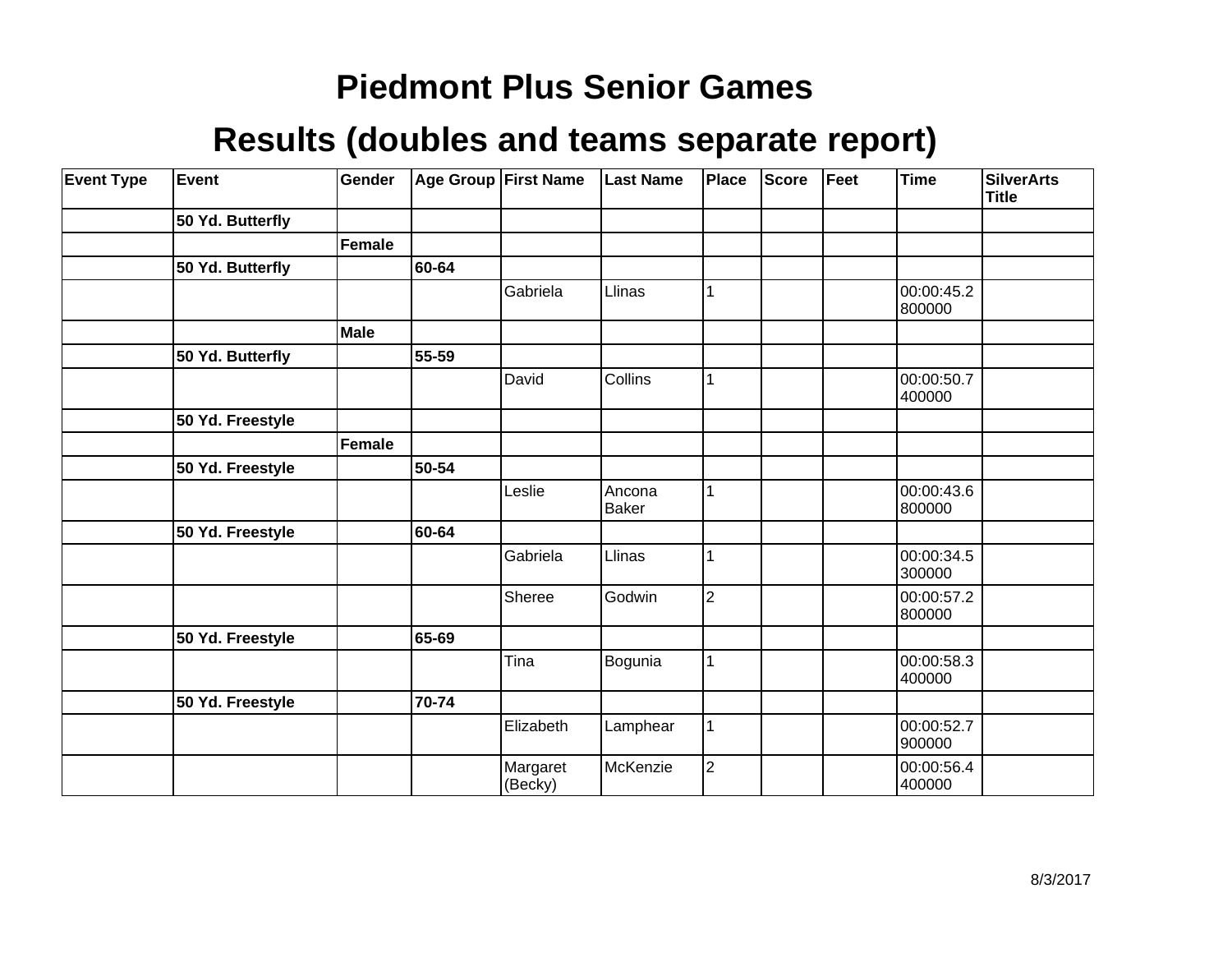| <b>Event Type</b> | Event             | Gender        |       | Age Group First Name | <b>Last Name</b> | <b>Place</b>   | Score | Feet | <b>Time</b>          | <b>SilverArts</b><br><b>Title</b> |
|-------------------|-------------------|---------------|-------|----------------------|------------------|----------------|-------|------|----------------------|-----------------------------------|
|                   | 50 Yd. Freestyle  |               | 75-79 |                      |                  |                |       |      |                      |                                   |
|                   |                   |               |       | Joyce                | Lindberg         |                |       |      | 00:00:49.4<br>700000 |                                   |
|                   | 50 Yd. Freestyle  |               | 95-99 |                      |                  |                |       |      |                      |                                   |
|                   |                   |               |       | Margaret             | McClanahan       |                |       |      | 00:03:01.5<br>300000 |                                   |
|                   |                   | Male          |       |                      |                  |                |       |      |                      |                                   |
|                   | 50 Yd. Freestyle  |               | 55-59 |                      |                  |                |       |      |                      |                                   |
|                   |                   |               |       | David                | Collins          |                |       |      | 00:00:35.5<br>600000 |                                   |
|                   |                   |               |       | Ben                  | Stamey           | $\overline{2}$ |       |      | 00:00:47.0<br>900000 |                                   |
|                   | 50 Yd. Freestyle  |               | 60-64 |                      |                  |                |       |      |                      |                                   |
|                   |                   |               |       | Richard              | Gottlieb         |                |       |      | 00:00:37.7<br>200000 |                                   |
|                   | 50 Yd. Freestyle  |               | 65-69 |                      |                  |                |       |      |                      |                                   |
|                   |                   |               |       | John                 | Danforth         |                |       |      | 00:00:42.0<br>700000 |                                   |
|                   | 50 Yd. Freestyle  |               | 70-74 |                      |                  |                |       |      |                      |                                   |
|                   |                   |               |       | Robert               | Beach            |                |       |      | 00:00:37.8<br>700000 |                                   |
|                   | 500 Yd. Freestyle |               |       |                      |                  |                |       |      |                      |                                   |
|                   |                   | <b>Female</b> |       |                      |                  |                |       |      |                      |                                   |
|                   | 500 Yd. Freestyle |               | 70-74 |                      |                  |                |       |      |                      |                                   |
|                   |                   |               |       | Jane                 | Stewart          |                |       |      | 00:10:11.4<br>700000 |                                   |
|                   |                   |               |       | Elizabeth            | Lamphear         | $\overline{2}$ |       |      | 00:11:55.7<br>500000 |                                   |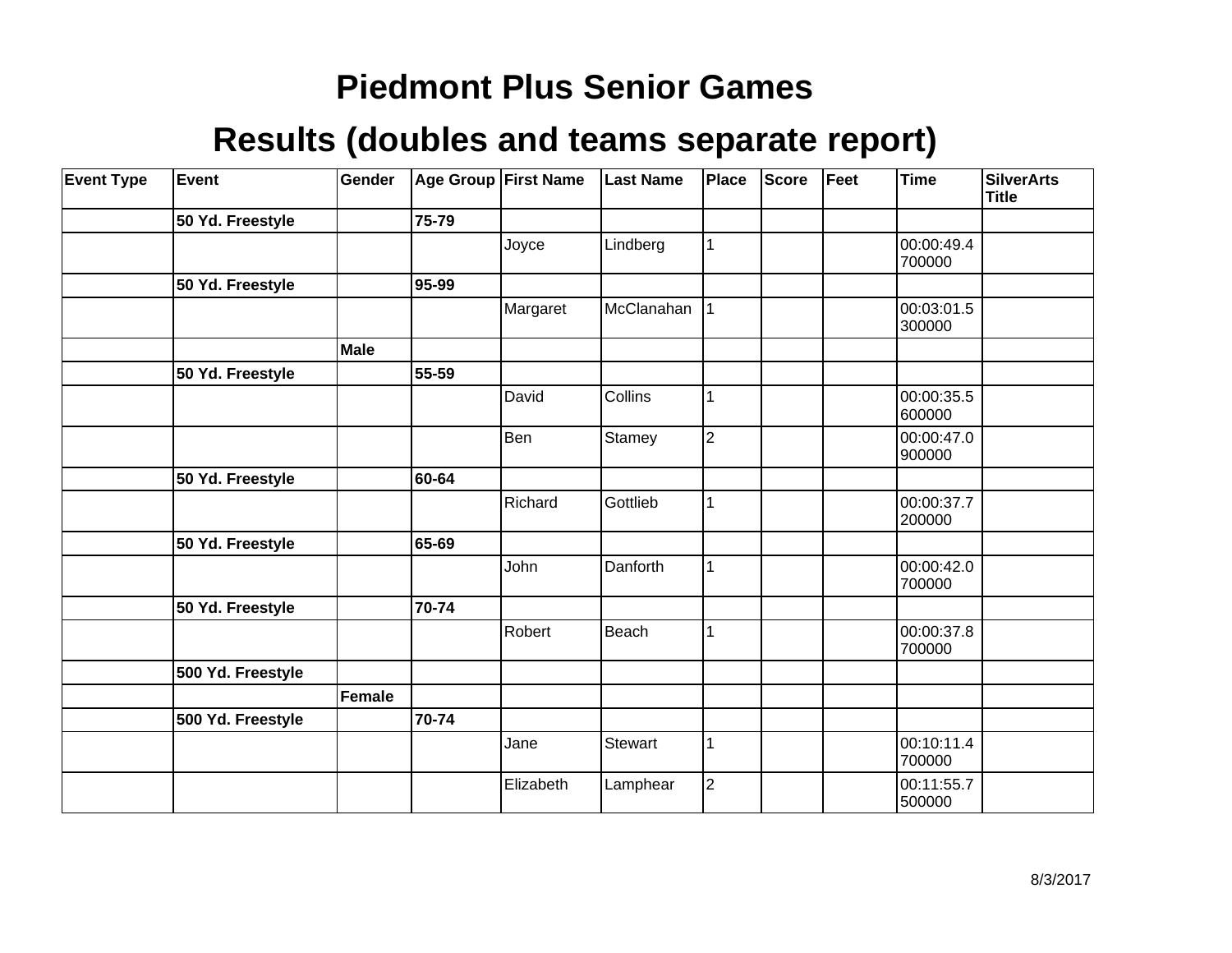| <b>Event Type</b>   | Event                       | Gender        |       | Age Group First Name | <b>Last Name</b> | <b>Place</b>   | Score | Feet | <b>Time</b>          | <b>SilverArts</b><br><b>Title</b> |
|---------------------|-----------------------------|---------------|-------|----------------------|------------------|----------------|-------|------|----------------------|-----------------------------------|
|                     |                             | Male          |       |                      |                  |                |       |      |                      |                                   |
|                     | 500 Yd. Freestyle           |               | 55-59 |                      |                  |                |       |      |                      |                                   |
|                     |                             |               |       | David                | Collins          | 1              |       |      | 00:09:36.5<br>600000 |                                   |
|                     | 500 Yd. Freestyle           |               | 70-74 |                      |                  |                |       |      |                      |                                   |
|                     |                             |               |       | Tim                  | Kute             | 1              |       |      | 00:07:14.8<br>100000 |                                   |
| <b>Table Tennis</b> |                             |               |       |                      |                  |                |       |      |                      |                                   |
|                     | <b>Table Tennis Singles</b> |               |       |                      |                  |                |       |      |                      |                                   |
|                     |                             | <b>Female</b> |       |                      |                  |                |       |      |                      |                                   |
|                     | <b>Table Tennis Singles</b> |               | 50-54 |                      |                  |                |       |      |                      |                                   |
|                     |                             |               |       | Sherie               | Carico           | 1              |       |      |                      |                                   |
|                     | <b>Table Tennis Singles</b> |               | 55-59 |                      |                  |                |       |      |                      |                                   |
|                     |                             |               |       | <b>Barb</b>          | <b>Blink</b>     |                |       |      |                      |                                   |
|                     |                             |               |       | Pamela               | Farabee          | $\overline{2}$ |       |      |                      |                                   |
|                     | <b>Table Tennis Singles</b> |               | 60-64 |                      |                  |                |       |      |                      |                                   |
|                     |                             |               |       | Melanie              | Newsome          | $\overline{2}$ |       |      |                      |                                   |
|                     | <b>Table Tennis Singles</b> |               | 70-74 |                      |                  |                |       |      |                      |                                   |
|                     |                             |               |       | Margaret<br>(Becky)  | McKenzie         | 1              |       |      |                      |                                   |
|                     |                             |               |       | Gloria               | Little           | $\overline{2}$ |       |      |                      |                                   |
|                     | <b>Table Tennis Singles</b> |               | 75-79 |                      |                  |                |       |      |                      |                                   |
|                     |                             |               |       | Phyllis              | Chunn            | 1              |       |      |                      |                                   |
|                     |                             | <b>Male</b>   |       |                      |                  |                |       |      |                      |                                   |
|                     | <b>Table Tennis Singles</b> |               | 50-54 |                      |                  |                |       |      |                      |                                   |
|                     |                             |               |       | Joseph               | <b>Stewart</b>   | 1              |       |      |                      |                                   |
|                     |                             |               |       | William              | Brown            | $\overline{c}$ |       |      |                      |                                   |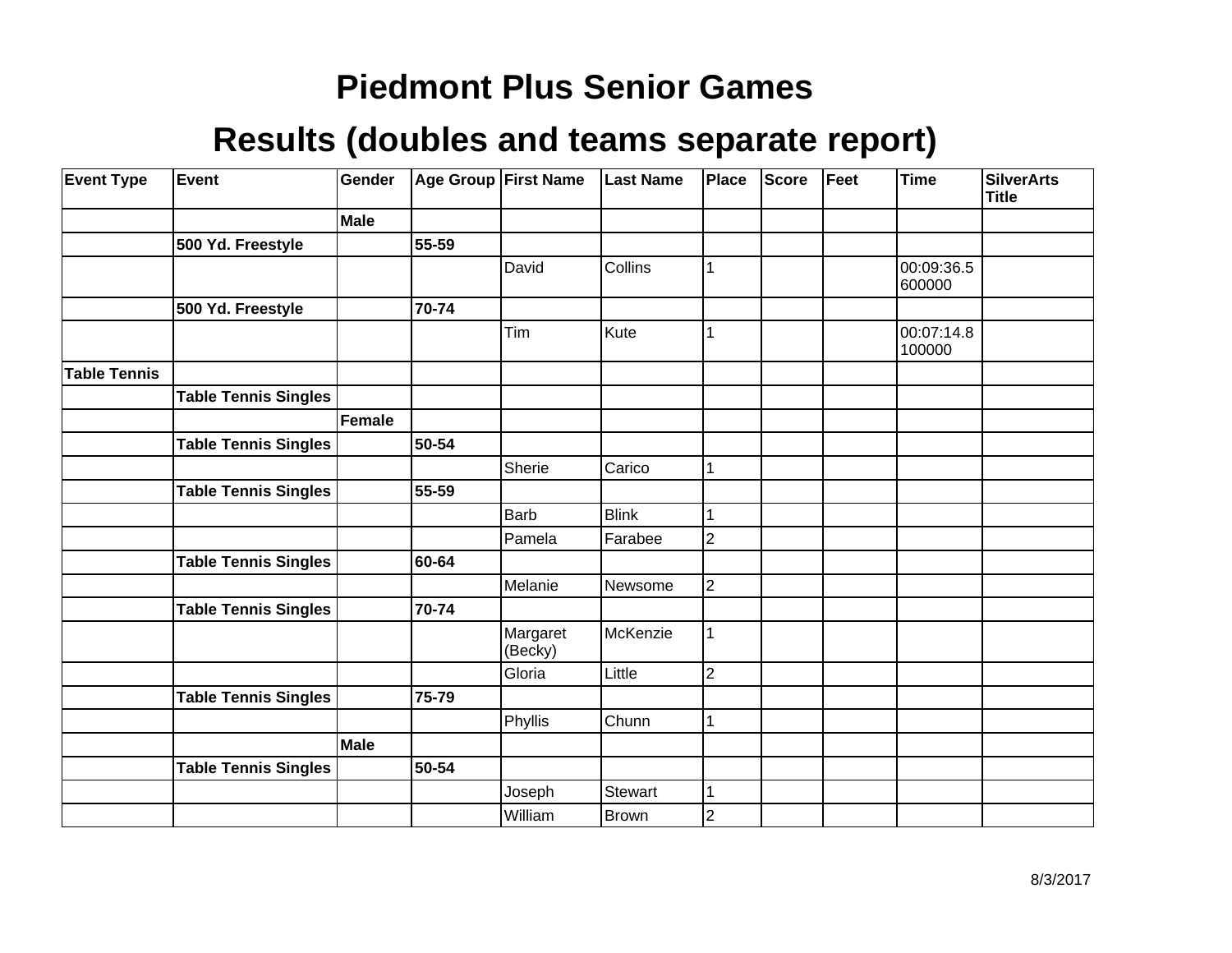| <b>Event Type</b> | <b>Event</b>                | Gender | Age Group First Name |               | <b>Last Name</b> | Place          | Score | Feet | <b>Time</b> | <b>SilverArts</b><br><b>Title</b> |
|-------------------|-----------------------------|--------|----------------------|---------------|------------------|----------------|-------|------|-------------|-----------------------------------|
|                   | <b>Table Tennis Singles</b> |        | 55-59                |               |                  |                |       |      |             |                                   |
|                   |                             |        |                      | <b>JAY</b>    | <b>FARABEE</b>   |                |       |      |             |                                   |
|                   |                             |        |                      | <b>SAMUEL</b> | <b>WATKINS</b>   | 2              |       |      |             |                                   |
|                   |                             |        |                      | Kenneth       | Partridge        | 3              |       |      |             |                                   |
|                   | <b>Table Tennis Singles</b> |        | 60-64                |               |                  |                |       |      |             |                                   |
|                   |                             |        |                      | Basil         | Agard            |                |       |      |             |                                   |
|                   |                             |        |                      | Robin         | Lipford          | $\overline{2}$ |       |      |             |                                   |
|                   | <b>Table Tennis Singles</b> |        | 65-69                |               |                  |                |       |      |             |                                   |
|                   |                             |        |                      | Ken           | Fenstermake      |                |       |      |             |                                   |
|                   |                             |        |                      | James         | Brantley         | $\overline{c}$ |       |      |             |                                   |
|                   |                             |        |                      | Ronald        | <b>Nations</b>   | 3              |       |      |             |                                   |
|                   | <b>Table Tennis Singles</b> |        | 70-74                |               |                  |                |       |      |             |                                   |
|                   |                             |        |                      | Franklin      | Wilkins Jr.      |                |       |      |             |                                   |
|                   |                             |        |                      | Mack          | Sawyer           | $\overline{2}$ |       |      |             |                                   |
|                   |                             |        |                      | David         | Combs            | 3              |       |      |             |                                   |
|                   | <b>Table Tennis Singles</b> |        | 80-84                |               |                  |                |       |      |             |                                   |
|                   |                             |        |                      | Sidney        | Cutbill          |                |       |      |             |                                   |
|                   |                             |        |                      | Fred          | Palas            | 2              |       |      |             |                                   |
|                   |                             |        |                      | David         | Cross            | 3              |       |      |             |                                   |
| <b>Tennis</b>     |                             |        |                      |               |                  |                |       |      |             |                                   |
|                   | <b>Tennis Singles</b>       |        |                      |               |                  |                |       |      |             |                                   |
|                   |                             | Female |                      |               |                  |                |       |      |             |                                   |
|                   | <b>Tennis Singles</b>       |        | 55-59                |               |                  |                |       |      |             |                                   |
|                   |                             |        |                      | Pamela        | Farabee          |                |       |      |             |                                   |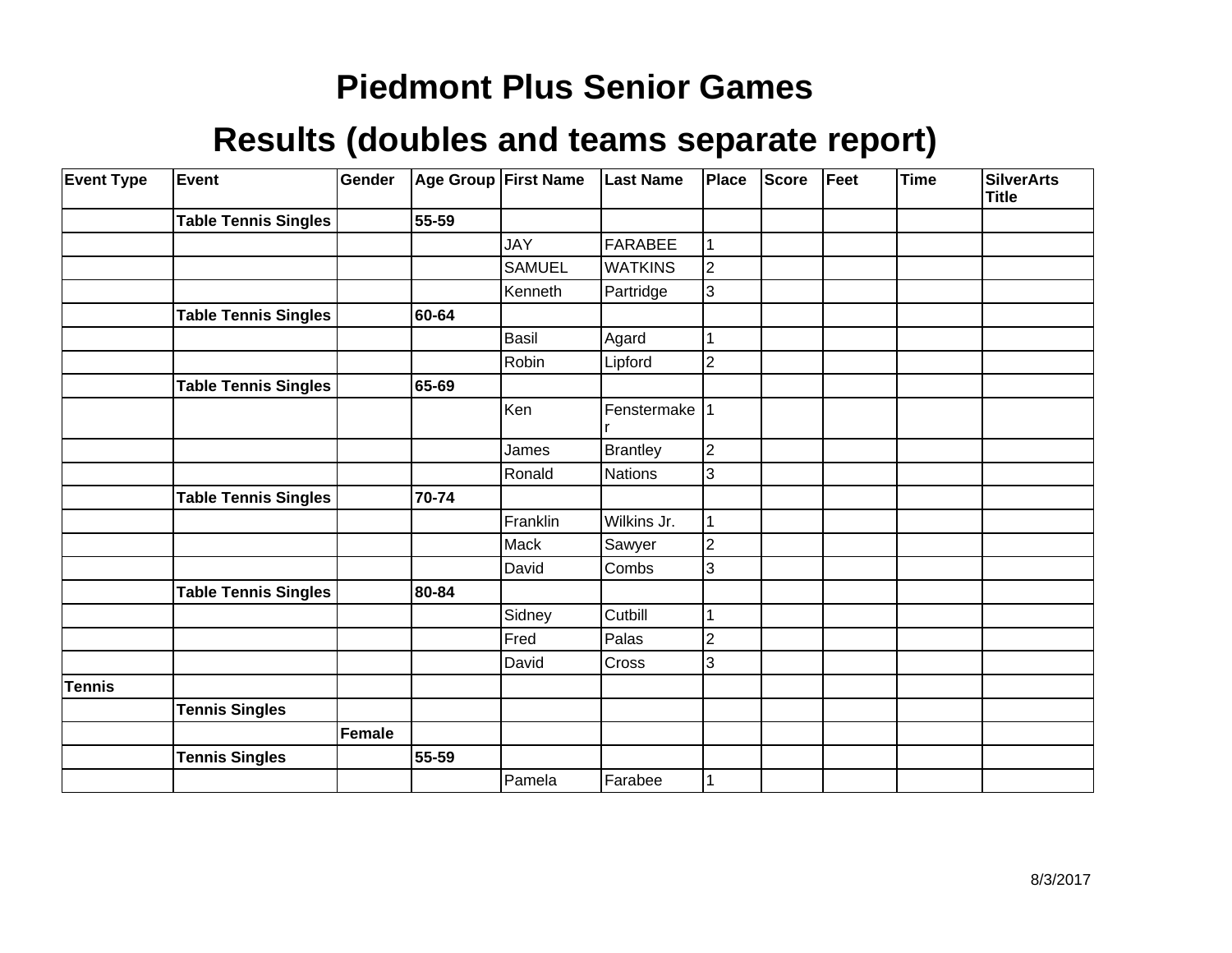| <b>Event Type</b> | Event                 | Gender |       | <b>Age Group First Name</b> | <b>Last Name</b>     | Place          | Score | Feet | <b>Time</b>          | <b>SilverArts</b><br><b>Title</b> |
|-------------------|-----------------------|--------|-------|-----------------------------|----------------------|----------------|-------|------|----------------------|-----------------------------------|
|                   | <b>Tennis Singles</b> |        | 60-64 |                             |                      |                |       |      |                      |                                   |
|                   |                       |        |       | Deborah<br>(Debbie)         | Motsinger            |                |       |      |                      |                                   |
|                   | <b>Tennis Singles</b> |        | 75-79 |                             |                      |                |       |      |                      |                                   |
|                   |                       |        |       | Phyllis                     | Chunn                |                |       |      |                      |                                   |
|                   |                       | Male   |       |                             |                      |                |       |      |                      |                                   |
|                   | <b>Tennis Singles</b> |        | 50-54 |                             |                      |                |       |      |                      |                                   |
|                   |                       |        |       | Michael                     | Phelps               |                |       |      |                      |                                   |
|                   |                       |        |       | William                     | <b>Brown</b>         | $\overline{2}$ |       |      |                      |                                   |
|                   | <b>Tennis Singles</b> |        | 55-59 |                             |                      |                |       |      |                      |                                   |
|                   |                       |        |       | Jakay                       | Ervin                |                |       |      |                      |                                   |
|                   |                       |        |       | <b>JAY</b>                  | <b>FARABEE</b>       | $\overline{2}$ |       |      |                      |                                   |
|                   |                       |        |       | <b>SAMUEL</b>               | <b>WATKINS</b>       | 3              |       |      |                      |                                   |
| <b>Track</b>      |                       |        |       |                             |                      |                |       |      |                      |                                   |
|                   | 100 Meter Dash        |        |       |                             |                      |                |       |      |                      |                                   |
|                   |                       | Female |       |                             |                      |                |       |      |                      |                                   |
|                   | 100 Meter Dash        |        | 50-54 |                             |                      |                |       |      |                      |                                   |
|                   |                       |        |       | Cheryl                      | Bey                  |                |       |      | 00:00:16.2<br>500000 |                                   |
|                   | 100 Meter Dash        |        | 55-59 |                             |                      |                |       |      |                      |                                   |
|                   |                       |        |       | Pamela                      | Farabee              |                |       |      | 00:00:21.6<br>500000 |                                   |
|                   | 100 Meter Dash        |        | 60-64 |                             |                      |                |       |      |                      |                                   |
|                   |                       |        |       | deb                         | Ruebel               |                |       |      | 00:00:23.6<br>200000 |                                   |
|                   | 100 Meter Dash        |        | 70-74 |                             |                      |                |       |      |                      |                                   |
|                   |                       |        |       | Joyce                       | Fowler<br>Richardson |                |       |      | 00:00:35.4<br>300000 |                                   |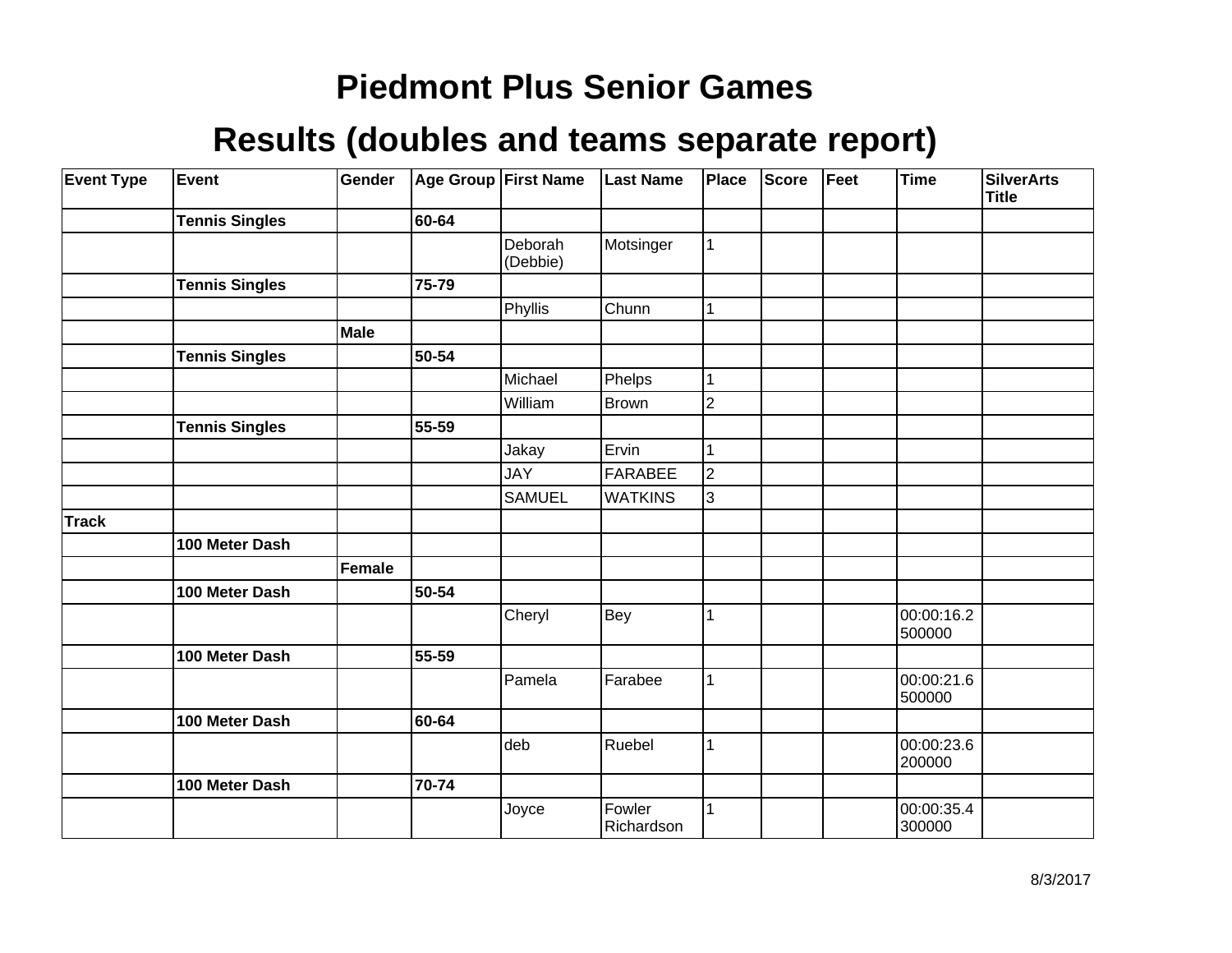| <b>Event Type</b> | Event          | Gender |       | Age Group First Name | <b>Last Name</b> | Place          | <b>Score</b> | Feet | <b>Time</b>          | <b>SilverArts</b><br><b>Title</b> |
|-------------------|----------------|--------|-------|----------------------|------------------|----------------|--------------|------|----------------------|-----------------------------------|
|                   |                | Male   |       |                      |                  |                |              |      |                      |                                   |
|                   | 100 Meter Dash |        | 50-54 |                      |                  |                |              |      |                      |                                   |
|                   |                |        |       | Michael              | Phelps           | 1              |              |      | 00:00:15.0<br>600000 |                                   |
|                   |                |        |       | William              | <b>Brown</b>     | $\overline{2}$ |              |      | 00:00:15.5<br>000000 |                                   |
|                   | 100 Meter Dash |        | 55-59 |                      |                  |                |              |      |                      |                                   |
|                   |                |        |       | <b>JAY</b>           | <b>FARABEE</b>   | 1              |              |      | 00:00:32.4<br>700000 |                                   |
|                   | 100 Meter Dash |        | 60-64 |                      |                  |                |              |      |                      |                                   |
|                   |                |        |       | Mike                 | Simpson          | 1              |              |      | 00:00:20.9<br>700000 |                                   |
|                   | 100 Meter Dash |        | 65-69 |                      |                  |                |              |      |                      |                                   |
|                   |                |        |       | Marty                | Beeson           | 1              |              |      | 00:00:16.5<br>000000 |                                   |
|                   |                |        |       | Ronald               | <b>Nations</b>   | $\overline{2}$ |              |      | 00:00:28.3<br>800000 |                                   |
|                   | 100 Meter Dash |        | 70-74 |                      |                  |                |              |      |                      |                                   |
|                   |                |        |       | Peter                | Venable          | 1              |              |      | 00:00:16.8<br>600000 |                                   |
|                   |                |        |       | John                 | Singleton        | $\overline{2}$ |              |      | 00:00:18.2<br>200000 |                                   |
|                   |                |        |       | Leon                 | Haynes           | 3              |              |      | 00:00:21.4<br>300000 |                                   |
|                   | 100 Meter Dash |        | 80-84 |                      |                  |                |              |      |                      |                                   |
|                   |                |        |       | Bill                 | Inman            | 1              |              |      | 00:00:17.0<br>900000 |                                   |
|                   |                |        |       | William              | Gramley          | $\overline{2}$ |              |      | 00:00:25.2<br>700000 |                                   |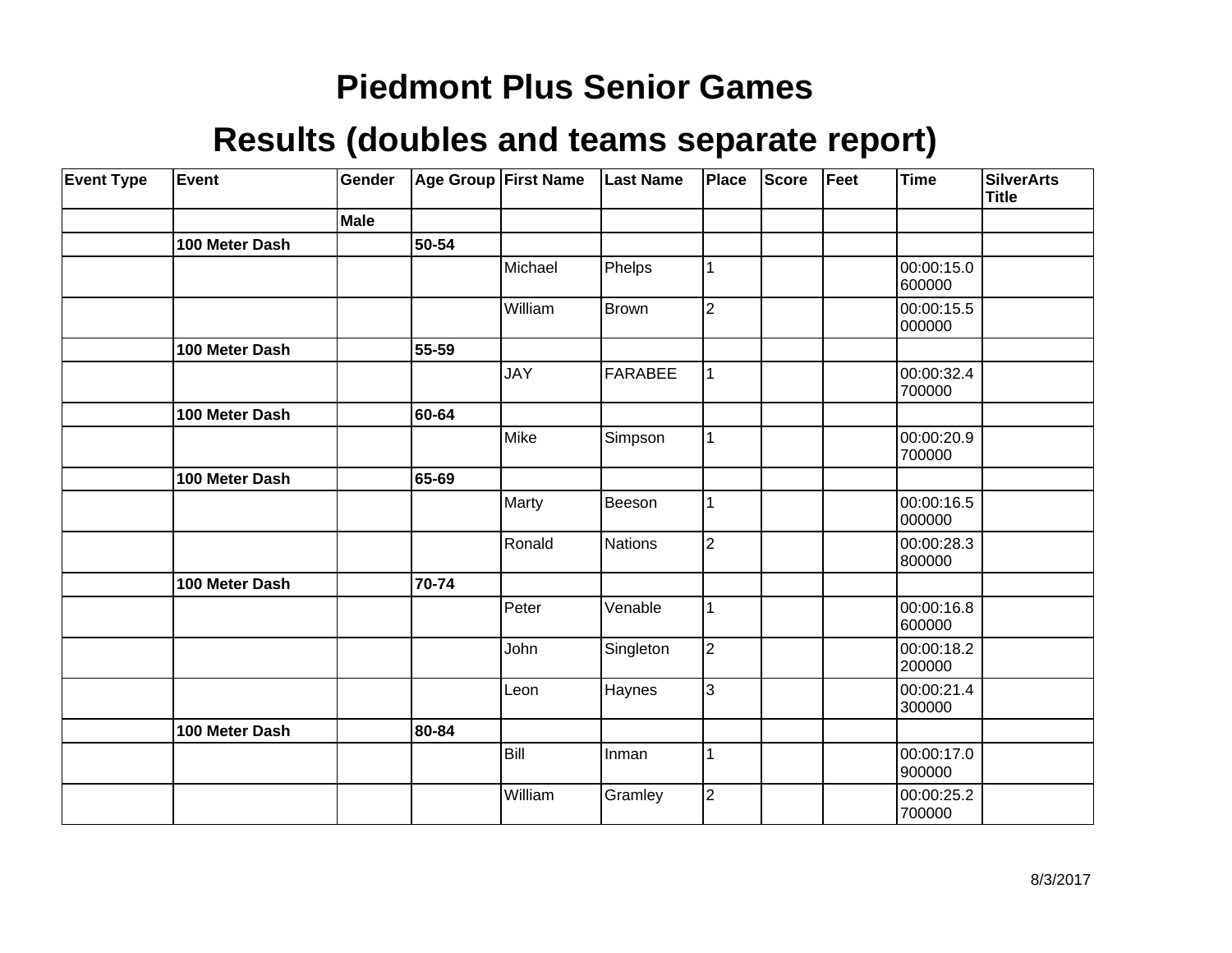| <b>Event Type</b> | <b>Event</b>                   | Gender |       | Age Group First Name | <b>Last Name</b> | Place | <b>Score</b> | Feet | Time                 | <b>SilverArts</b><br><b>Title</b> |
|-------------------|--------------------------------|--------|-------|----------------------|------------------|-------|--------------|------|----------------------|-----------------------------------|
|                   | 100 Meter Dash                 |        | 85-89 |                      |                  |       |              |      |                      |                                   |
|                   |                                |        |       | Fred                 | Hauser           |       |              |      | 00:00:30.0<br>500000 |                                   |
|                   | 1500 Meter Race<br><b>Walk</b> |        |       |                      |                  |       |              |      |                      |                                   |
|                   |                                | Female |       |                      |                  |       |              |      |                      |                                   |
|                   | 1500 Meter Race<br><b>Walk</b> |        | 60-64 |                      |                  |       |              |      |                      |                                   |
|                   |                                |        |       | deb                  | Ruebel           |       |              |      | 00:12:37             |                                   |
|                   | 1500 Meter Race<br><b>Walk</b> |        | 70-74 |                      |                  |       |              |      |                      |                                   |
|                   |                                |        |       | Theresa              | Jones            |       |              |      | 00:11:55             |                                   |
|                   | 1500 Meter Race<br><b>Walk</b> |        | 80-84 |                      |                  |       |              |      |                      |                                   |
|                   |                                |        |       | Roberta              | Grantham         | 1     |              |      | 00:14:33             |                                   |
|                   |                                | Male   |       |                      |                  |       |              |      |                      |                                   |
|                   | 1500 Meter Race<br><b>Walk</b> |        | 55-59 |                      |                  |       |              |      |                      |                                   |
|                   |                                |        |       | Tomas                | Tabili           | 1     |              |      | 00:12:20             |                                   |
|                   | 1500 Meter Race<br><b>Walk</b> |        | 65-69 |                      |                  |       |              |      |                      |                                   |
|                   |                                |        |       | Steve                | Slechta          |       |              |      | 00:09:35             |                                   |
|                   | 1500 Meter Race<br><b>Walk</b> |        | 70-74 |                      |                  |       |              |      |                      |                                   |
|                   |                                |        |       | Robert               | Hibschweiler     |       |              |      | 00:09:38             |                                   |
|                   | 1500 Meter Race<br><b>Walk</b> |        | 80-84 |                      |                  |       |              |      |                      |                                   |
|                   |                                |        |       | William              | Gramley          |       |              |      | 00:12:15             |                                   |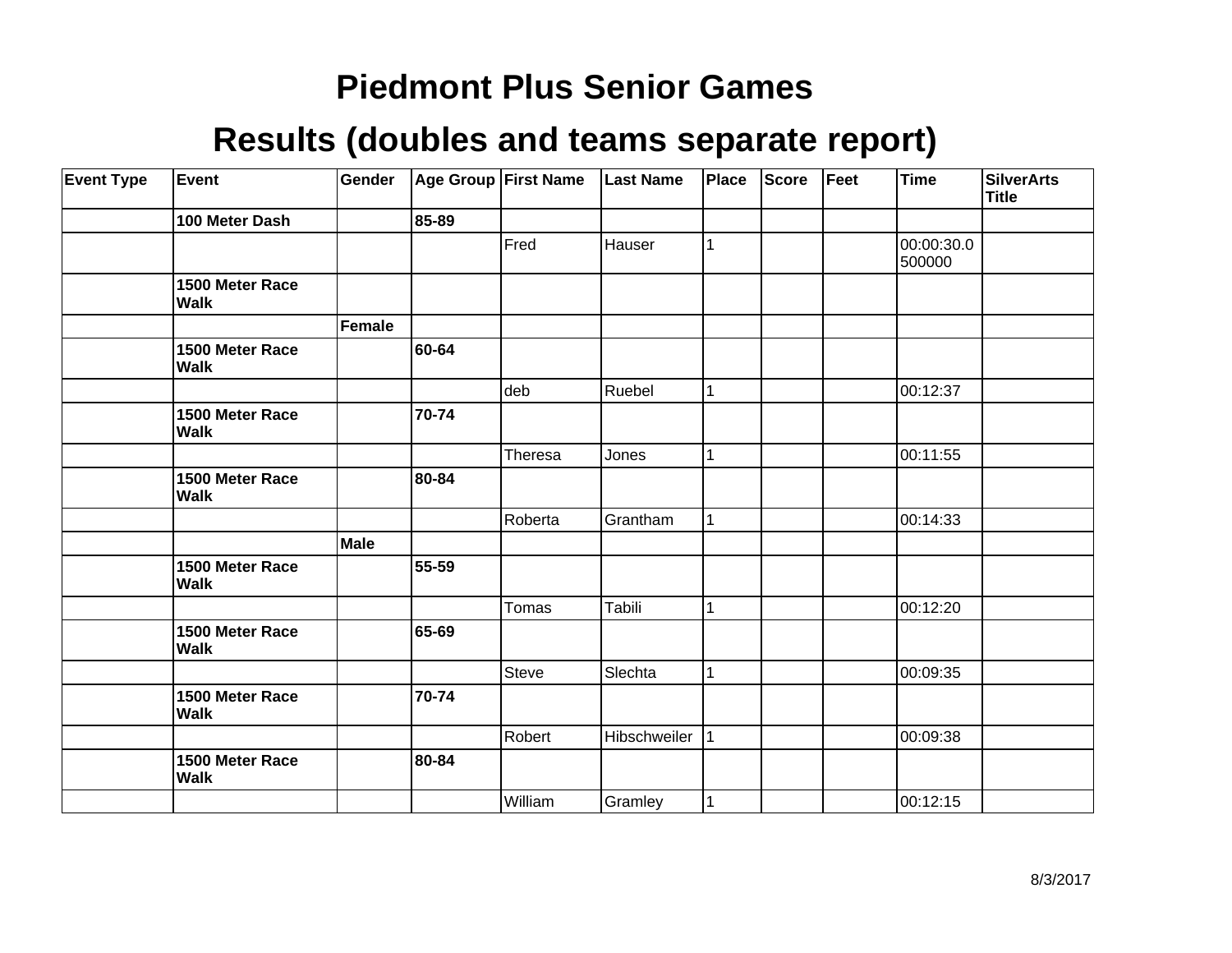| <b>Event Type</b> | Event          | Gender      |       | Age Group First Name | <b>Last Name</b> | Place        | <b>Score</b> | Feet | <b>Time</b>          | <b>SilverArts</b><br><b>Title</b> |
|-------------------|----------------|-------------|-------|----------------------|------------------|--------------|--------------|------|----------------------|-----------------------------------|
|                   | 1500 Meter Run |             |       |                      |                  |              |              |      |                      |                                   |
|                   |                | <b>Male</b> |       |                      |                  |              |              |      |                      |                                   |
|                   | 1500 Meter Run |             | 60-64 |                      |                  |              |              |      |                      |                                   |
|                   |                |             |       | Mike                 | Simpson          | $\mathbf{1}$ |              |      | 00:09:10.2<br>500000 |                                   |
|                   | 1500 Meter Run |             | 65-69 |                      |                  |              |              |      |                      |                                   |
|                   |                |             |       | Marty                | Beeson           | 1            |              |      | 00:05:49.8<br>800000 |                                   |
|                   | 1500 Meter Run |             | 70-74 |                      |                  |              |              |      |                      |                                   |
|                   |                |             |       | Johnie               | Hopkins          | $\mathbf{1}$ |              |      | 00:08:46.0<br>300000 |                                   |
|                   | 200 Meter Dash |             |       |                      |                  |              |              |      |                      |                                   |
|                   |                | Female      |       |                      |                  |              |              |      |                      |                                   |
|                   | 200 Meter Dash |             | 50-54 |                      |                  |              |              |      |                      |                                   |
|                   |                |             |       | Cheryl               | Bey              | $\mathbf{1}$ |              |      | 00:00:33.5<br>500000 |                                   |
|                   | 200 Meter Dash |             | 55-59 |                      |                  |              |              |      |                      |                                   |
|                   |                |             |       | Pamela               | Farabee          | $\mathbf{1}$ |              |      | 00:00:59.6<br>900000 |                                   |
|                   | 200 Meter Dash |             | 60-64 |                      |                  |              |              |      |                      |                                   |
|                   |                |             |       | deb                  | Ruebel           | 1            |              |      | 00:00:57.0<br>400000 |                                   |
|                   |                | Male        |       |                      |                  |              |              |      |                      |                                   |
|                   | 200 Meter Dash |             | 55-59 |                      |                  |              |              |      |                      |                                   |
|                   |                |             |       | <b>JAY</b>           | FARABEE          | $\mathbf{1}$ |              |      | 00:01:22             |                                   |
|                   | 200 Meter Dash |             | 60-64 |                      |                  |              |              |      |                      |                                   |
|                   |                |             |       | Mike                 | Simpson          | $\mathbf{1}$ |              |      | 00:00:51.7<br>400000 |                                   |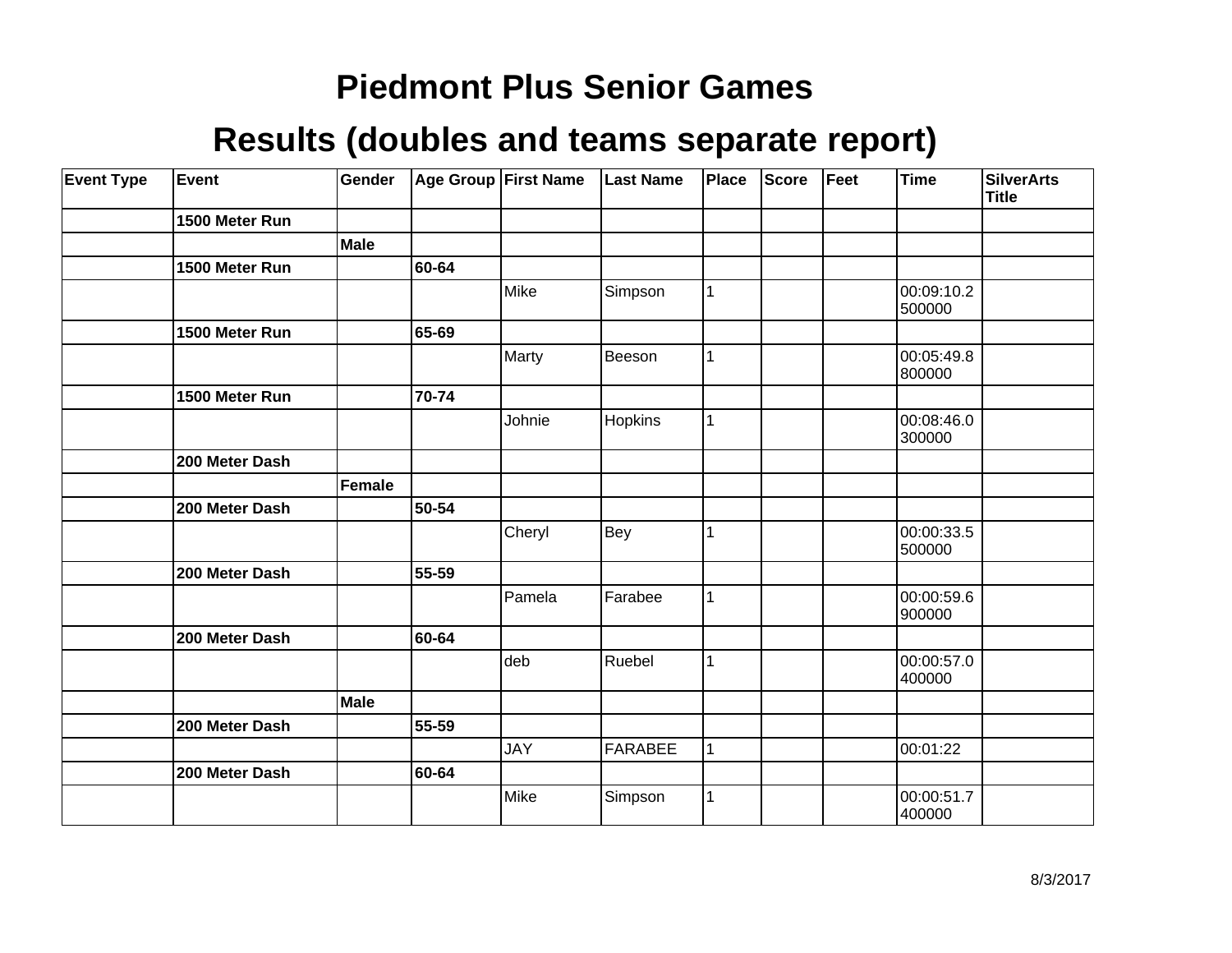| <b>Event Type</b> | Event          | Gender |       | <b>Age Group First Name</b> | <b>Last Name</b> | Place          | <b>Score</b> | Feet | <b>Time</b>          | SilverArts<br><b>Title</b> |
|-------------------|----------------|--------|-------|-----------------------------|------------------|----------------|--------------|------|----------------------|----------------------------|
|                   | 200 Meter Dash |        | 65-69 |                             |                  |                |              |      |                      |                            |
|                   |                |        |       | Marty                       | Beeson           |                |              |      | 00:00:39.2<br>800000 |                            |
|                   | 200 Meter Dash |        | 70-74 |                             |                  |                |              |      |                      |                            |
|                   |                |        |       | John                        | Singleton        |                |              |      | 00:00:39.2<br>200000 |                            |
|                   |                |        |       | Johnie                      | <b>Hopkins</b>   | $\overline{2}$ |              |      | 00:00:39.4<br>300000 |                            |
|                   | 400 Meter Dash |        |       |                             |                  |                |              |      |                      |                            |
|                   |                | Female |       |                             |                  |                |              |      |                      |                            |
|                   | 400 Meter Dash |        | 50-54 |                             |                  |                |              |      |                      |                            |
|                   |                |        |       | Cheryl                      | Bey              |                |              |      | 00:01:28.4<br>300000 |                            |
|                   |                | Male   |       |                             |                  |                |              |      |                      |                            |
|                   | 400 Meter Dash |        | 50-54 |                             |                  |                |              |      |                      |                            |
|                   |                |        |       | Michael                     | Phelps           |                |              |      | 00:02:22.2<br>500000 |                            |
|                   | 400 Meter Dash |        | 60-64 |                             |                  |                |              |      |                      |                            |
|                   |                |        |       | Mike                        | Simpson          |                |              |      | 00:01:51.0<br>500000 |                            |
|                   | 400 Meter Dash |        | 65-69 |                             |                  |                |              |      |                      |                            |
|                   |                |        |       | Marty                       | Beeson           |                |              |      | 00:01:15.3<br>200000 |                            |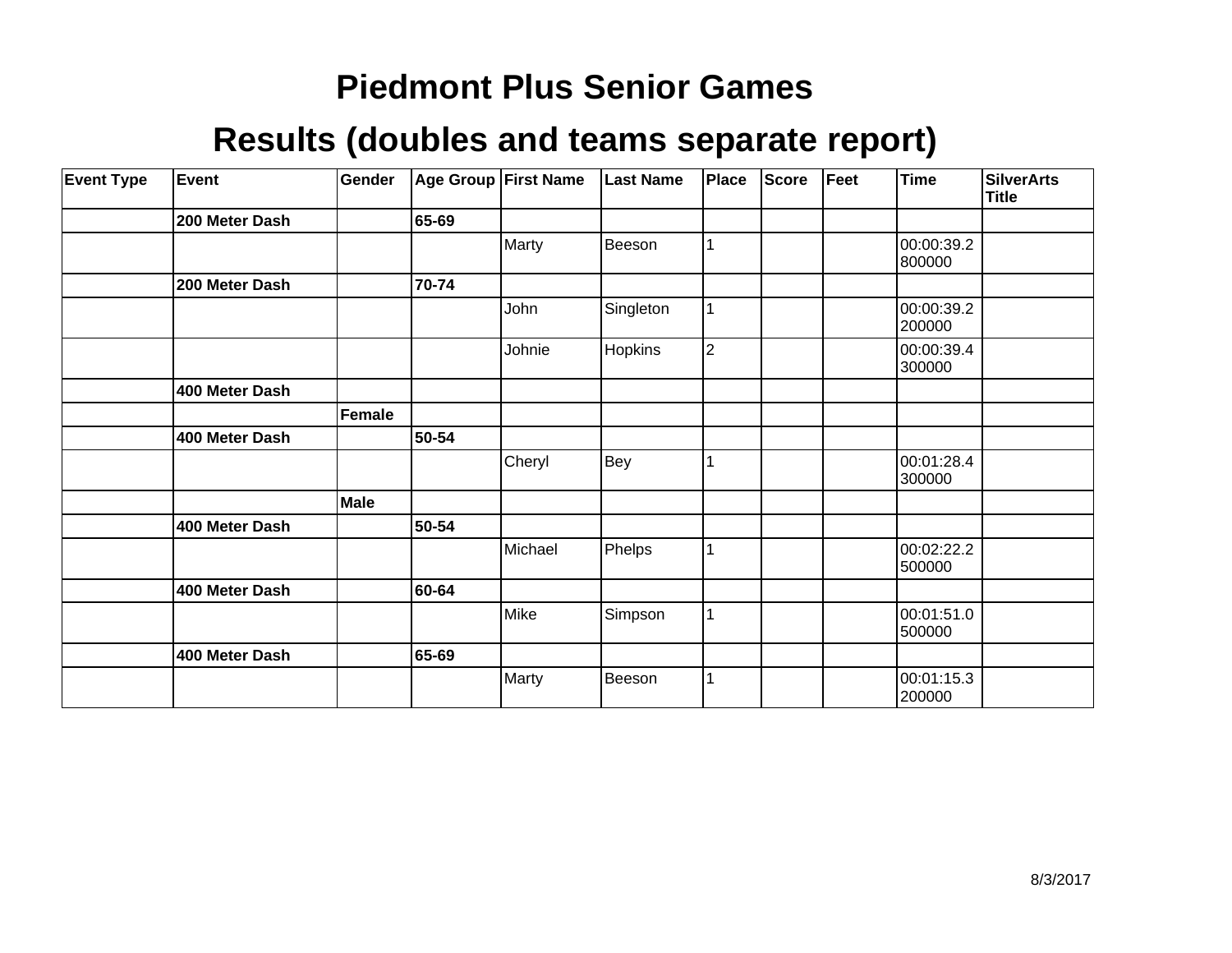| <b>Event Type</b> | Event          | Gender      |       | Age Group First Name | <b>Last Name</b>     | Place          | <b>Score</b> | Feet | Time                 | <b>SilverArts</b><br><b>Title</b> |
|-------------------|----------------|-------------|-------|----------------------|----------------------|----------------|--------------|------|----------------------|-----------------------------------|
|                   | 400 Meter Dash |             | 70-74 |                      |                      |                |              |      |                      |                                   |
|                   |                |             |       | Robert               | Klar                 | 1              |              |      | 00:01:19.9<br>000000 |                                   |
|                   |                |             |       | John                 | Singleton            | $\overline{2}$ |              |      | 00:01:40.0<br>700000 |                                   |
|                   |                |             |       | Leon                 | Haynes               | 3              |              |      | 00:01:53.0<br>900000 |                                   |
|                   | 50 Meter Dash  |             |       |                      |                      |                |              |      |                      |                                   |
|                   |                | Female      |       |                      |                      |                |              |      |                      |                                   |
|                   | 50 Meter Dash  |             | 55-59 |                      |                      |                |              |      |                      |                                   |
|                   |                |             |       | Pamela               | Farabee              | 1              |              |      | 00:00:11.4<br>100000 |                                   |
|                   | 50 Meter Dash  |             | 60-64 |                      |                      |                |              |      |                      |                                   |
|                   |                |             |       | deb                  | Ruebel               | 1              |              |      | 00:00:11.6<br>500000 |                                   |
|                   | 50 Meter Dash  |             | 70-74 |                      |                      |                |              |      |                      |                                   |
|                   |                |             |       | Joyce                | Fowler<br>Richardson | $\mathbf{1}$   |              |      | 00:00:18.1<br>500000 |                                   |
|                   |                | <b>Male</b> |       |                      |                      |                |              |      |                      |                                   |
|                   | 50 Meter Dash  |             | 50-54 |                      |                      |                |              |      |                      |                                   |
|                   |                |             |       | Michael              | Phelps               | 1              |              |      | 00:00:07.6<br>500000 |                                   |
|                   |                |             |       | William              | Brown                | 2              |              |      | 00:00:08.1<br>000000 |                                   |
|                   | 50 Meter Dash  |             | 55-59 |                      |                      |                |              |      |                      |                                   |
|                   |                |             |       | Roy                  | Collette             | 1              |              |      | 00:00:07.6<br>500000 |                                   |
|                   |                |             |       | <b>JAY</b>           | <b>FARABEE</b>       | 2              |              |      | 00:00:11.1<br>900000 |                                   |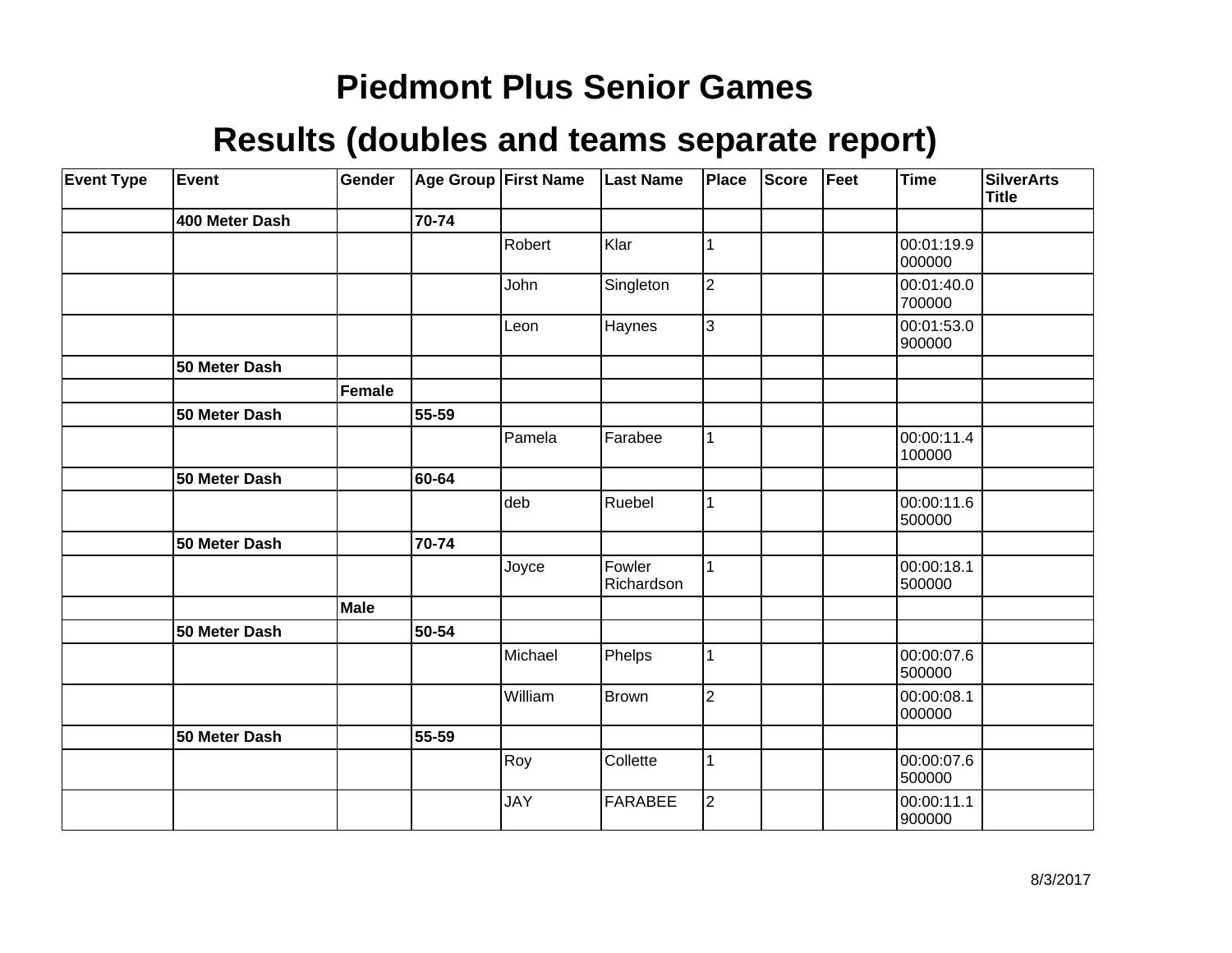| <b>Event Type</b> | Event               | Gender |       | Age Group First Name | <b>Last Name</b> | Place          | <b>Score</b> | Feet | <b>Time</b>          | <b>SilverArts</b><br><b>Title</b> |
|-------------------|---------------------|--------|-------|----------------------|------------------|----------------|--------------|------|----------------------|-----------------------------------|
|                   | 50 Meter Dash       |        | 60-64 |                      |                  |                |              |      |                      |                                   |
|                   |                     |        |       | Mike                 | Simpson          | $\mathbf{1}$   |              |      | 00:00:10.3<br>100000 |                                   |
|                   | 50 Meter Dash       |        | 65-69 |                      |                  |                |              |      |                      |                                   |
|                   |                     |        |       | Marty                | Beeson           | 1              |              |      | 00:00:09.2<br>200000 |                                   |
|                   |                     |        |       | Ronald               | <b>Nations</b>   | $\overline{2}$ |              |      | 00:00:13.5<br>000000 |                                   |
|                   | 50 Meter Dash       |        | 70-74 |                      |                  |                |              |      |                      |                                   |
|                   |                     |        |       | William              | Pulliam          | $\mathbf{1}$   |              |      | 00:00:09.1<br>700000 |                                   |
|                   |                     |        |       | John                 | Singleton        | $\overline{2}$ |              |      | 00:00:09.2<br>200000 |                                   |
|                   |                     |        |       | Leon                 | Haynes           | 3              |              |      | 00:00:10.4<br>700000 |                                   |
|                   | 50 Meter Dash       |        | 80-84 |                      |                  |                |              |      |                      |                                   |
|                   |                     |        |       | Bill                 | Inman            | 1              |              |      | 00:00:09.1<br>700000 |                                   |
|                   |                     |        |       | William              | Gramley          | 2              |              |      | 00:00:13.0<br>800000 |                                   |
|                   | 50 Meter Dash       |        | 85-89 |                      |                  |                |              |      |                      |                                   |
|                   |                     |        |       | Fred                 | Hauser           | $\mathbf{1}$   |              |      | 00:00:14.6<br>100000 |                                   |
|                   | <b>5K Race Walk</b> |        |       |                      |                  |                |              |      |                      |                                   |
|                   |                     | Female |       |                      |                  |                |              |      |                      |                                   |
|                   | <b>5K Race Walk</b> |        | 60-64 |                      |                  |                |              |      |                      |                                   |
|                   |                     |        |       | deb                  | Ruebel           | $\mathbf{1}$   |              |      | 00:44:28             |                                   |
|                   | <b>5K Race Walk</b> |        | 70-74 |                      |                  |                |              |      |                      |                                   |
|                   |                     |        |       | Theresa              | Jones            | 1              |              |      | 00:41:45             |                                   |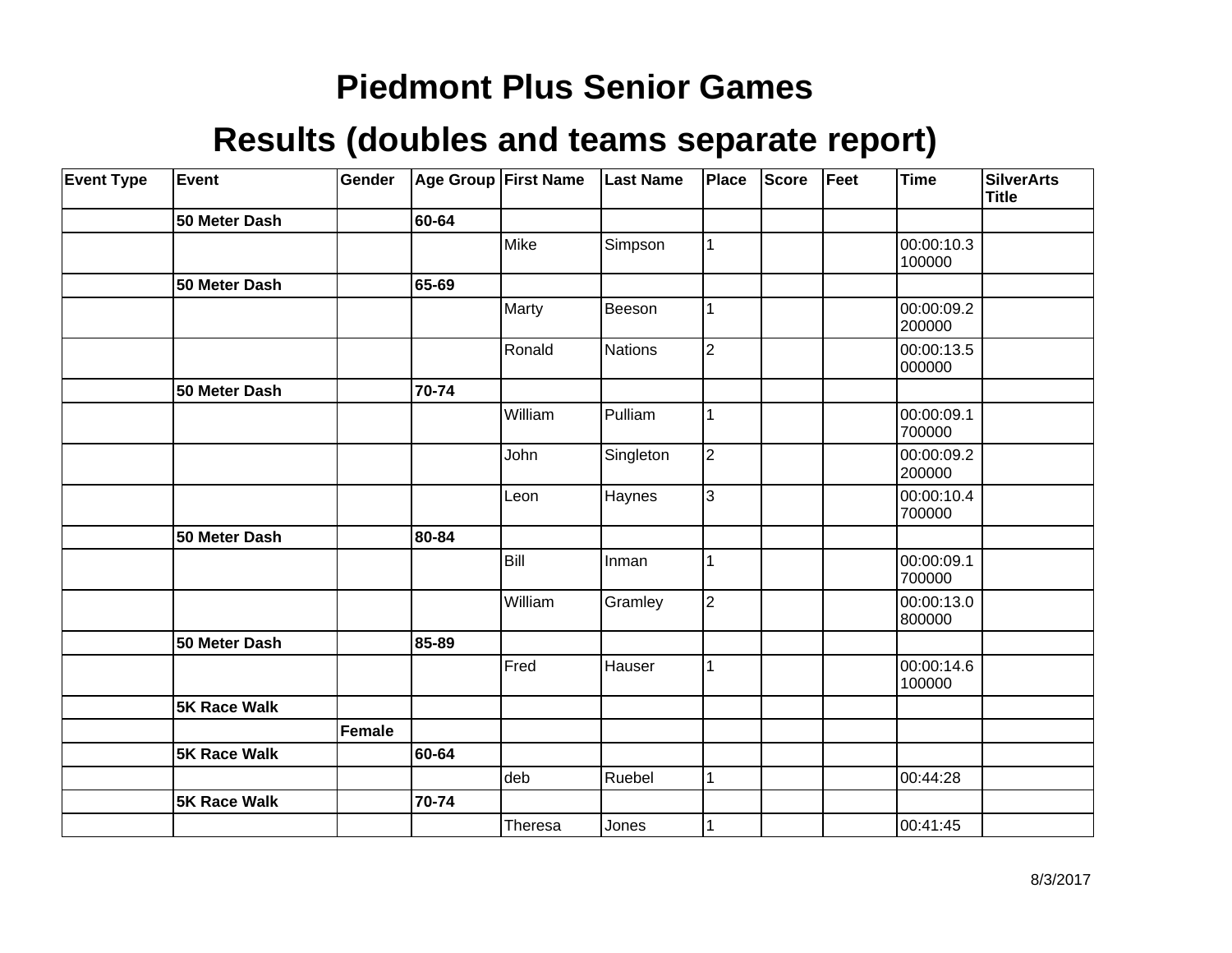| <b>Event Type</b>  | Event           | Gender        |       | <b>Age Group First Name</b> | <b>Last Name</b> | Place                   | <b>Score</b> | Feet | Time                 | <b>SilverArts</b><br><b>Title</b> |
|--------------------|-----------------|---------------|-------|-----------------------------|------------------|-------------------------|--------------|------|----------------------|-----------------------------------|
|                    |                 | Male          |       |                             |                  |                         |              |      |                      |                                   |
|                    | 5K Race Walk    |               | 55-59 |                             |                  |                         |              |      |                      |                                   |
|                    |                 |               |       | Tomas                       | Tabili           | 1                       |              |      | 00:43:54             |                                   |
|                    | 5K Race Walk    |               | 65-69 |                             |                  |                         |              |      |                      |                                   |
|                    |                 |               |       | <b>Steve</b>                | Slechta          | 1                       |              |      | 00:34:54             |                                   |
|                    | 5K Race Walk    |               | 70-74 |                             |                  |                         |              |      |                      |                                   |
|                    |                 |               |       | Robert                      | Hibschweiler     | 1                       |              |      | 00:35:59             |                                   |
|                    | 800 Meter Run   |               |       |                             |                  |                         |              |      |                      |                                   |
|                    |                 | <b>Female</b> |       |                             |                  |                         |              |      |                      |                                   |
|                    | 800 Meter Run   |               | 80-84 |                             |                  |                         |              |      |                      |                                   |
|                    |                 |               |       | Roberta                     | Grantham         | 1                       |              |      | 00:07:29.0<br>800000 |                                   |
|                    |                 | <b>Male</b>   |       |                             |                  |                         |              |      |                      |                                   |
|                    | 800 Meter Run   |               | 60-64 |                             |                  |                         |              |      |                      |                                   |
|                    |                 |               |       | Mike                        | Simpson          | $\mathbf{1}$            |              |      | 00:04:31             |                                   |
|                    | 800 Meter Run   |               | 65-69 |                             |                  |                         |              |      |                      |                                   |
|                    |                 |               |       | Marty                       | Beeson           | 1                       |              |      | 00:02:45.0<br>500000 |                                   |
|                    | 800 Meter Run   |               | 70-74 |                             |                  |                         |              |      |                      |                                   |
|                    |                 |               |       | Johnie                      | Hopkins          | $\mathbf 1$             |              |      | 00:04:26.0<br>600000 |                                   |
| <b>Visual Arts</b> |                 |               |       |                             |                  |                         |              |      |                      |                                   |
|                    | <b>Acrylics</b> |               |       |                             |                  |                         |              |      |                      |                                   |
|                    |                 | <b>Female</b> |       |                             |                  |                         |              |      |                      |                                   |
|                    | <b>Acrylics</b> |               | 70-74 |                             |                  |                         |              |      |                      |                                   |
|                    |                 |               |       | Bonnie                      | Bergen           | $\overline{\mathbf{c}}$ |              |      |                      | Last Light                        |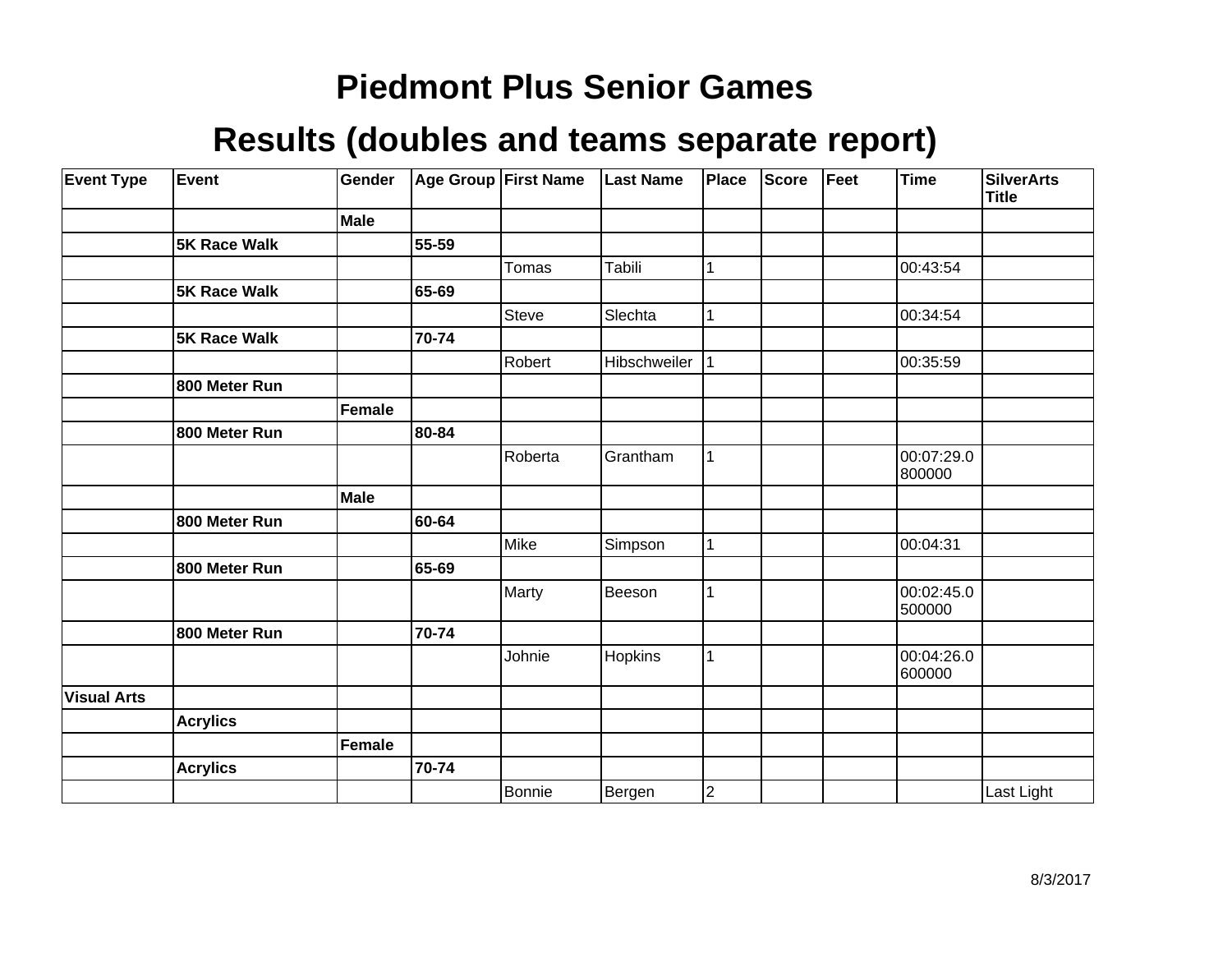| <b>Event Type</b> | Event              | Gender |       | Age Group First Name | <b>Last Name</b>  | Place          | Score | Feet | <b>Time</b> | <b>SilverArts</b><br><b>Title</b> |
|-------------------|--------------------|--------|-------|----------------------|-------------------|----------------|-------|------|-------------|-----------------------------------|
|                   | <b>Acrylics</b>    |        | 80-84 |                      |                   |                |       |      |             |                                   |
|                   |                    |        |       | Margaret             | Miller            | 3              |       |      |             | A Dream<br>Recalled               |
|                   |                    | Male   |       |                      |                   |                |       |      |             |                                   |
|                   | <b>Acrylics</b>    |        | 80-84 |                      |                   |                |       |      |             |                                   |
|                   |                    |        |       | William              | Gramley           | $\vert$ 1      |       |      |             | Apples                            |
|                   | <b>Drawing</b>     |        |       |                      |                   |                |       |      |             |                                   |
|                   |                    | Female |       |                      |                   |                |       |      |             |                                   |
|                   | <b>Drawing</b>     |        | 55-59 |                      |                   |                |       |      |             |                                   |
|                   |                    |        |       | Kathy                | Scarborough $ 3 $ |                |       |      |             | drawing #2                        |
|                   | <b>Drawing</b>     |        | 80-84 |                      |                   |                |       |      |             |                                   |
|                   |                    |        |       | Charlotte            | Willhite          | 2              |       |      |             | Garden<br>Pleasures               |
|                   |                    | Male   |       |                      |                   |                |       |      |             |                                   |
|                   | <b>Drawing</b>     |        | 70-74 |                      |                   |                |       |      |             |                                   |
|                   |                    |        |       | Robert               | Klar              | 1              |       |      |             | Drawing #4                        |
|                   | <b>Mixed Media</b> |        |       |                      |                   |                |       |      |             |                                   |
|                   |                    | Female |       |                      |                   |                |       |      |             |                                   |
|                   | <b>Mixed Media</b> |        | 50-54 |                      |                   |                |       |      |             |                                   |
|                   |                    |        |       | Carrie               | South             | $\overline{c}$ |       |      |             | <b>MM#1</b>                       |
|                   | <b>Mixed Media</b> |        | 80-84 |                      |                   |                |       |      |             |                                   |
|                   |                    |        |       | Alice                | <b>Bess</b>       | 1              |       |      |             | feathered<br>friend               |
|                   |                    | Male   |       |                      |                   |                |       |      |             |                                   |
|                   | <b>Mixed Media</b> |        | 80-84 |                      |                   |                |       |      |             |                                   |
|                   |                    |        |       | William              | Gramley           | 3              |       |      |             | Florence<br><b>Bridge</b>         |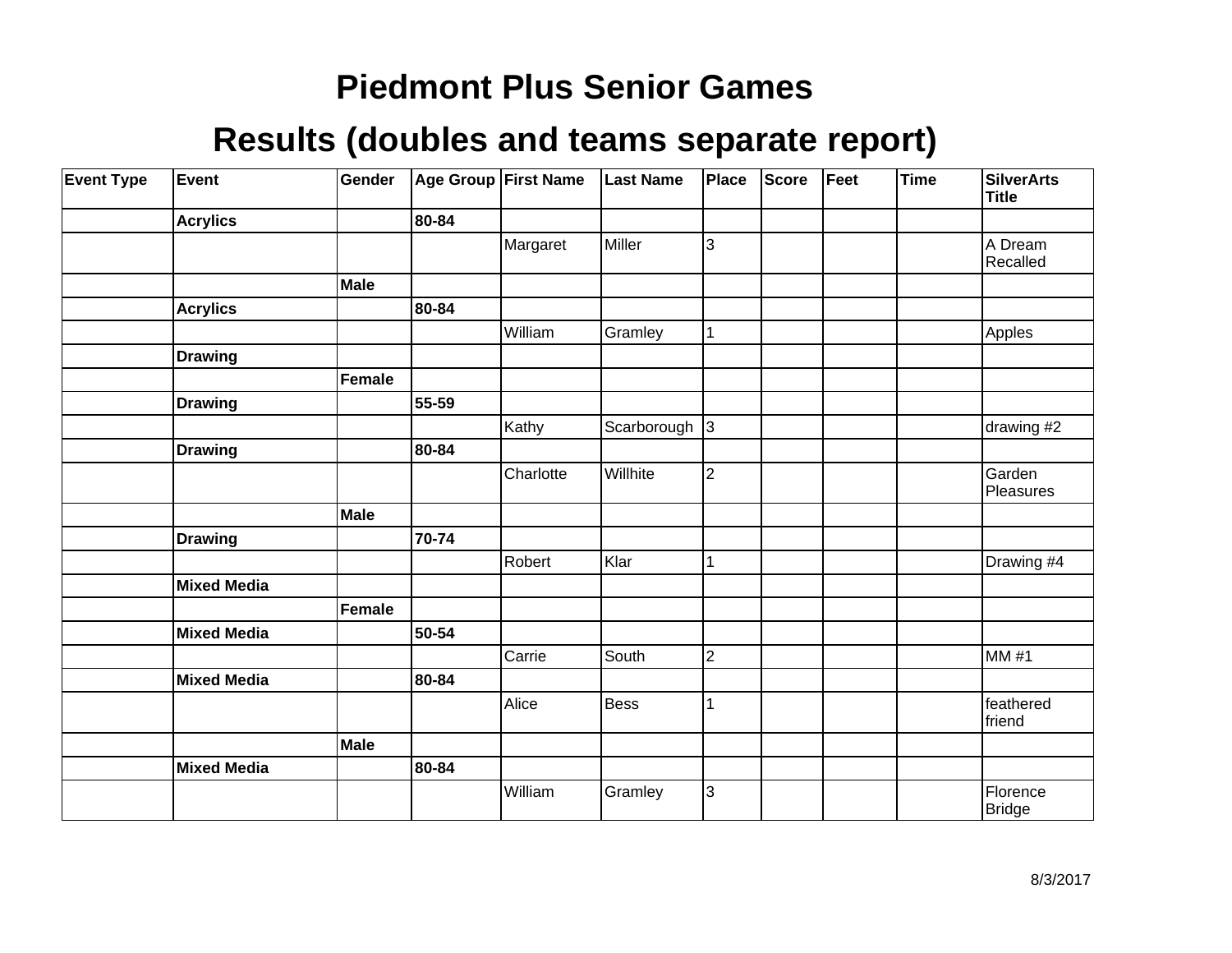| <b>Event Type</b> | Event          | Gender        |       | Age Group First Name | <b>Last Name</b> | <b>Place</b>   | Score | Feet | Time | <b>SilverArts</b><br><b>Title</b> |
|-------------------|----------------|---------------|-------|----------------------|------------------|----------------|-------|------|------|-----------------------------------|
|                   | Oil            |               |       |                      |                  |                |       |      |      |                                   |
|                   |                | <b>Female</b> |       |                      |                  |                |       |      |      |                                   |
|                   | Oil            |               | 50-54 |                      |                  |                |       |      |      |                                   |
|                   |                |               |       | Carrie               | South            | 1              |       |      |      | Oil #2                            |
|                   | Oil            |               | 55-59 |                      |                  |                |       |      |      |                                   |
|                   |                |               |       | Jeanette             | Yarbrough        | $\overline{2}$ |       |      |      | oil #4                            |
|                   | Oil            |               | 90-94 |                      |                  |                |       |      |      |                                   |
|                   |                |               |       | Sarah                | <b>Brooks</b>    | 3              |       |      |      | Oil # 1                           |
|                   | Pastels        |               |       |                      |                  |                |       |      |      |                                   |
|                   |                | <b>Female</b> |       |                      |                  |                |       |      |      |                                   |
|                   | Pastels        |               | 55-59 |                      |                  |                |       |      |      |                                   |
|                   |                |               |       | Jeanette             | Yarbrough        | $\overline{2}$ |       |      |      | pastels #4                        |
|                   |                | Male          |       |                      |                  |                |       |      |      |                                   |
|                   | Pastels        |               | 70-74 |                      |                  |                |       |      |      |                                   |
|                   |                |               |       | Robert               | Klar             | 3              |       |      |      | Pastels #2                        |
|                   | <b>Pastels</b> |               | 80-84 |                      |                  |                |       |      |      |                                   |
|                   |                |               |       | William              | Gramley          | 1              |       |      |      | Atlantic<br>Sunrise               |
|                   | Photography    |               |       |                      |                  |                |       |      |      |                                   |
|                   |                | Female        |       |                      |                  |                |       |      |      |                                   |
|                   | Photography    |               | 65-69 |                      |                  |                |       |      |      |                                   |
|                   |                |               |       | Sue                  | Murray           |                |       |      |      | Did someone<br>say fish?          |
|                   | Photography    |               | 90-94 |                      |                  |                |       |      |      |                                   |
|                   |                |               |       | Sarah                | <b>Brooks</b>    | 3              |       |      |      | Photography #                     |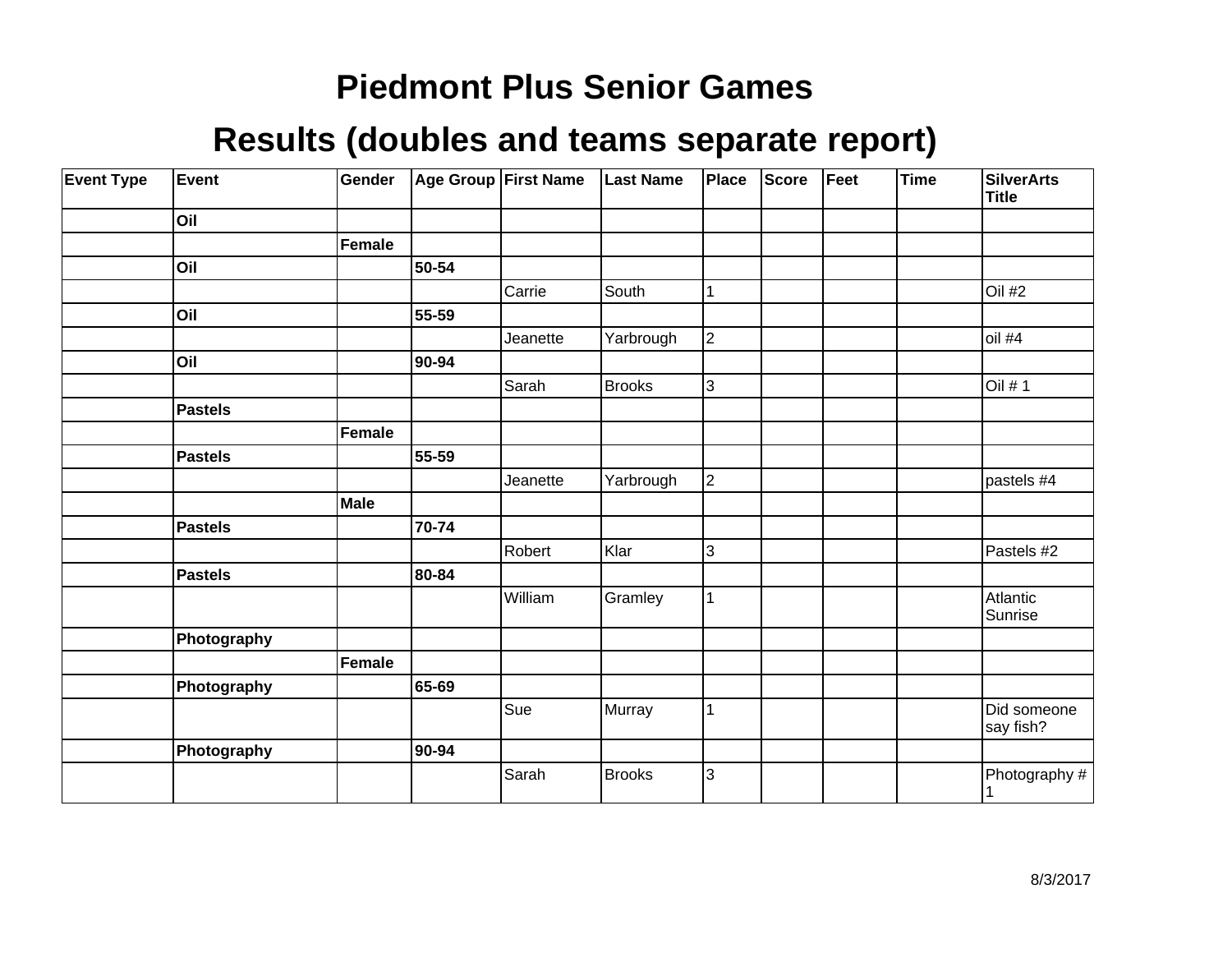| <b>Event Type</b>           | Event                 | Gender        |       | Age Group First Name | <b>Last Name</b> | Place                   | Score | Feet | <b>Time</b> | <b>SilverArts</b><br><b>Title</b> |
|-----------------------------|-----------------------|---------------|-------|----------------------|------------------|-------------------------|-------|------|-------------|-----------------------------------|
|                             |                       | Male          |       |                      |                  |                         |       |      |             |                                   |
|                             | Photography           |               | 80-84 |                      |                  |                         |       |      |             |                                   |
|                             |                       |               |       | William              | Gramley          | $\overline{2}$          |       |      |             | <b>Rural Snowfall</b>             |
|                             | <b>Sculpture</b>      |               |       |                      |                  |                         |       |      |             |                                   |
|                             |                       | <b>Female</b> |       |                      |                  |                         |       |      |             |                                   |
|                             | <b>Sculpture</b>      |               | 55-59 |                      |                  |                         |       |      |             |                                   |
|                             |                       |               |       | Jeanette             | Yarbrough        | 1                       |       |      |             | Sculpture #2                      |
|                             |                       | Male          |       |                      |                  |                         |       |      |             |                                   |
|                             | <b>Sculpture</b>      |               | 75-79 |                      |                  |                         |       |      |             |                                   |
|                             |                       |               |       | Charles              | Swanson          | $\overline{c}$          |       |      |             | Pottery                           |
|                             | <b>Sculpture</b>      |               | 80-84 |                      |                  |                         |       |      |             |                                   |
|                             |                       |               |       | Wilton "Bud"         | Mitchell         | 3                       |       |      |             | Sculpture #1                      |
|                             | Watercolor            |               |       |                      |                  |                         |       |      |             |                                   |
|                             |                       | <b>Female</b> |       |                      |                  |                         |       |      |             |                                   |
|                             | Watercolor            |               | 55-59 |                      |                  |                         |       |      |             |                                   |
|                             |                       |               |       | Jeanette             | Yarbrough        | $\overline{2}$          |       |      |             | Watercolors #4                    |
|                             | Watercolor            |               | 85-89 |                      |                  |                         |       |      |             |                                   |
|                             |                       |               |       | Laura                | Reynolds         | 1                       |       |      |             | Watercolor #1                     |
|                             |                       | Male          |       |                      |                  |                         |       |      |             |                                   |
|                             | Watercolor            |               | 70-74 |                      |                  |                         |       |      |             |                                   |
|                             |                       |               |       | Robert               | Klar             | 3                       |       |      |             | Watercolor #3                     |
| <b>Visual-Local</b><br>Only |                       |               |       |                      |                  |                         |       |      |             |                                   |
|                             | <b>Adult Coloring</b> |               |       |                      |                  |                         |       |      |             |                                   |
|                             |                       | <b>Female</b> |       |                      |                  |                         |       |      |             |                                   |
|                             | <b>Adult Coloring</b> |               | 60-64 |                      |                  |                         |       |      |             |                                   |
|                             |                       |               |       | Frann                | Griffin          | $\overline{\mathbf{c}}$ |       |      |             | Coloring 2                        |